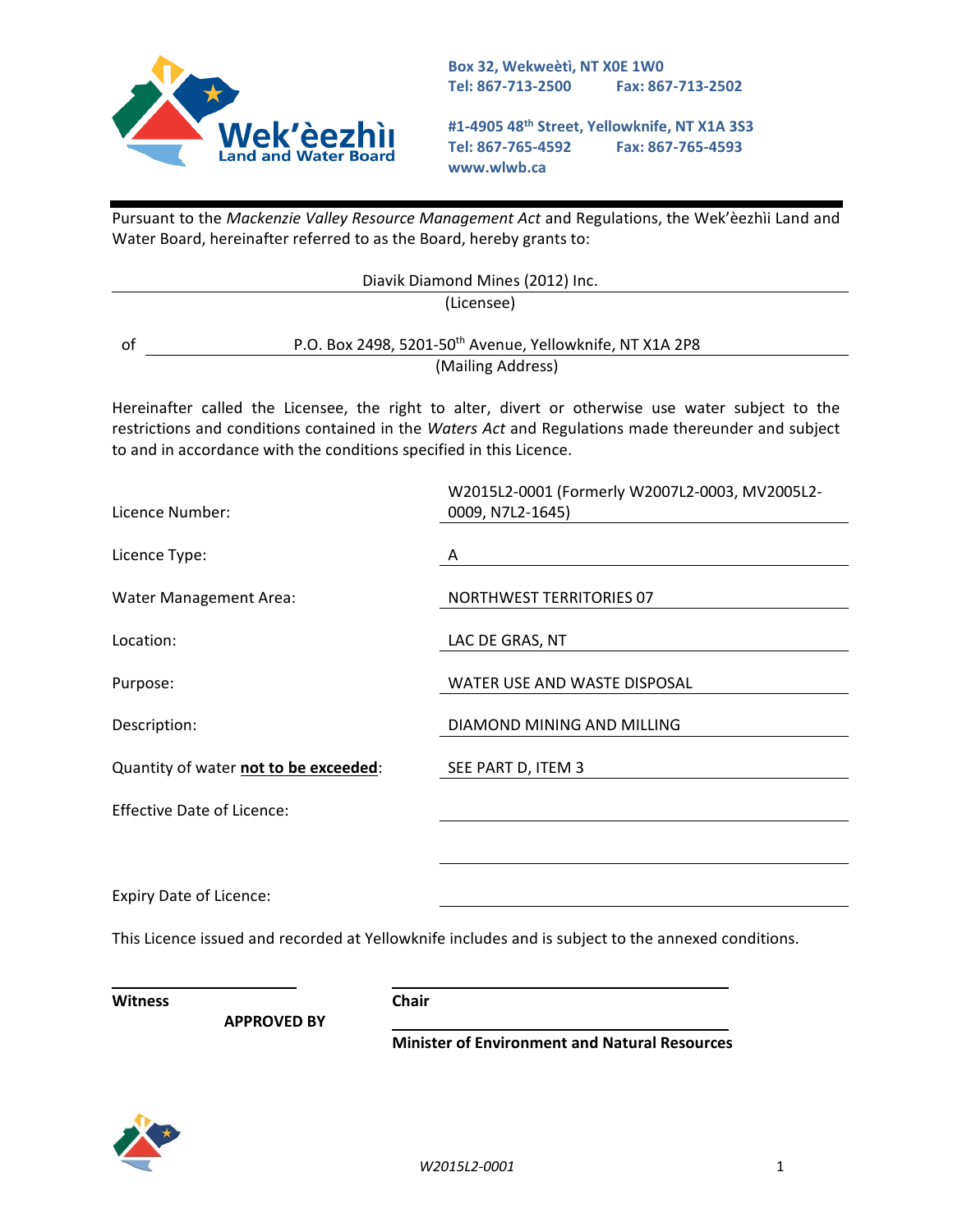### **[PART A: SCOPE AND DEFINITIONS](#page-2-0)**

#### **[PART B: GENERAL CONDITIONS](#page-8-0)**

Annual Report - Schedule 1

### **[PART C: CONDITIONS APPLYING TO SECURITY DEPOSITS](#page-9-0)**

Security Requirements - Schedule 2

### **[PART D: CONDITIONS APPLYING TO WATER USE](#page-10-0)**

Water Use - Schedule 3

#### **[PART E: CONDITIONS APPLYING TO DEWATERING](#page-11-0)**

A21 Dewatering Summary Report - Schedule 4

# **[PART F: CONDITIONS APPLYING TO CONSTRUCTION](#page-12-0)**

Processed Kimberlite Containment Facility Design Report - Schedule 5, Item 2 A21 Construction Environmental Management Plan - Schedule 5, Item 3

#### **[PART G: CONDITIONS APPLYING TO MODIFICATIONS](#page-14-0)**

#### **[PART H: CONDITIONS APPLYING TO WATER AND WASTE MANAGEMENT](#page-15-0)**

Water Management Plan - Schedule 6, Item 1 Processed Kimberlite Containment (PKC) Facility Plan - Schedule 6, Item 2 North Inlet Water Treatment Facility Plan - Schedule 6, Item 3 Sewage Treatment Facility Operations Plan - Schedule 6, Item 4 Dredged Sediment Containment Facility Management Plan - Schedule 6, Item 5 Waste Rock Management Plan - Schedule 6, Item 6 Seepage Survey Report - Schedule 6, Item 7 Report on North Inlet Sludge Management - Schedule 6, Item 8 Hydrocarbon Management and Monitoring Plan - Schedule 6, Item 9

### **[PART I: CONDITIONS APPLYING TO CONTINGENCY PLANNING](#page-22-0)**

Spill Contingency Plan - Schedule 7

### **[PART J: CONDITIONS APPLYING TO AQUATIC EFFECTS MONITORING](#page-23-0)**

AEMP Design Plan - Schedule 8, Item 1 Aquatic Effects Re-evaluation Report - Schedule 8, Item 2 AEMP Annual Report - Schedule 8, Item 3 AEMP Response Plan - Schedule 8, Item 4

### **[PART K: CONDITIONS APPLYING TO CLOSURE AND RECLAMATION](#page-25-0)**

Closure and Reclamation Progress Report - Schedule 9

### Annex A: Surveillance Network Program

Part A: Reporting Requirements Part B: Flow and Volume Measurement Requirements Part C: Sampling and Analysis Measurements Part D: Other Monitoring Requirements

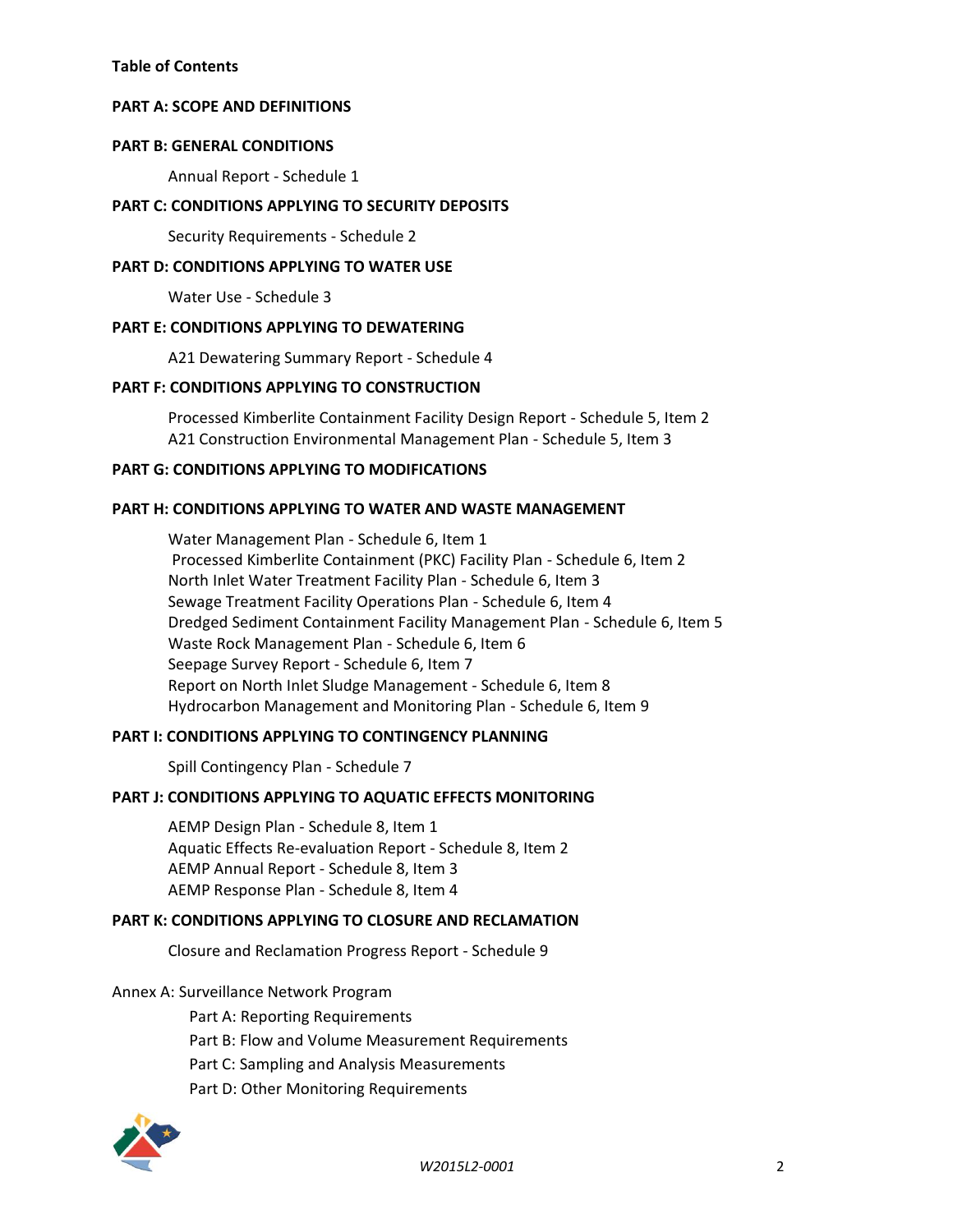#### <span id="page-2-0"></span>**PART A: SCOPE AND DEFINITIONS**

#### **1. Scope**

- 1. This Licence entitles Diavik Diamond Mines (2012) Inc. (DDMI) to use water, dewater a portion of Lac de Gras, and dispose of Waste, for the purpose of construction, operation, closure, and reclamation of the Diavik Diamonds Project in the Lac de Gras area of the Coppermine Watershed, Northwest Territories, as shown on Figure 2.1, (Overall Site plan, page 13, Diavik Diamonds Project Supporting Documentation Class A Water Licence Application, August 1999);
	- 2. This Licence is issued subject to the conditions contained herein with respect to the taking of water and the depositing of Waste of any type in any waters or in any place under any conditions where such Waste or any other Waste that results from the deposits of such Waste may enter any waters. Whenever new Regulations are made or existing Regulations are amended under the *Waters Act*, or other statutes imposing more stringent conditions relating to the quantity or type of Waste that may be so deposited, or under which any such Waste may be so deposited this Licence shall be deemed, upon promulgation of such Regulations, to be automatically amended to conform with such Regulations;
	- 3. The Licensee shall take every reasonable precaution to protect the environment;
	- 4. In conducting its activities under this Licence the Licensee shall make every reasonable effort to consider and incorporate any scientific and traditional knowledge that is made available to the Licensee; and
	- 5. Compliance with the terms and conditions of this Licence does not excuse Licensee from its obligation to comply with the requirements of any other applicable federal, territorial, The right, or municipal laws.

### **2. Definitions**

**"A154 Pit"** means the developed open pit and underground mine workings for the mining of the A154 North and South Kimberlite Pipes.

**"A21 Pit"** means the developed open pit for the mining of the A21 Kimberlite Pipe.

**"A418 Pit"** means the developed open pit and underground mine workings for the mining of the A418 Kimberlite Pipe.

**"Acid Rock Drainage (ARD)"** means the production of acidic leachate, Seepage or drainage from underground workings, pits, ore piles, Waste rock, tailings, and overburden that could lead to the release of metals to Groundwater and surface water during the life of the mine and after mine closure.

**"Act"** means the *Waters Act.*

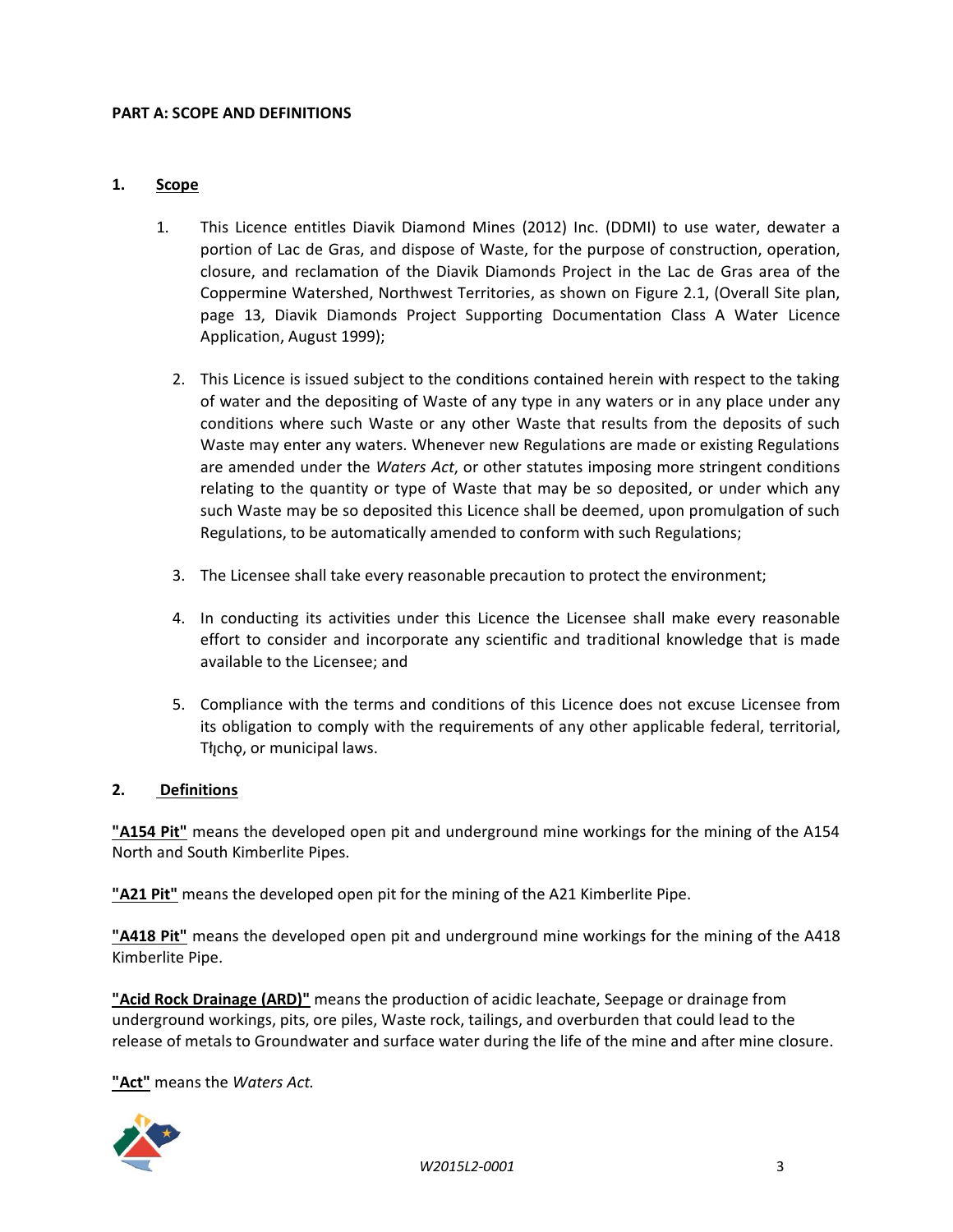**"Action Level"** means a predetermined qualitative or quantitative event which, if met, requires the Licensee to take appropriate actions including, but not limited to: further investigations, changes to operations, or enhanced mitigation measures.

**"Analyst"** means an Analyst designated by the Minister under section 65(1) of the *Waters Act*.

**"Annual Load of Total Phosphorus"** means the sum of monthly loads from a calendar year.

**"Aquatic Effects Monitoring Program (AEMP)"** means a monitoring program designed to determine the short and long-term effects in the aquatic environment resulting from the Project, to evaluate the accuracy of impact predictions, to assess the effectiveness of impact mitigation measures, and to identify additional impact mitigation measures to reduce or eliminate environmental effects.

**"Average Annual Loading of Total Phosphorus"** means the sum of annual loads divided by the number of annual loads summed.

**"Board"** means the Wek'èezhìi Land and Water Board established under section 57.1 of the *Mackenzie Valley Resource Management Act.* 

**"Closure and Reclamation Plan"** means either an Interim or Final Closure and Reclamation Plan approved under this Licence and as described in the Mackenzie Valley Land and Water Board's *Guidelines for the Closure and Reclamation of Advanced Mineral Exploration and Mine Sites in the Northwest Territories.*

**"Construction"** means any activities undertaken to construct or build any components of, or associated with, the development of the Diavik Diamond Mine.

**"Cut off Wall Trench"** means a trench excavated vertically through a dike to allow the construction of a Diaphragm Wall Seepage barrier.

**"Dam Safety Guidelines (DSG)"** means the Canadian Dam Association's (CDA) *Dam Safety Guidelines*, 2007. The scope and applicability of the DSG referred to in this Licence, is presented in section 1 of the DSG.

**"Dewatering"** is the complete removal of water from an existing water body or portion thereof by pumping or draining.

**"Diaphragm Wall"** means the plastic concrete Cut Off Wall constructed in a dike as a Seepage barrier.

**"Dike Rock Placement"** means the placement of rock associated with the construction of a dike.

**"DDMI Geotechnical Review Board"** means the Expert Review Board established by DDMI to review dike designs.

**"Dike Seepage"** means any water which passes through a dike.

**"Discharge"** means the direct or indirect release of any water or Waste to the Receiving Environment.

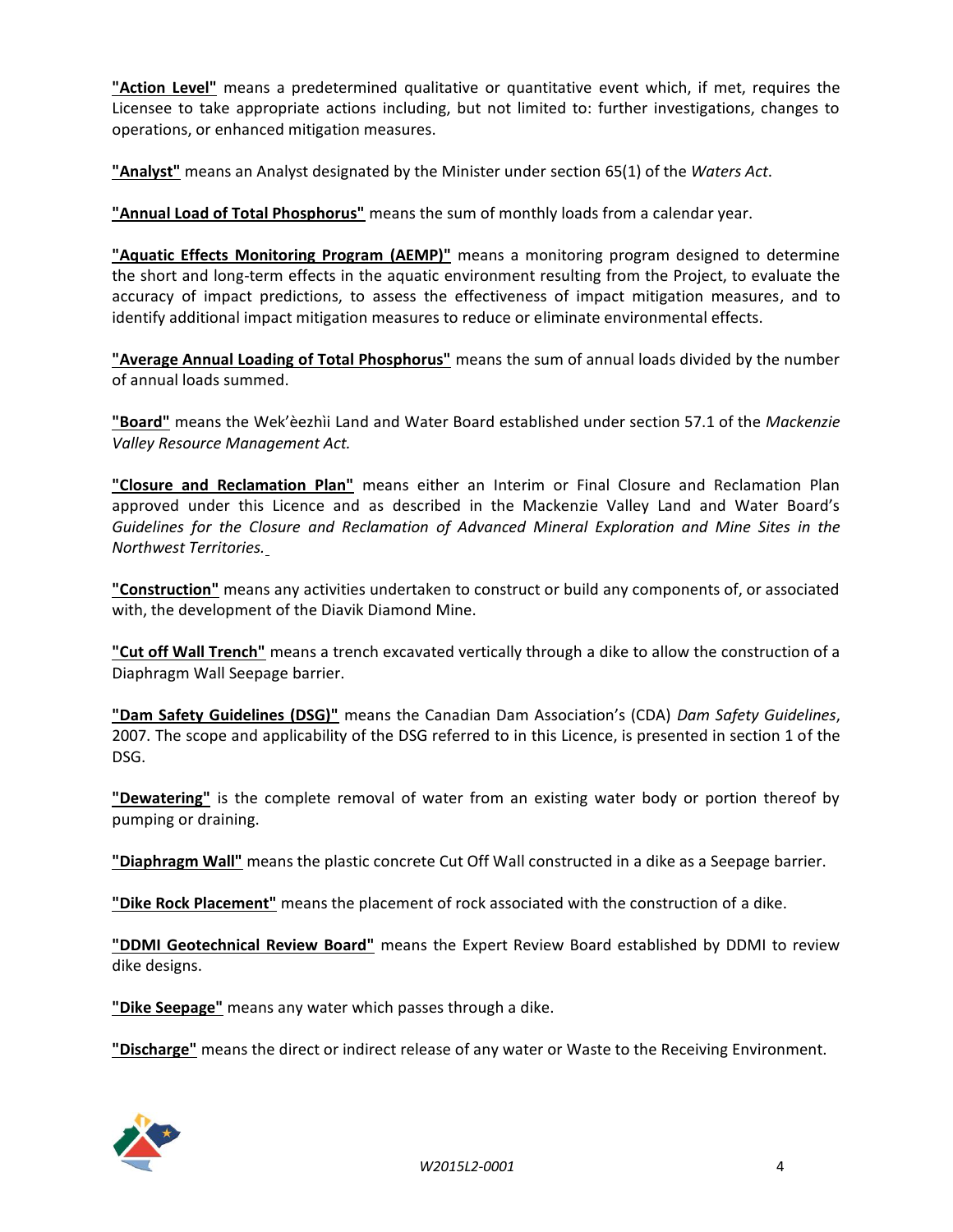**"Drainage Control and Collection System"** means the ditches, ponds, and associated piping and pumps used for the diversion, collection, and disposal of surface runoff and Seepage as proposed in Figure 4.1 (Runoff Drainage System, Volume Il-A Part F, Drainage Ditches and Collection Ponds, Water Licence Application, August 1999).

**"Dredged Sediment Containment Facility"** means the engineered containment structure identified as the disposal location for the dredged sediments from the A154 dike footprint as proposed in Drawing Number 4100-41D1-3020 (Processed Kimberlite Containment, Country Rock Piles & Dredged Sediments Management Plan Year 2, On-Land Dredged Sediment Storage Design Report, Water Licence Application, August 1999).

**"Dredging Activities"** means excavating and moving lake-bottom sediments and glacial till below the high water mark and from the bottom of Lac de Gras in the area of the footprints of the dikes.

**"East Island"** means the large eastern-most island in Lac de Gras as identified in Figure l.1 B (Final Design Report Site Location, Volume Il-A, Part A, Water Management Plan, Version 1, Water Licence Application, August 1999).

**"Engagement Plan"** a document developed in accordance with the Board's *Engagement and Consultation Policy* and *Engagement Guidelines for Applicants and Holders of Water Licences and Land Use Permit,* 2013.

**"Engineering Geologist"** means a professional geologist registered with the Northwest Territories and Nunavut Association of Professional Engineers and Geoscientists and whose principal field of specialization is the investigation and interpretation of geological conditions for civil engineering purposes.

**"Engineered Structures"** means any constructed facility which was, or normally would be, designed and approved by a Professional Engineer.

**"Freeboard"** means the vertical distance between the water line and the effective water containment crest on a dam's or dike's upstream slope.

**"Frozen Core"** means a permafrost core comprising frozen ice-saturated aggregate material and functioning as an impervious Seepage barrier to water or tailings.

**"Geotechnical Engineer"** means a Professional Engineer whose principal field of specialization is the design and construction of earthworks in a permafrost environment.

**"Ground Ice"** means ice that occupies pores and crevices in rock and soil below the ground surface.

**"Groundwater"** means all water below the ground surface.

**"ICP Metal Scan"** means the elements detected using an inductively coupled plasma mass spectrometer.

**"Inspector"** means an Inspector designated by the Minister under section 65(1) of the Act.

**"Licensee"** means the holder of this Licence.

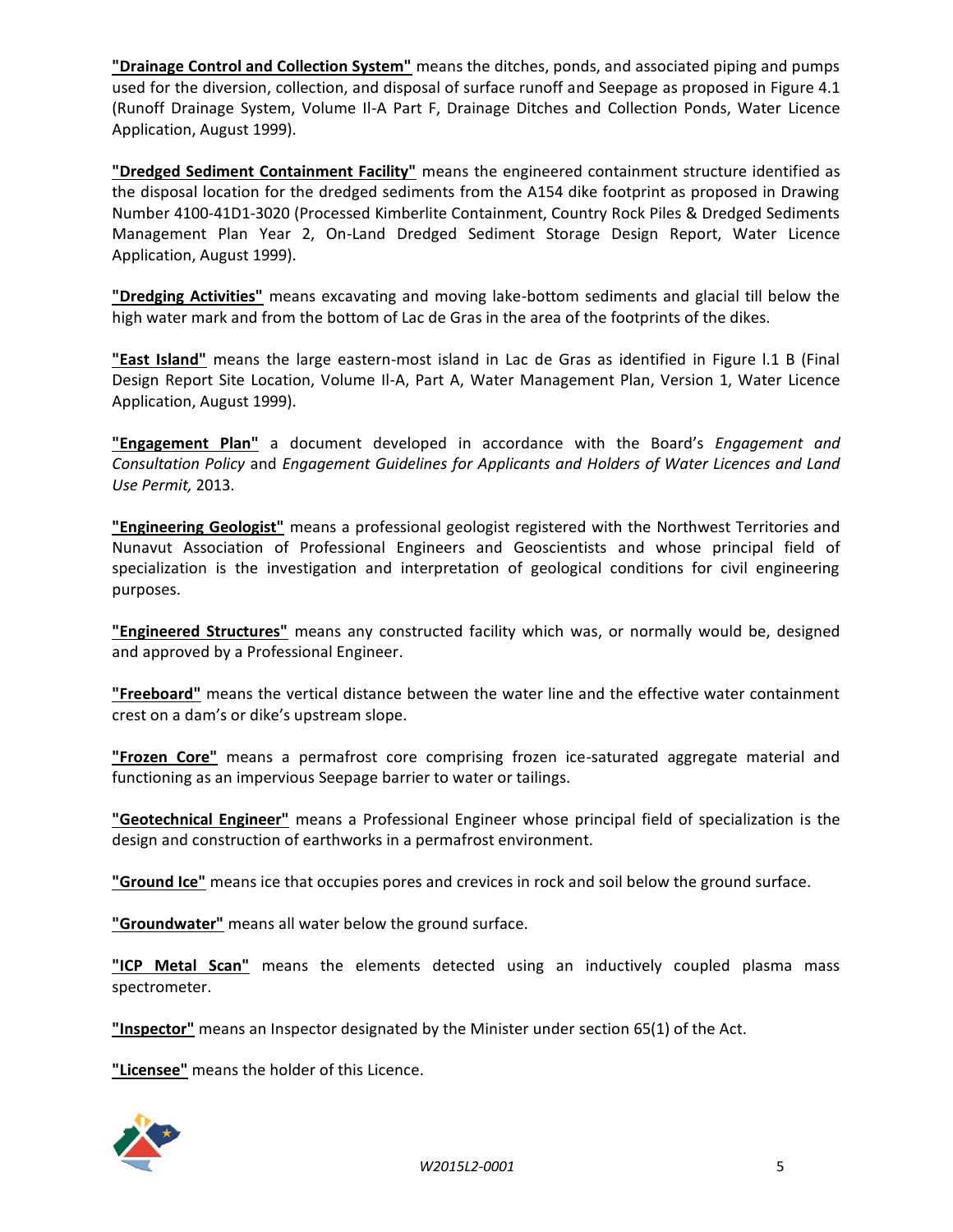**"LC2O"** is the concentration of effluent in water that is estimated to be lethal to 20% of the test organisms. The LC2O and its 95% confidence limits are usually derived by statistical analysis of percent mortalities in several test concentrations, after a fixed period of exposure. The duration of exposure must be specified (e.g., 48-h LC2O).

**"Maximum Average Concentration"** means the moving average of any five (5) consecutive analytical results collected at six (6) day intervals as submitted to the Board in accordance with the sampling and analysis requirements specified in the Surveillance Network Program.

**"Metal Leaching"** means the production of leachate under neutral or alkaline conditions, Seepage or drainage from underground workings, pits, ore piles, Waste rock, tailings, and overburden that could lead to the release of metals to Groundwater and surface water during the life of the mine and after mine closure.

**"Mine Design"** means the detailed engineered designs for all mine components stamped by a design Engineer.

**"Mine Plan"** means the plan for development of the proposed mine, including the sequencing of the development.

**"Minewater"** means any water that accumulates in any underground workings or open pits.

**"Minister"** means a duly-appointed member of the Executive Council who is responsible for the Act or the department responsible for administering the Act.

**"Modification"** in respect of an Engineered Structure, means a change, other than an expansion, that does not alter the purpose or function of a structure.

**"Monthly Load of Total Phosphorus"** means the load calculated from the daily flow volume measurements and analytical results collected at 6-day intervals that fall within a calendar month.

**"Mount Polley Report"** means the *Report on Mount Polley Tailings Storage Facility Breach* (January 30, 2015), prepared by the Independent Expert Engineering Investigation and Review Panel established by the B.C. Government, the Williams Lake Indian Band, and the Soda Creek Indian Band**.**

**"North Inlet Facility"** means the containment facility that is constructed within the North Inlet of East Island of Lac de Gras.

**"North Inlet Water Treatment Plant"** includes the treatment facility designated for the treatment of waters associated with the North Inlet Facility and mine workings.

**"Pit Water"** means the water that seeps into and/or is collected within the pit.

**"Processed Kimberlite"** means material rejected from the process plant after the recoverable minerals have been extracted.

**"Processed Kimberlite Containment Facility"** comprises the tailings containment basins and the Engineered Structures that are designed to contain tailings as identified in Drawing Number 1 11O-42D3-1005 (Overall Site Plan, Volume Il-B Part L, Processed Kimberlite Containment, Water Licence Application, August 1999).

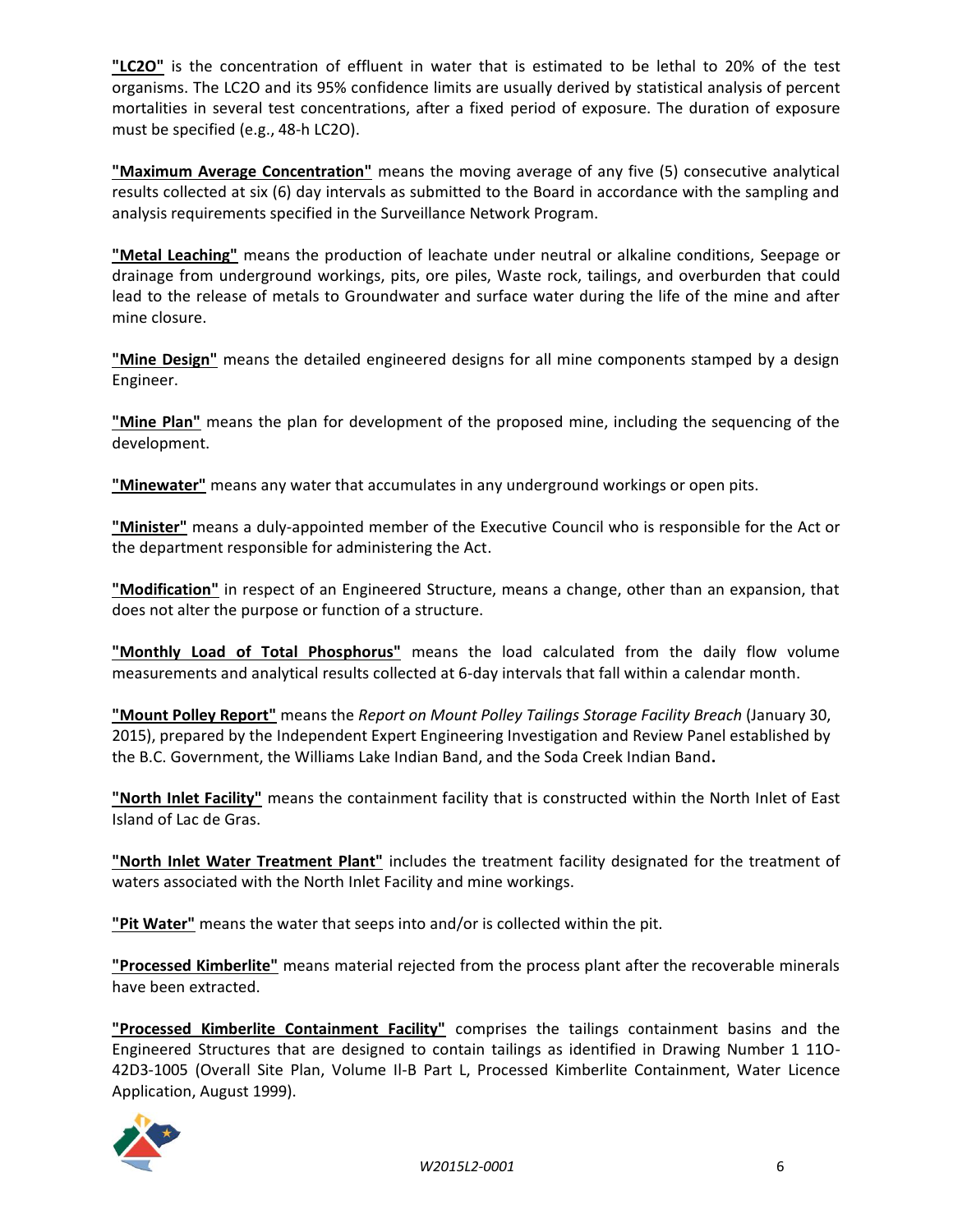**"Professional Engineer"** means a person who is registered with the Northwest Territories and Nunavut Association of Professional Engineers and Geoscientists in accordance with the *Engineering and Geoscience Professions Act*, as a Professional Engineer. **"Project"** means the undertaking described in Part A, Item 1.

**"Receiving Environment"** means, for the purpose of this Licence, the natural environment that receives any deposit or Discharge of Waste, including Seepage and runoff, from the Project.

**"Regulations"** means Regulations proclaimed pursuant to section 63 of the Act*.*

**"Response Framework"** is a systematic approach to responding when the results of a monitoring program indicates that an Action Level has been reached.

**"Response Plan"** is a part of the Response Framework and describes the specific actions to be taken by the Licensee in response to reaching or exceeding an Action Level.

**"Seepage"** includes water or Waste that drains through or escapes from any structure designed to contain, withhold, divert, or retain water or Waste.

**"Sewage"** means all toilet Waste and greywater.

**"Sewage Treatment Facility"** means the facility that is designed to contain and treat Sewage.

**"Spillway"** means an engineered structure to facilitate the emergency release of water or Waste from a facility. The Spillway elevation is the elevation at which water or Waste begins to flow through the Spillway structure.

**"Unauthorized Discharge"** means any Discharge of any water or Waste not authorized by law or under this Licence.

**"Waste"** has the meaning set out in section 1 of the Act*.*

**"Waste Rock"** means all unprocessed rock materials that are produced as a result of mining operations.

**"Waste Rock Storage Area"** includes the engineered facilities for the disposal of rock and till, which are designated as the North and South Waste Rock Piles.

**"Waste Treatment Facilities"** includes all facilities designated for the treatment and/or disposal of waters or Wastes, and includes the North Inlet Water Treatment Plant, the Processed Kimberlite Containment Facility, and the Sewage Treatment Facility.

**"Water Intake Facility"** comprises the water intake infrastructure as identified in Drawing Number 1135-41D1-1001 (Raw Water Intake Earthworks & Section, Volume Il-A, Part E, Water Intake Structure, WLA, August 1999).

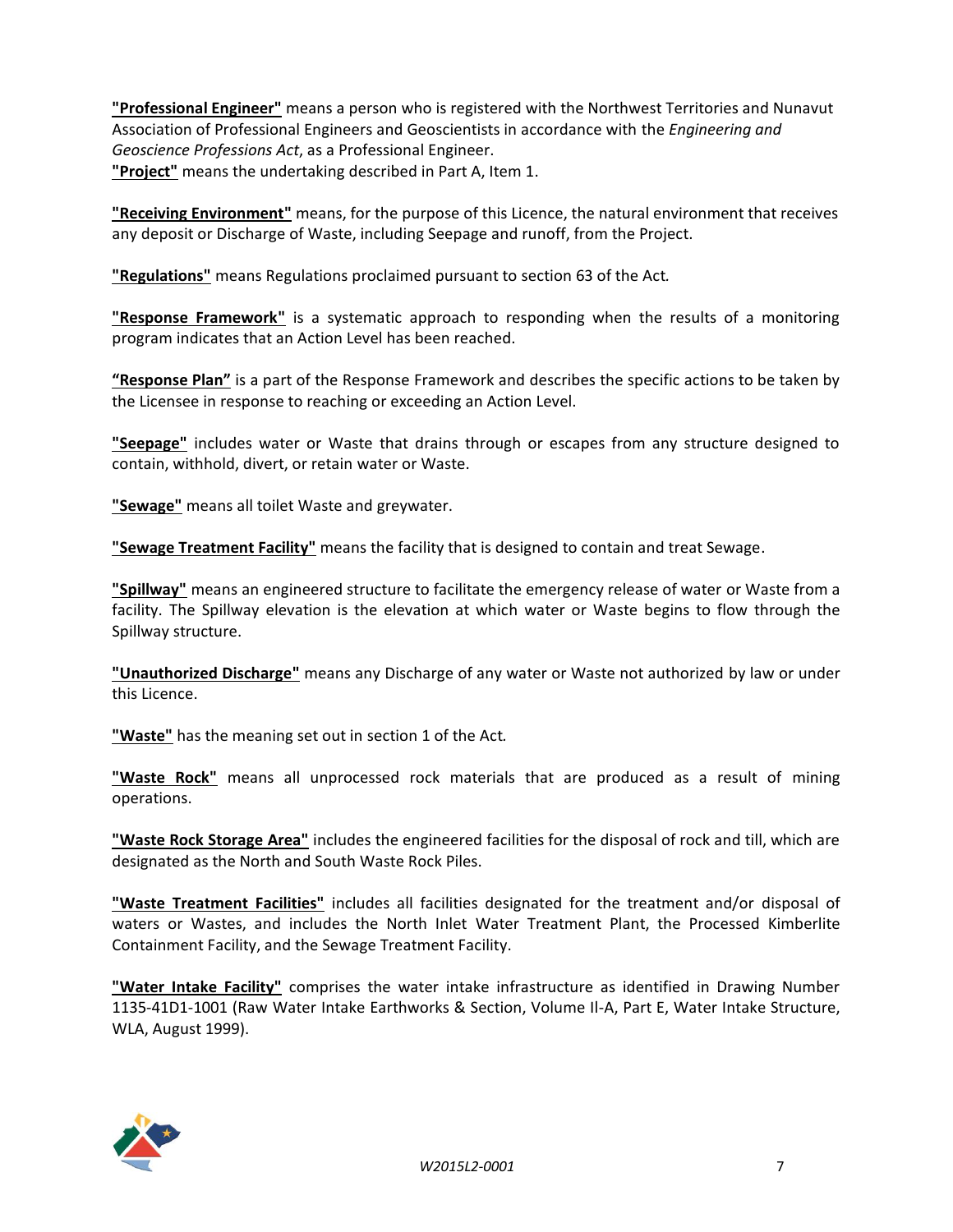**"Water Licence Application"** means the Type A Water Licence Application as submitted to the NWT Water Board comprising Volume I, Volume IlA, and Volume lIB, dated August 1999 and all additional supporting documents.

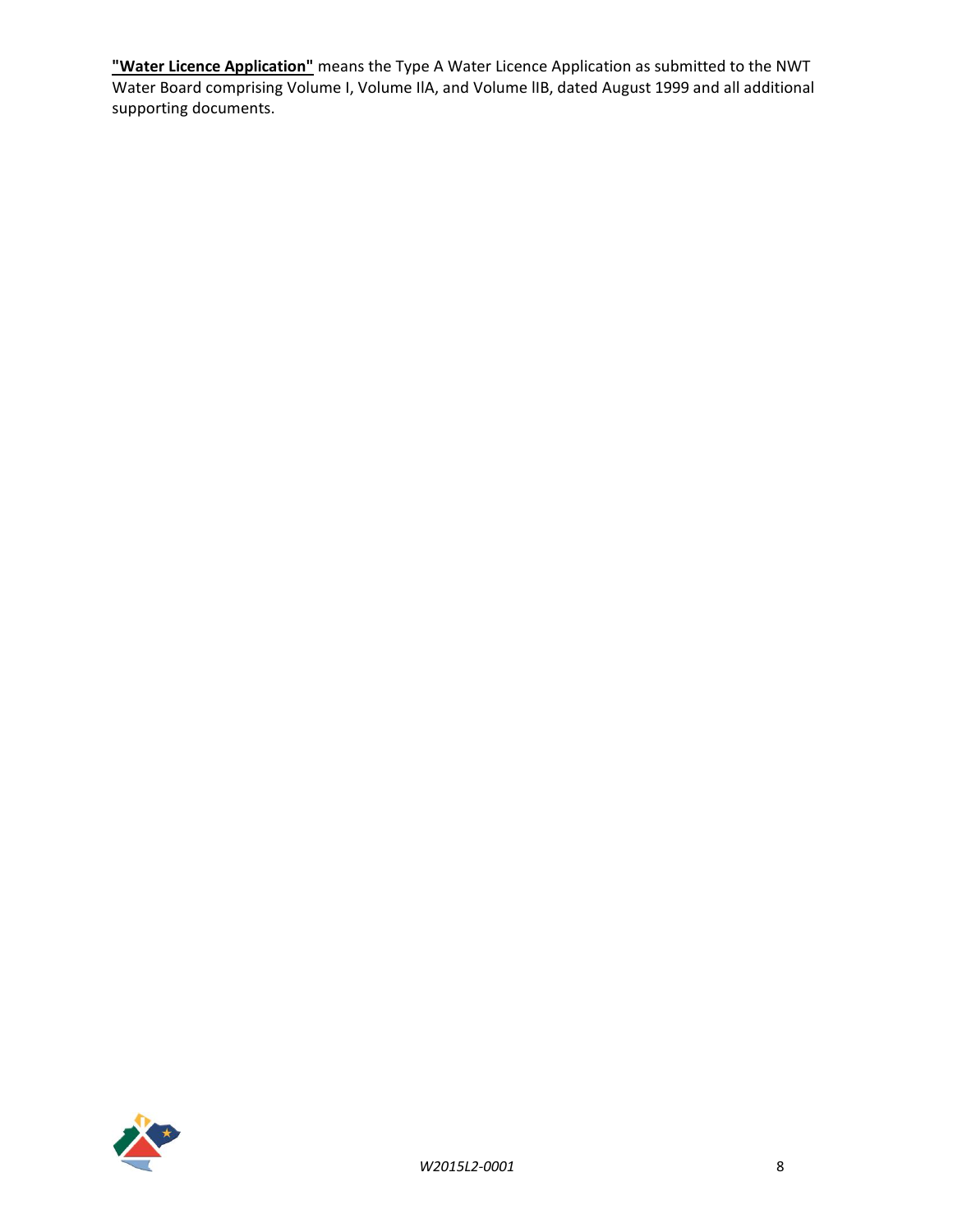#### <span id="page-8-0"></span>**PART B: GENERAL CONDITIONS**

- 1. The Licensee shall ensure a copy of this Licence is maintained at the site of operations at all times.
- 2. The water use fee shall be paid annually, in advance of any water use, in accordance with the Mackenzie Valley Land and Water Board's *Water Use Fee Policy*.
- 3. The Licensee shall file an **Annual Water Licence Report** with the Board no later than March 31 of the year following the calendar year reported. The Report shall contain the information set out in Schedule 1, Item 1.
- 4. The Licensee shall comply with the Schedules, which are annexed to and form part of this Licence, and any amendments to the Schedules as may be made by the Board.
- 5. The Surveillance Network Program, Schedules, and compliance dates specified in the Licence may be modified at the discretion of the Board.
- 6. Meters, devices, or other such methods used for measuring the volumes of water used and Waste discharged shall be installed, operated, and maintained by the Licensee to the satisfaction of an Inspector.
- 7. The Licensee shall maintain the necessary signs to identify the stations of the Surveillance Network Program. All signs shall be located and maintained to the satisfaction of an Inspector.
- 8. The Licensee shall operate in accordance with the approved **Engagement Plan,** review the Plan annually, and shall submit updates to this Plan to the Board for approval at the following times:
	- a) a minimum of ninety (90) days prior to any proposed changes to the approved Plan; and,
	- b) upon the request of the Board.
- 9. All revised plans submitted to the Board shall include a brief summary of changes made to the plan.
- 10. The Plans referred to in Part H, Items 3, 4, 5, 8, 9, and 10, shall be presented in a format consistent with the Mackenzie Valley Land and Water Boards' *Standard Outline for Management Plans,* unless otherwise approved by the Board.
- 11. The Licensee shall operate in accordance with any Plans approved pursuant to the conditions of this Licence and with any revisions to the plans as may be made pursuant to the conditions of this Licence and as approved by the Board.
- 12. Any reference to a Plan, Guideline, Act, or Regulation in this Licence is a reference to the most current version unless otherwise stated explicitly.

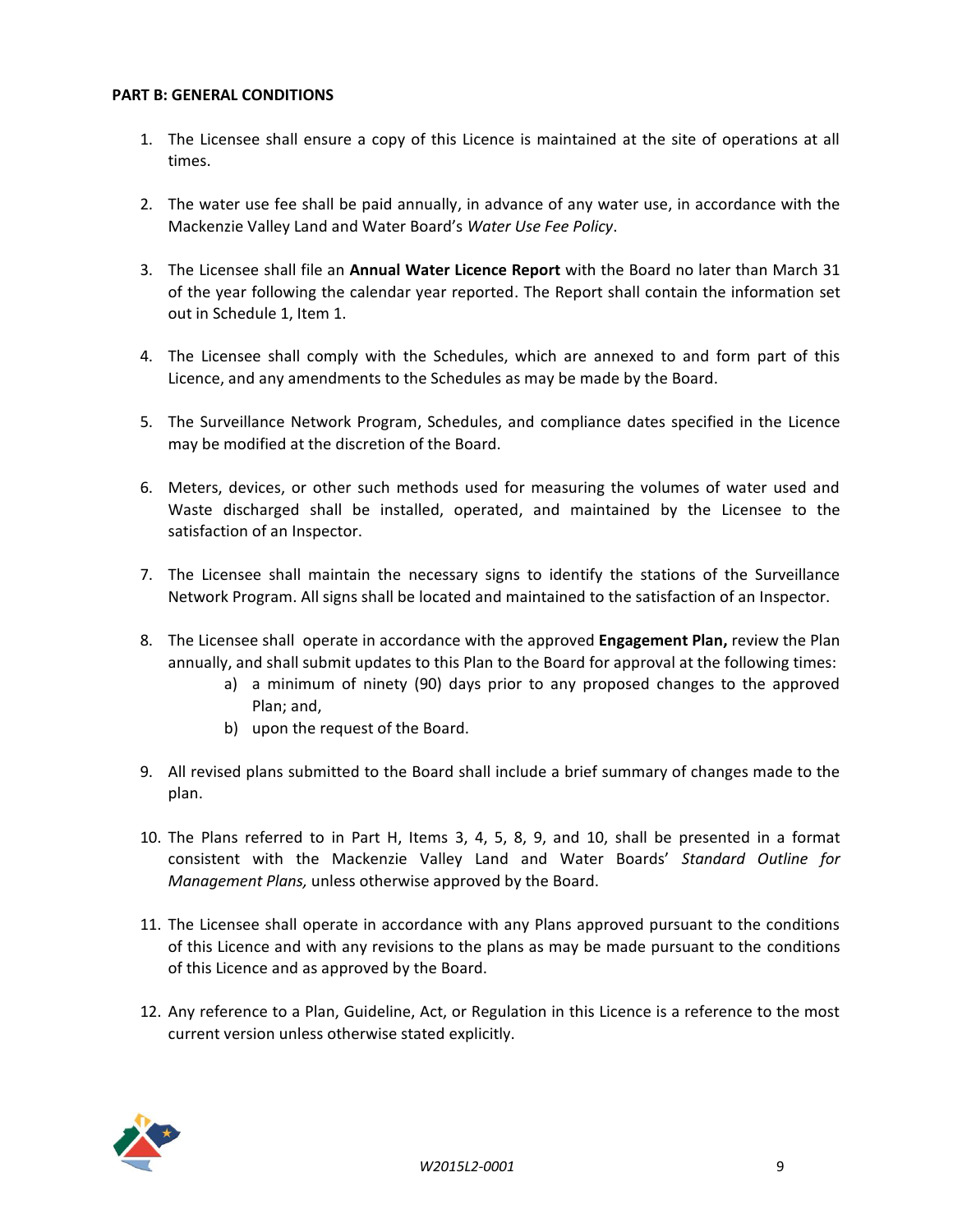### <span id="page-9-0"></span>**PART C: CONDITIONS APPLYING TO SECURITY DEPOSITS**

- 1. The Licensee shall post and maintain a security deposit in an amount which is in accordance with Schedule 2.
- 2. Upon request of the Board, the Licensee shall submit an updated mine Reclamation liability estimate utilizing the current version of RECLAIM or another method acceptable to the Board.
- 3. The amount of security deposit required by Part C, Item 1 and Schedule 2 may be revised by the Board based on estimates of the mine Reclamation liability referred to in Part C, Item 2 of this Licence or based on such other information as may become available to the Board.
- 4. If the amount of the security deposit is revised by the Board as described under Part C, Item 3, the Licensee shall post the revised amount with the Minister within ninety (90) days of the Board giving notice of the revised amount.

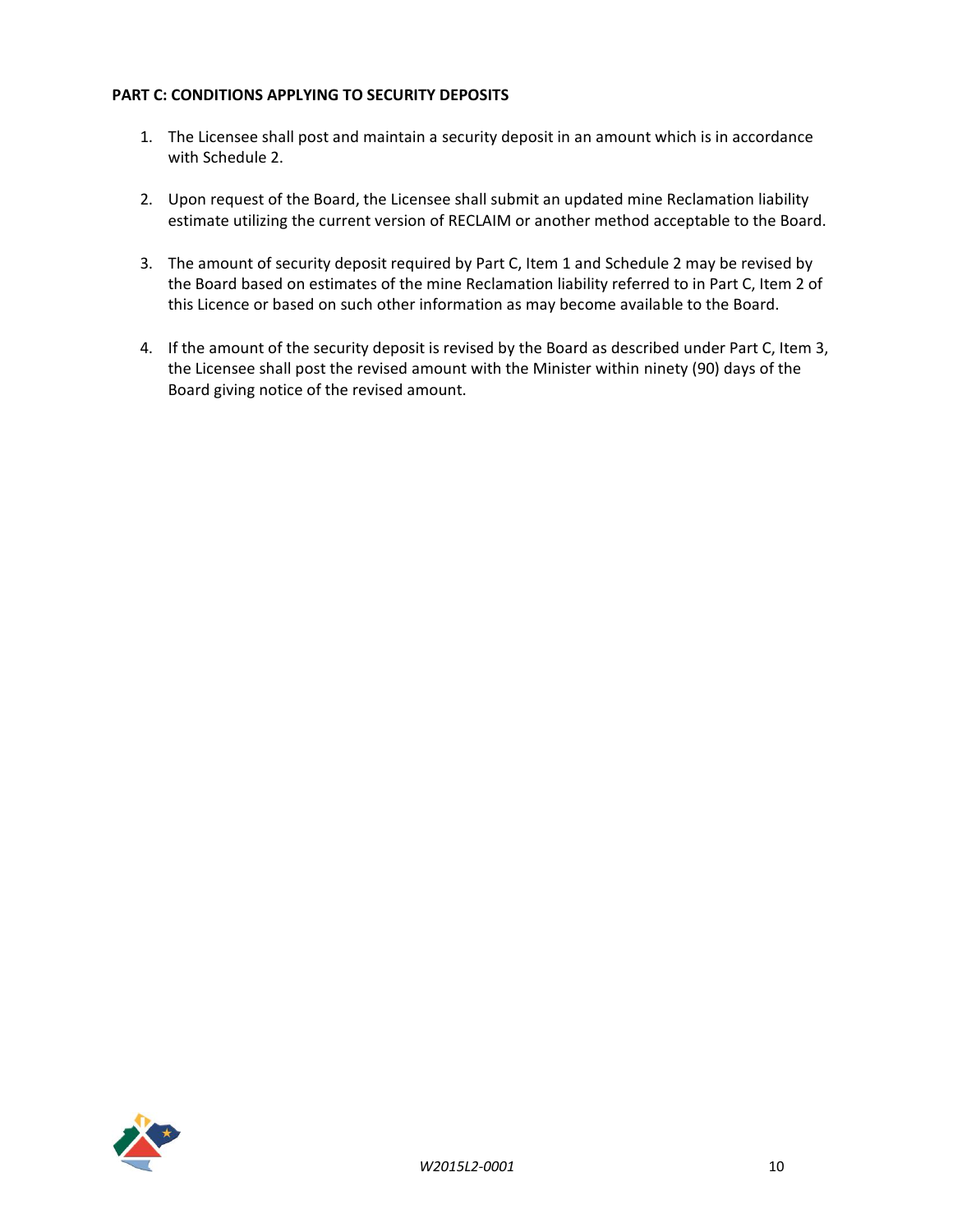#### <span id="page-10-0"></span>**PART D: CONDITIONS APPLYING TO WATER USE**

- 1. Meters, devices, or other such methods used for measuring the volumes of water used and Waste discharged shall be installed, operated, and maintained by the Licensee to the satisfaction of an Inspector.
- 2. The Licensee is authorized to use water from the Water Intake Facility or as approved by the Board.
- 3. The quantity of water used for all purposes shall not exceed the limits set out in Schedule 3, Item 1.
- 4. The Licensee shall construct and maintain the water intake(s) with a fish screen designed to prevent impingement and entrainment of fish. The fish screen shall be in accordance with the detailed guidance referred to in Schedule 3, Item 2.

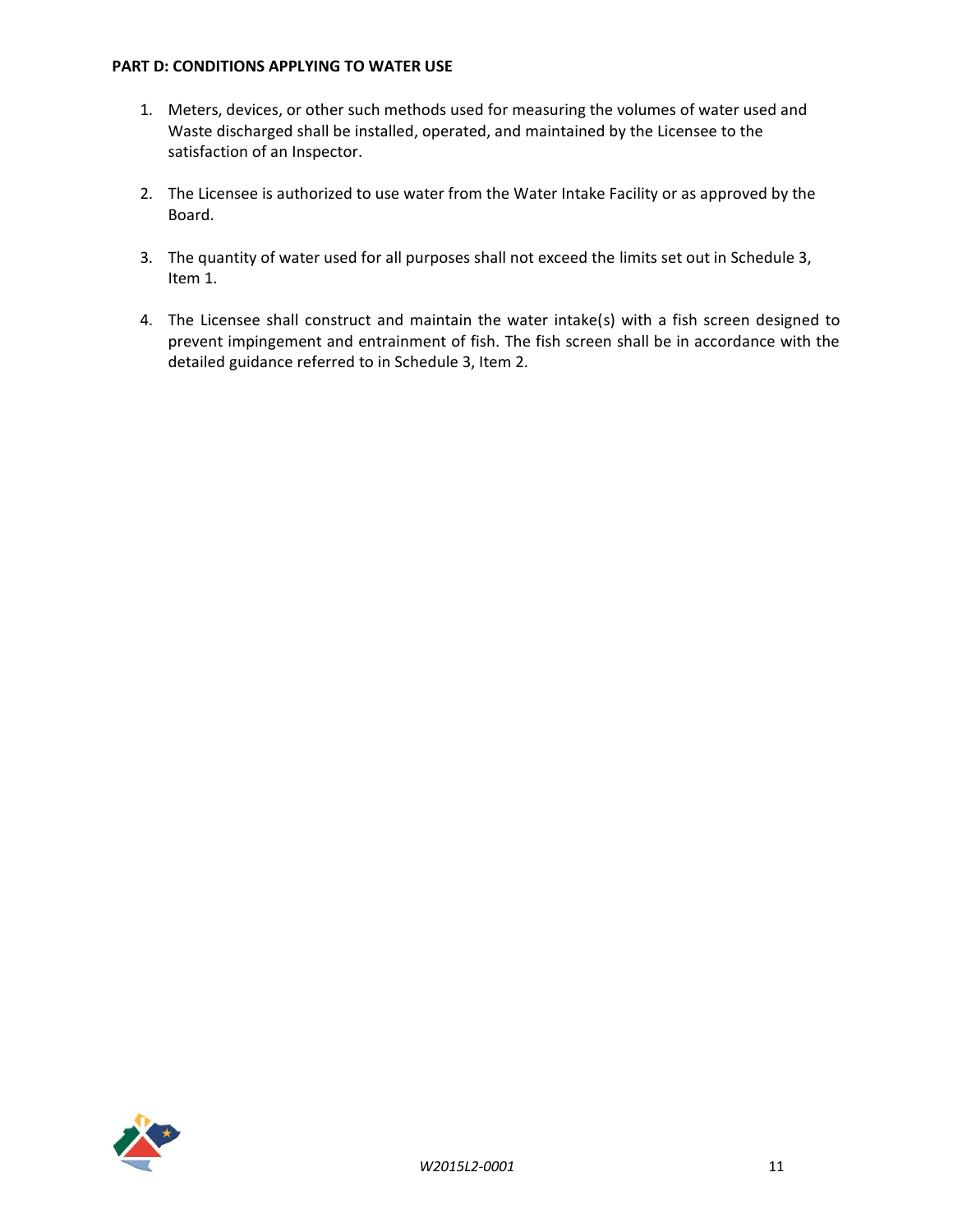- <span id="page-11-0"></span>1. The Licensee is authorized to dewater a portion of Lac de Gras to facilitate mining the A21 kimberlite pipe.
- 2. Each water source shall be sampled and analyzed in accordance with the requirements set out in the Surveillance Network Program and the results shall be provided to an Inspector for approval prior to the commencement of Dewatering.
- 3. The Licensee shall ensure that any waters associated with Dewatering activities that are to be discharged to Lac de Gras, are of such quality that the effluent quality criteria specified in Part H, Item 6, are not exceeded.
- 4. All Dewatering Discharge structures shall be designed and located so that their operation minimizes erosion and impacts on receiving water quality.
- 5. During the Dewatering of any water source that is to be discharged to Lac de Gras, daily erosion inspections of the Discharge points shall be carried out and records of these inspections shall be kept for review, upon the request of an Inspector. If any erosion is observed, the Licensee shall immediately notify an Inspector and take the necessary corrective action to mitigate the erosion problem to the satisfaction of an Inspector.
- 6. Within sixty (60) days of the completion of Dewatering the A21 pit, the Licensee shall submit to the Board an **A21 Dewatering Summary Report** that shall include, but not be limited to, the requirements of Schedule 4.

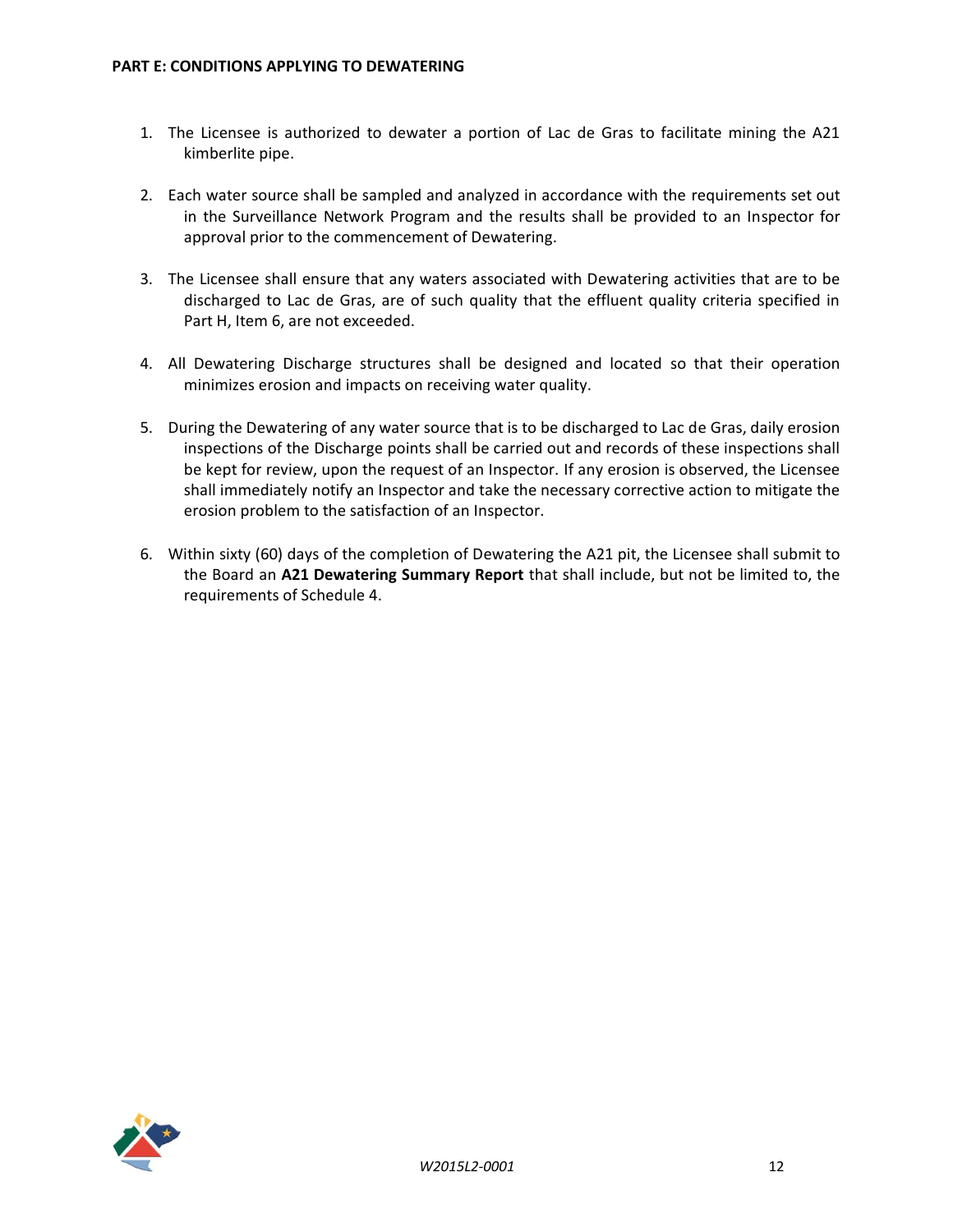## <span id="page-12-0"></span>**PART F: CONDITIONS APPLYING TO CONSTRUCTION**

- 1. The Licensee shall ensure that all structures intended to contain, withhold, divert, or retain water or Waste are designed, constructed, and maintained to prevent escape of Waste to the Receiving Environment.
- 2. The Licensee shall ensure that all Engineered Structures intended to contain, withhold, divert, or retain water or Waste that meet the definition of a dam under the *Dam Safety Guidelines*, are designed, constructed, and maintained to meet or exceed the *Dam Safety Guidelines.*
- 3. The Licensee shall ensure that all Engineered Structures are constructed and maintained in accordance with the recommendations of the Professional Engineer responsible for the design, including but not limited to recommendations regarding field supervision and inspection requirements.
- 4. At least forty-five (45) days prior to the start of construction of any dams, dikes, or structures intended to contain, withhold, divert or retain water or Wastes, the Licensee shall submit to the Board for approval, design drawings stamped by a Geotechnical Engineer.
- 5. All rock used in construction must meet the appropriate geochemical criteria as specified in the approved **Waste Rock Management Plan** as per Part H, Item 7.
- 6. Prior to the start of construction the Licensee shall undertake and submit to the Board, the results of a comprehensive delineation program to identify soil, rock and Ground Ice conditions along the centerline of all containment structures and runoff control ditches. This program shall be developed in accordance with Schedule 5, Item 1.
- 7. The Processed Kimberlite Containment Facility shall be constructed according to the **Processed Kimberlite Containment Facility Design Report** (including drawings stamped by a Geotechnical Engineer and/or Engineering Geologist) in accordance with Schedule 5, Item 2.
- 8. The Processed Kimberlite Containment Facility shall be designed, constructed, and maintained to prevent Discharge to the Groundwater system.
- 9. There shall be no accumulation of water against the containment dam structures of the Processed Kimberlite Containment Facility, unless approved by the Board.
- 10. The Licensee shall comply with the approved **A21 Construction Environmental Management Plan** which shall be in accordance with Schedule 5, Item 3.
- 11. The Licensee shall annually review the **A21 Construction Environmental Management Plan** and shall submit updates to the Board, for approval, at the following times:
	- a) a minimum of ninety (90) days prior to any proposed changes to the requirements in the approved Plan; and,
	- b) upon request of the Board.

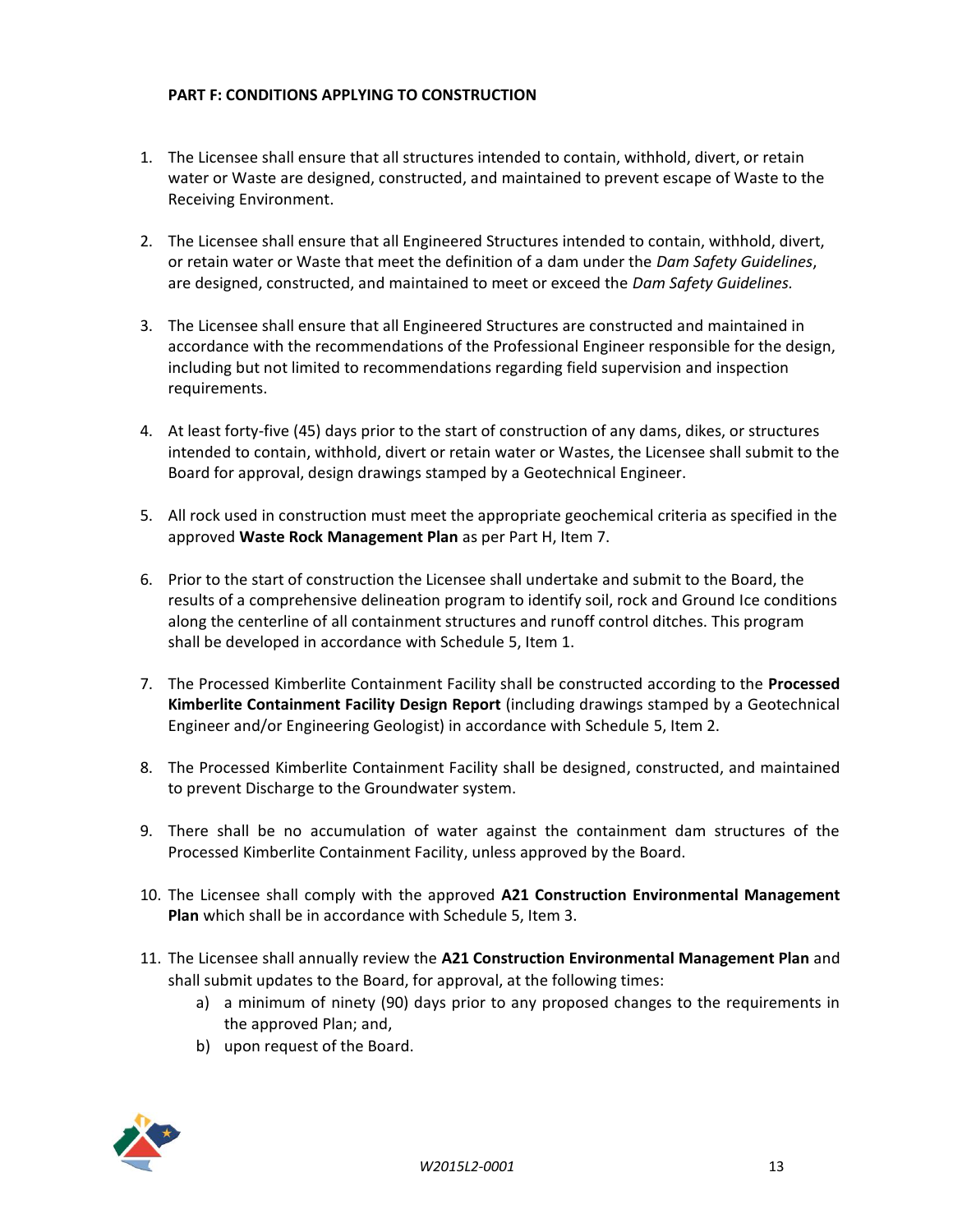- 12. The Licensee shall implement the approved **Characterization of Enhanced Permeability Zones and Hydrogeological Test Work Plan for the A21 Pit Area.**
- 13. The Licensee shall construct the A21 Water Retention Dike in accordance with the **Final A21 Dike Design Report** stamped by a Geotechnical Engineer and/or Engineering Geologist.
- 14. The Licensee shall construct the A21 Mine according to the **Final Detailed Mine Design Report**, stamped by a Geotechnical Engineer and/or an Engineering Geologist. This Report shall be developed in accordance with Schedule C, Item 3.
- 15. The Licensee shall submit a comprehensive report from the DDMI Dike Review Board that indicates their assessment and approval of the **Final Dike Design Report** and plastic concrete wall performance.
- 16. Prior to the construction of the south Waste Rock Storage Area, the Licensee shall submit a **Waste Rock Storage Area Design Report**. The Licensee shall construct the Waste Rock Storage Area according to the **Waste Rock Storage Area Design Report** stamped by a Professional Engineer and/or Engineering Geologist and meet the requirements of Schedule 5, Item 4.
- 17. The Licensee shall construct the Drainage Control and Collection System according to the final detailed **Drainage Control and Collection System Design Report** (including representative cross sections and drawings of the Drainage Control and Collection System stamped by a Professional Engineer and/or Engineering Geologist).
- 18. The Licensee shall ensure that all construction of Engineered Structures is supervised by a Professional Engineer and/or Engineering Geologist. The Licensee shall also ensure that construction records of Engineered Structures are maintained and made available at the request of the Board and/or Inspector.
- 19. The Licensee shall, within ninety (90) days after completion of any Engineered Structure, submit to the Board a **Geotechnical Engineering Report** prepared by a Professional Engineer and/or Engineering Geologist that shall include as-built drawings, documentation of field decisions that deviate from original plans, and any data used to support these decisions.
- 20. Prior to the start of construction of all on-land water and Waste management structures, the Licensee shall prepare a **Quality Assurance/Quality Control Manual**. The Manual shall be submitted to the Board for approval, prior to the commencement of the construction of those structures. This Manual shall be developed in accordance with Schedule 5, Item 5.
- 21. The Licensee shall operate in accordance with the approved **Quality Assurance/Quality Control Manual** for the construction of the A21 Dike. The Manual shall be in accordance with Schedule 5, Item 5.

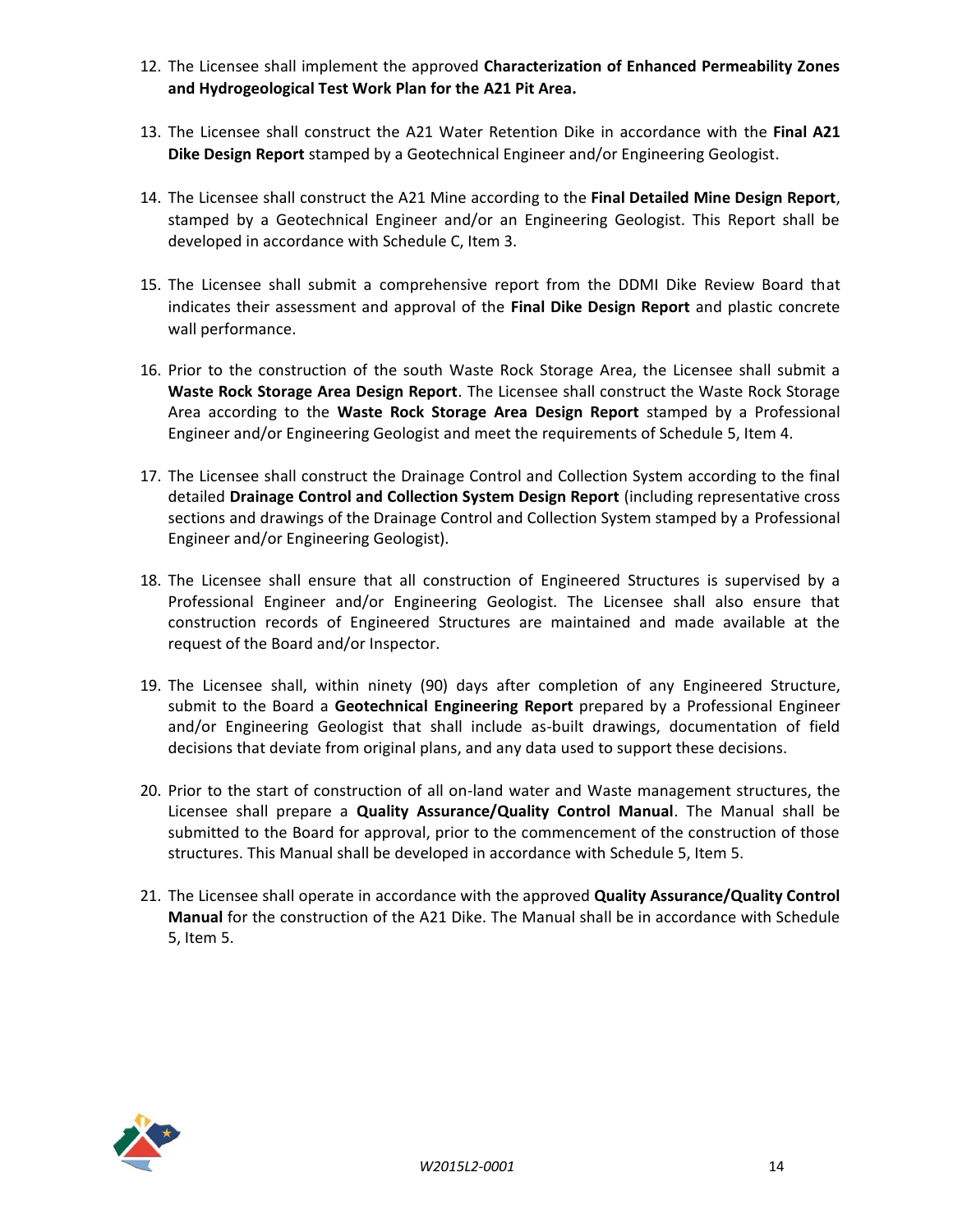- <span id="page-14-0"></span>1. The Licensee may, without written approval from the Board, carry out Modifications to Engineered Structures related to water use and Waste disposal provided that such Modifications are consistent with the terms of this Licence and the following requirements are met:
	- a) the Licensee has notified the Board in writing of such proposed Modifications at least forty-five (45) days prior to beginning the modifications;
	- b) the Modifications do not place the Licensee in contravention of either the Licence or the Act;
	- c) the Board has not, during the forty-five (45) days following notification of the proposed Modifications, informed the Licensee that review of the proposal will require more than forty-five (45) days;
	- d) an Inspector has confirmed the acceptability of the proposed Modification to the Board in writing; and,
	- e) the Board has not rejected the proposed Modifications.
- 2. Modifications for which all of the conditions referred to in Part G, Item 1, have not been met may be carried out only with written approval from the Board.
- 3. Within ninety (90) days of the completion of Modifications referred to in Part G, Item 1, the Licensee shall provide as-built drawings stamped by a Professional Engineer to the Board.

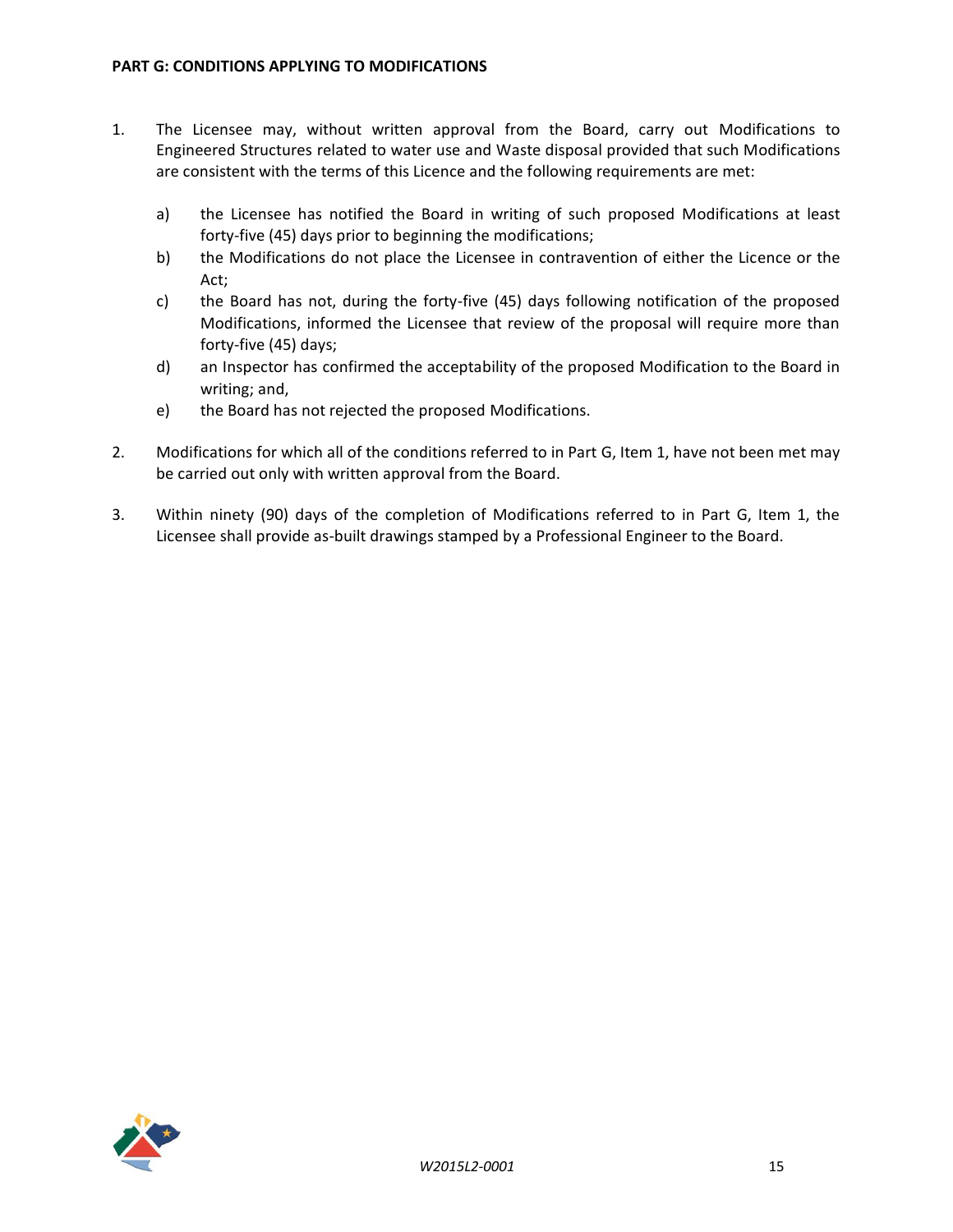#### <span id="page-15-0"></span>**PART H: CONDITIONS APPLYING TO WATER AND WASTE MANAGEMENT**

- 1. The Licensee is authorized to Discharge Waste from the Water Treatment Facilities at SNP #1645-18, waters from hydrostatic testing, and waters associated with Dewatering activities.
- 2. Within ninety (90) days of the effective date of this Licence, the Licensee shall submit a **Waste Management Plan.** The Plan shall be in accordance with the Mackenzie Valley Land and Water Board's *Guidelines for Developing a Waste Management Plan*, 2011. In addition to conforming with the Guidelines, the Plan shall include a section that addresses the Licensee's plan for the mitigating and monitoring of dust resulting from its operations.
- 3. The Licensee shall operate in accordance with the approved **Water Management Plan**. The Plan shall be in accordance with Schedule 6, Item 1.
- 4. The Licensee shall operate in accordance with the approved **Processed Kimberlite Containment Facility Plan**. The Plan shall be in accordance with Schedule 6, Items 2.
- 5. The Licensee shall operate in accordance with the approved **North Inlet Water Treatment Plant Plan**. The Plan shall be in accordance with Schedule 6, Item 3.
- 6. The Licensee shall operate in accordance with the approved **Sewage Treatment Facility Plan.** The Plan shall be in accordance with Schedule 6, Item 4.
- 7. The Licensee shall operate in accordance with the approved **Dredged Sediment Containment Facility Plan**. The Plan shall be in accordance with Schedule 6, Item 5.
- 8. The Licensee shall operate in accordance with the approved **Waste Rock Management Plan.** The Plan shall be in accordance with Schedule 6, Item 6.
- 9. The Licensee shall operate in accordance with the approved **Hazardous Materials Management Plan**.
- 10. The Licensee shall operate in accordance with the approved **Ammonia Management Plan**.
- 11. The Licensee shall annually review the **Waste Management Plan**, **Water Management Plan, Processed Kimberlite Containment Facility Plan**, **North Inlet Water Treatment Plant Plan**, **Sewage Treatment Facility Plan**, **Dredged Sediment Containment Facility Plan**, **Waste Rock Management Plan**, **Hazardous Materials Management Plan**, and **Ammonia Management Plan** referred to in Part H, Items 2, 3, 4, 5, 6, 8, 9, and 10, respectively, and shall submit updates to the Plans to the Board, for approval, at the following times:
	- a) a minimum of ninety (90) days prior to any proposed changes to the requirements in the approved Plan; and,
	- b) upon request of the Board.
- 11. The Licensee shall implement the Standard Operating Procedures for pH adjustment for all Discharges to Lac de Gras from SNP Station # 1645-18.

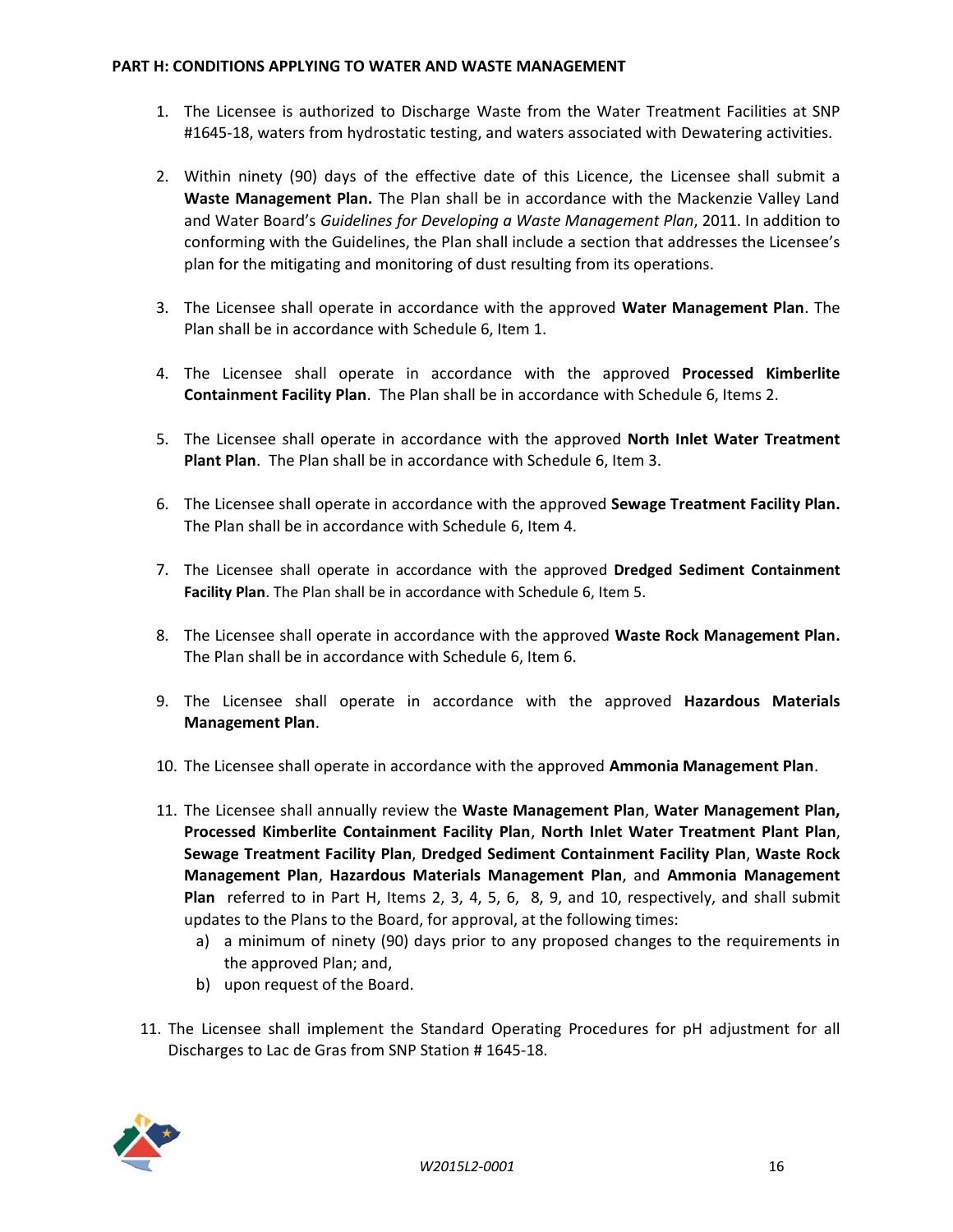- 12. Upon instruction from the Board, the Licensee shall modify the Standard Operating Procedures for pH adjustment referred to in Part H, Item 11, to reflect directives from the Board. The modified Procedures shall be submitted to the Board for approval and shall be implemented upon approval.
- 13. The Licensee shall conduct a Seepage survey for all constructed rock piles, stockpiles of reclamation rock, ore stockpiles, areas constructed with mined or quarried rock, and water retention dikes and dams.
- 14. By March 31 each year, the Licensee shall submit to the Board, for approval, a **Seepage Survey Report.** The Report shall be in accordance with Schedule 6, Item 7.
- 15. Within six (6) months following the effective date of this Licence, the Licensee shall submit a **Mount Polley Report Evaluation** prepared by a Professional Engineer. The Report shall assess the applicability of the recommendations in the Mount Polley Report to the Diavik Diamond Mine Project.
- 16. On or before January 31, 2016, the Licensee shall submit to the Board, for approval, a **Report on North Inlet Sludge Management**. The objective of the Report is to determine whether North Inlet Water Treatment Facility sludge should be disposed in an alternative location in order to meet the closure objectives in the approved Closure and Reclamation Plan. The Report shall be in accordance with Schedule 6, Item 8.
- 17. Within 90 days of the effective date of this Licence, the Licensee shall submit a **Hydrocarbon Monitoring and Management Plan**. The objective of the Plan is to identify sources of hydrocarbon contamination in the North Inlet Facility, identify appropriate mitigations to reduce hydrocarbon contamination, and monitor the performance of any mitigations. The Plan shall be in accordance with Schedule 6, Item 9.

### **Engineering Standards**

- 18. The Licensee shall operate and maintain the Water Retention Dikes to engineering standards such that at a minimum they comply with the **Dam Safety Guidelines***,* and in accordance with the following:
	- a) the lowest point on the upper edge of the Diaphragm Wall shall not be lower than 419.0 metres above mean sea level, or as recommended by a Geotechnical Engineer and as approved by the Board;
	- b) the Licensee shall install and maintain geotechnical instrumentation in the Water Retention Dikes as described in the Water Retention Dikes Final Design Report, dated July 1999;
	- c) a schedule of reading the instrumentation shall be submitted to the Board for approval not less than three (3) months before Dewatering is scheduled to commence. The Licensee shall carry out instrumentation reading schedule upon approval of the Board;
	- d) weekly inspections of the Water Retention Dikes shall be conducted and the records of these inspections and all monitoring records shall be kept for review upon request of an Inspector;

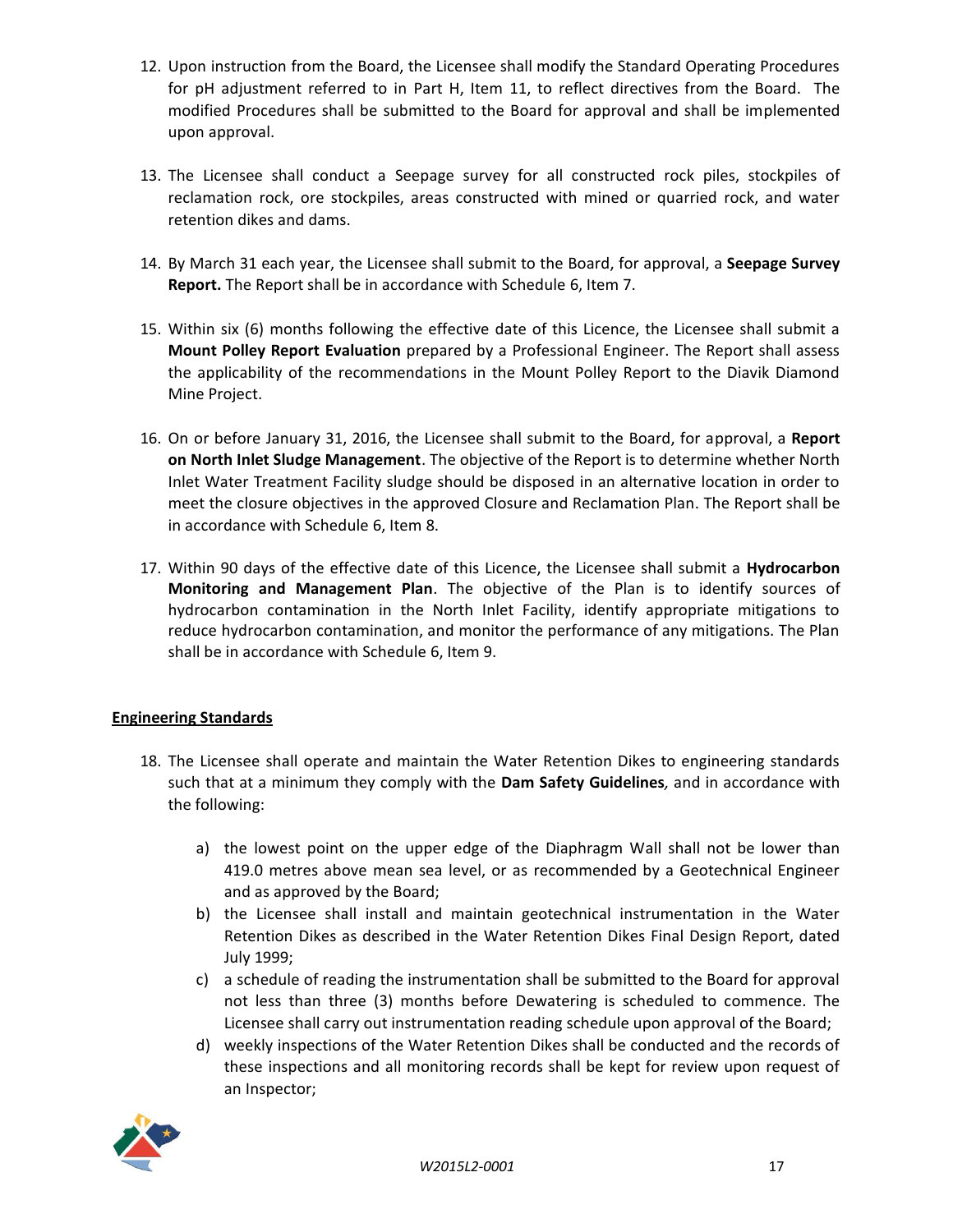- e) any Seepage through the Water Retention Dikes that does not meet the effluent quality criteria Part H, Item 24 shall be collected and directed to the North Inlet and through the treatment facilities prior to Discharge, and measures shall be employed to reduce Seepage;
- f) any deterioration or erosion of any Engineered Structures associated with the Water Retention Dikes shall be reported to an Inspector and repaired immediately; and,
- g) an inspection of the Water Retention Dikes shall be carried out annually in August by a Geotechnical Engineer. The Engineer's report shall be submitted to the Board within ninety (90) days of the inspection, including a covering letter from the Licensee outlining an implementation plan for addressing each of the Engineer's recommendations.

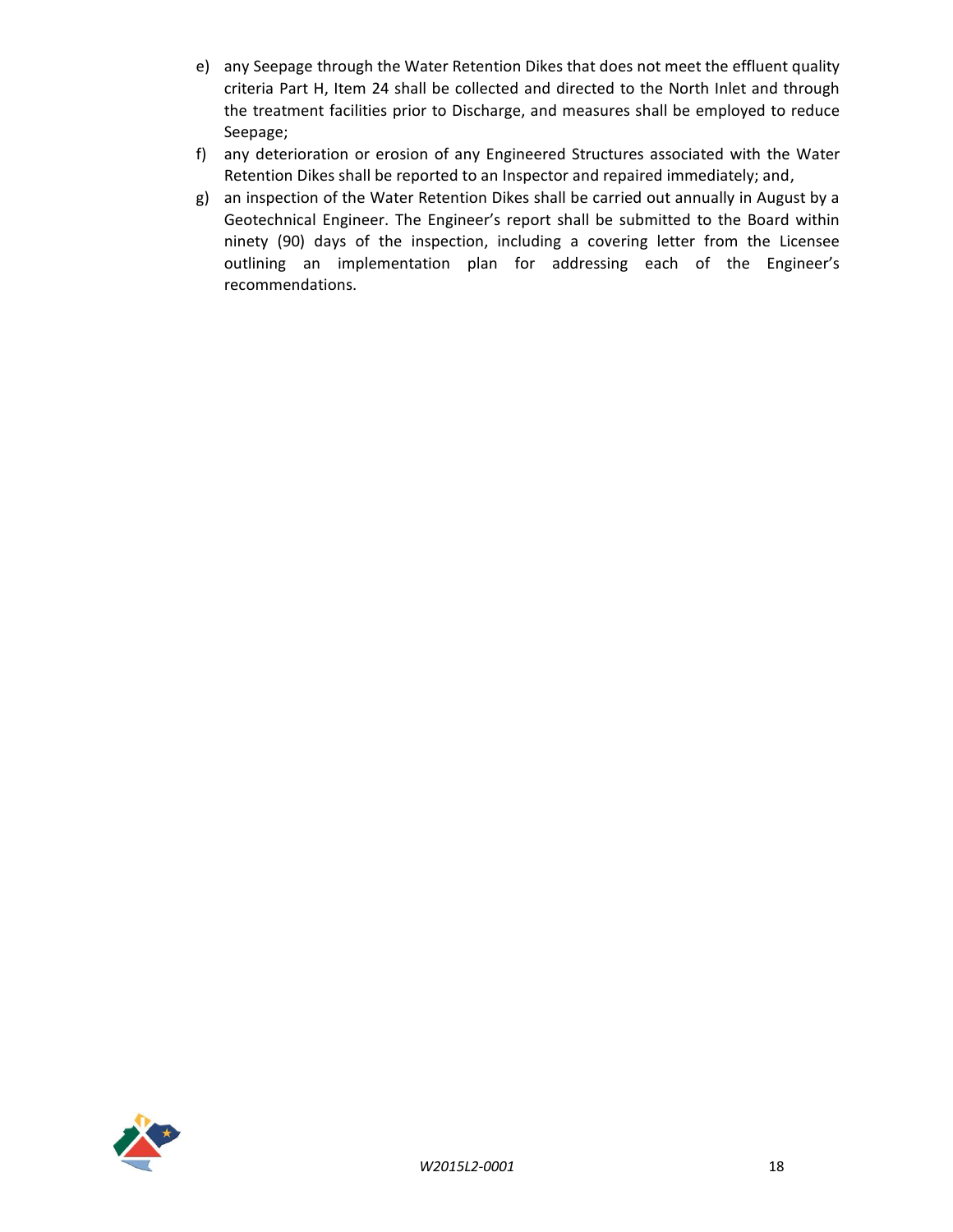- 19. The Licensee shall operate and maintain the Processed Kimberlite Containment Facility to engineering standards such that:
	- a) a minimum Freeboard limit of 1.5 metres below the lowest surveyed point of the liner or of the engineered emergency Spillway, whichever is lower, shall be maintained at all times; or as recommended by a Geotechnical Engineer and as approved by the Board*;*
	- b) if Seepage from the Processed Kimberlite Containment Facility occurs, the Licensee shall collect and return the Seepage to the Processed Kimberlite Containment Facility and measures shall be undertaken to eliminate the Seepage;
	- c) any deterioration or erosion of any Engineered Structures associated with the Processed Kimberlite Containment Facility shall be reported to an Inspector and repaired immediately;
	- d) the solids fraction of all Processed Kimberlite shall be deposited and permanently contained within the Processed Kimberlite Containment Facility;
	- e) weekly inspections of the Processed Kimberlite Containment Facility dams, emergency  $Spillway(s)$ , pipeline(s), and catchment basin(s) shall be conducted and the records of these inspections shall be kept for review upon the request of an Inspector; and,
	- f) an inspection of the Processed Kimberlite Containment Facility shall be carried out annually in July by a Geotechnical Engineer. The **Engineer's Report** shall be submitted to the Board within ninety (90) days of the inspection, including a covering letter from the Licensee outlining an implementation plan for addressing each of the Engineer's recommendations.
- 20. The Licensee shall operate and maintain the Drainage Control and Collection System to engineering standards such that:
	- a) a minimum Freeboard limit of one (1) metre below the engineered emergency Spillways shall be maintained at all times or as recommended by a Geotechnical Engineer and as approved by the Board;
	- b) Seepage from the Drainage Control and Collection System shall be minimized, collected and returned to the Drainage Control and Collection System or Processed Kimberlite Containment Facility;
	- c) any deterioration or erosion of any Engineered Structures associated with the Drainage Control and Collection System shall be reported to an Inspector and repaired immediately;
	- d) weekly inspections of the Drainage Control and Collection System, emergency Spillway(s), pipeline(s), and catchment basin(s) shall be conducted and the records of these inspections shall be kept for review upon the request of an Inspector; and,
	- e) an inspection of the Drainage Control and Collection System shall be carried out annually in July by a Geotechnical Engineer. The **Engineer's Report** shall be submitted to the Board within ninety (90) days of the inspection, including a covering letter from the Licensee outlining an implementation plan for addressing each of the Engineer's recommendations.
- 21. The Licensee shall operate and maintain the Dredged Sediment Containment Facility to engineering standards such that:

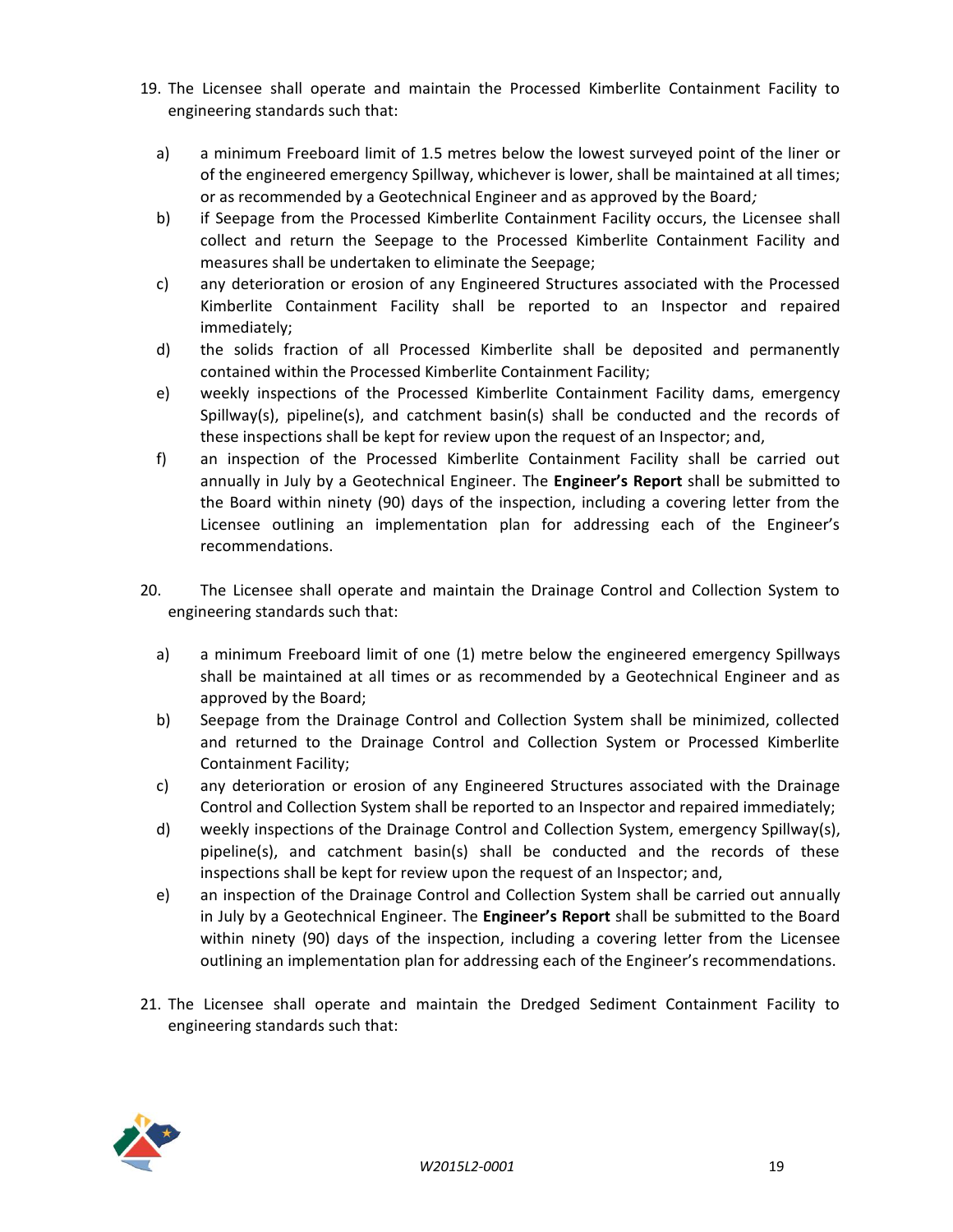- a) a minimum Freeboard limit of 1.5 metres below the lowest surveyed point of the liner or of the engineered emergency Spillway, whichever is lower, shall be maintained at all times or as recommended by a Geotechnical Engineer and as approved by the Board;
- b) any deterioration or erosion of any Engineered Structures associated with the Dredged Sediment Containment Facility shall be reported to an Inspector and repaired immediately;
- c) the solids fraction of the lake bed sediments shall be permanently contained within the Dredged Sediment Containment Facility or as approved by the Board;
- d) Seepage from the Dredged Sediment Containment Facility shall be minimized, collected and returned to the Dredged Sediment Containment Facility;
- e) weekly inspections of the facility, emergency Spillway(s), pipeline(s), and catchment basin(s) shall be carried out and records of these inspections shall be kept for review upon the request of an Inspector; and,
- f) an inspection of the facility shall be carried out annually in July by a Geotechnical Engineer. The **Engineer's Report** shall be submitted to the Board within ninety (90) days of the inspection, including a covering letter from the Licensee outlining an implementation plan for addressing each of the Engineer's recommendations.
- 22. The Licensee shall operate and maintain the North Inlet Facility to engineering standards such that:
	- a) a minimum Freeboard limit of 1.5 metres below the engineered emergency Spillway shall be maintained at all times or as recommended by a Geotechnical Engineer and as approved by the Board;
	- b) any deterioration or erosion of any Engineered Structures associated with the North Inlet Facility shall be reported to an Inspector and repaired immediately;
	- c) the solids fraction of the lake bed sediments that are disposed in the North Inlet Facility shall be permanently contained within the North Inlet Facility or as approved by the Board;
	- d) Seepage from the west dike of the North Inlet Facility shall be minimized, collected, and returned to the North Inlet Facility;
	- e) weekly inspections of the North Inlet Facility, emergency Spillway(s), pipeline(s), and catchment basin(s) shall be carried out and records of these inspections shall be kept for review upon the request of an Inspector; and,
	- f) an inspection of the North Inlet Facility shall be carried out annually in August by a Geotechnical Engineer. The **Engineer's Report** shall be submitted to the Board within ninety (90) days of the inspection, including a covering letter from the Licensee outlining an implementation plan for addressing each of the Engineer's recommendations.
- 23. The Licensee shall conduct Dam Safety Reviews of the following:
	- a. The Processed Kimberlite Containment Facility in 2015 and every five years thereafter, or at a frequency approved by the Board;
	- b. The A418 dike in 2017 and every five years thereafter, or at a frequency approved by the Board;
	- c. The A154 dike in 2015 and every five years thereafter, or at a frequency approved by the Board; and,
	- d. The A21 dike in 2020 and every five years thereafter, or at a frequency approved by the Board.

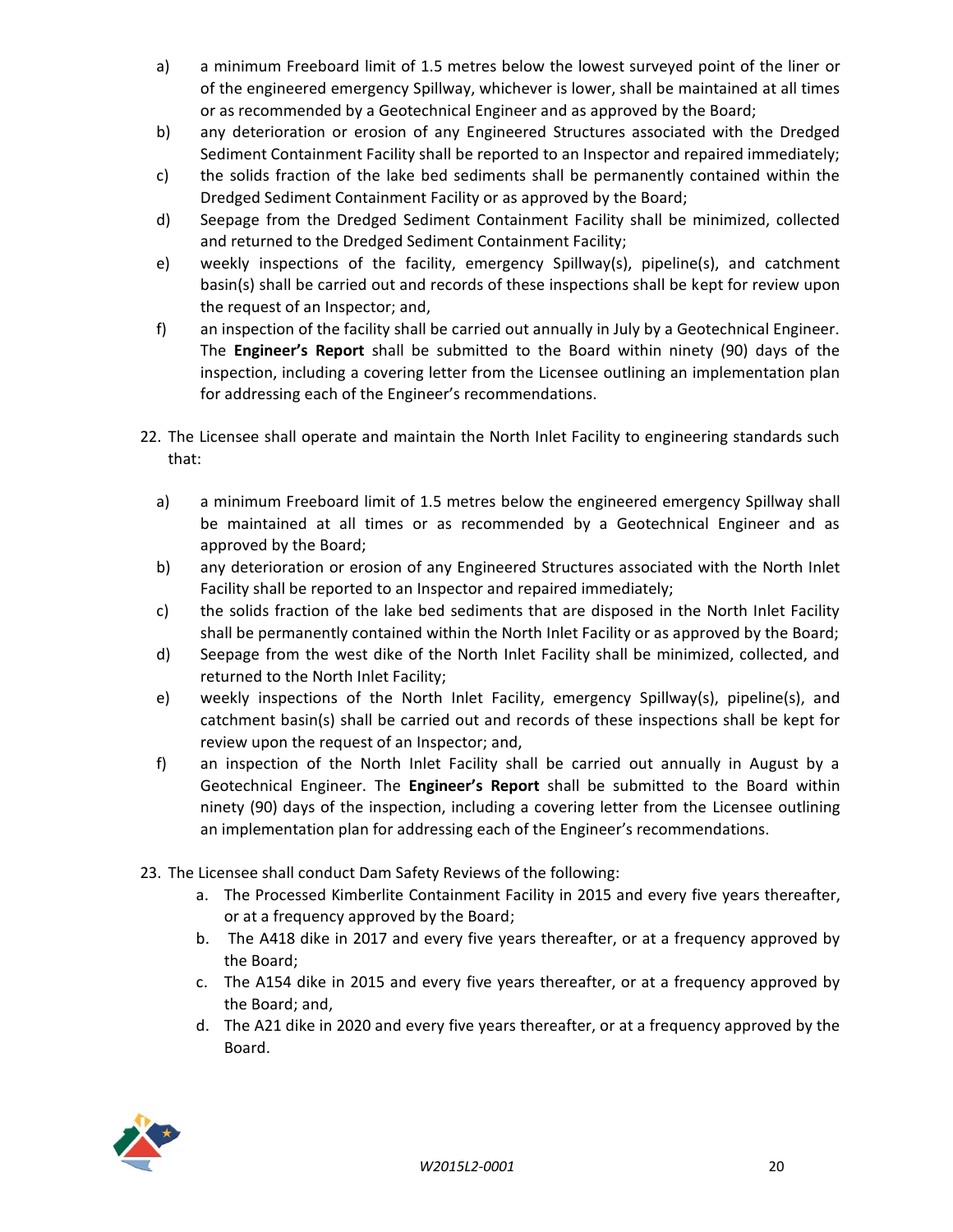The Dam Safety Reviews shall be conducted in accordance with the *Dam Safety Guidelines* by a Professional Engineer. The timing of the Dam Safety Review inspection will be at the discretion of the review Engineer conducting the inspection.

- 24. Within ninety (90) days after completing a Dam Safety Review inspection, the Licensee shall submit to the Board:
	- a. the Engineer's **Dam Safety Review Report**; and
	- b. an **Implementation Plan** outlining how the Licensee will respond to each recommendation in the Engineer's **Dam Safety Review Report**, including a rationale for any decisions that deviate from the Engineer's recommendations.

# **Effluent Quality Criteria (EQC)**

25. The Licensee shall ensure that Discharges to Lac de Gras of Waste from the Water Treatment Facilities at SNP #1645-18, waters from hydrostatic testing, and waters associated with Dewatering activities meet the following Effluent Quality Criteria Requirements:

| Parameter                     | Maximum<br>Average | Maximum<br>Concentration |
|-------------------------------|--------------------|--------------------------|
|                               | Concentration      | of Any Grab Sample       |
| Total Ammonia                 |                    |                          |
| (up to December 31, 2007)     | $8.0$ mg/L         | 16.0 mg/L                |
| Total Ammonia                 |                    |                          |
| (January 1, 2008 onwards)     | $6.0$ mg/L         | 12.0 mg/L                |
| <b>Total Aluminum</b>         | $1.5$ mg/L         | $3.0$ mg/L               |
| <b>Total Arsenic</b>          | $0.05$ mg/L        | $0.1$ mg/L               |
| <b>Total Copper</b>           | $0.02$ mg/L        | $0.04$ mg/L              |
| <b>Total Cadmium</b>          | $0.0015$ mg/L      | $0.003$ mg/L             |
| <b>Total Chromium</b>         | $0.02$ mg/L        | $0.04$ mg/L              |
| <b>Total Lead</b>             | $0.01$ mg/L        | $0.02$ mg/L              |
| <b>Total Zinc</b>             | $0.01$ mg/L        | $0.02$ mg/L              |
| <b>Total Nickel</b>           | $0.05$ mg/L        | $0.1$ mg/L               |
| <b>Nitrite</b>                | $1.0$ mg/L         | $2.0$ mg/L               |
| <b>Total Suspended Solids</b> | 15.0 mg/L          | $25.0$ mg/L              |
| Turbidity                     | <b>10 NTU</b>      | 15 NTU                   |
| BOD <sub>5</sub>              | 15.0 mg/L          | 25.0 mg/L                |
| Oil and Grease                | $3.0$ mg/L         | 5.0 $mg/L$               |
| <b>Faecal Coliforms</b>       | 10 CFU/100ml       | 20 CFU/100ml             |

- 26. All authorized Discharges to Lac de Gras shall have a pH between 6.0 to 8.4 and,
- 27. No Discharge to Lac de Gras by the Licensee from the Water Treatment Facilities at SNP Station #1645-18 shall be acutely toxic under the following tests to be conducted as per the Surveillance Network Program annexed to this Licence:

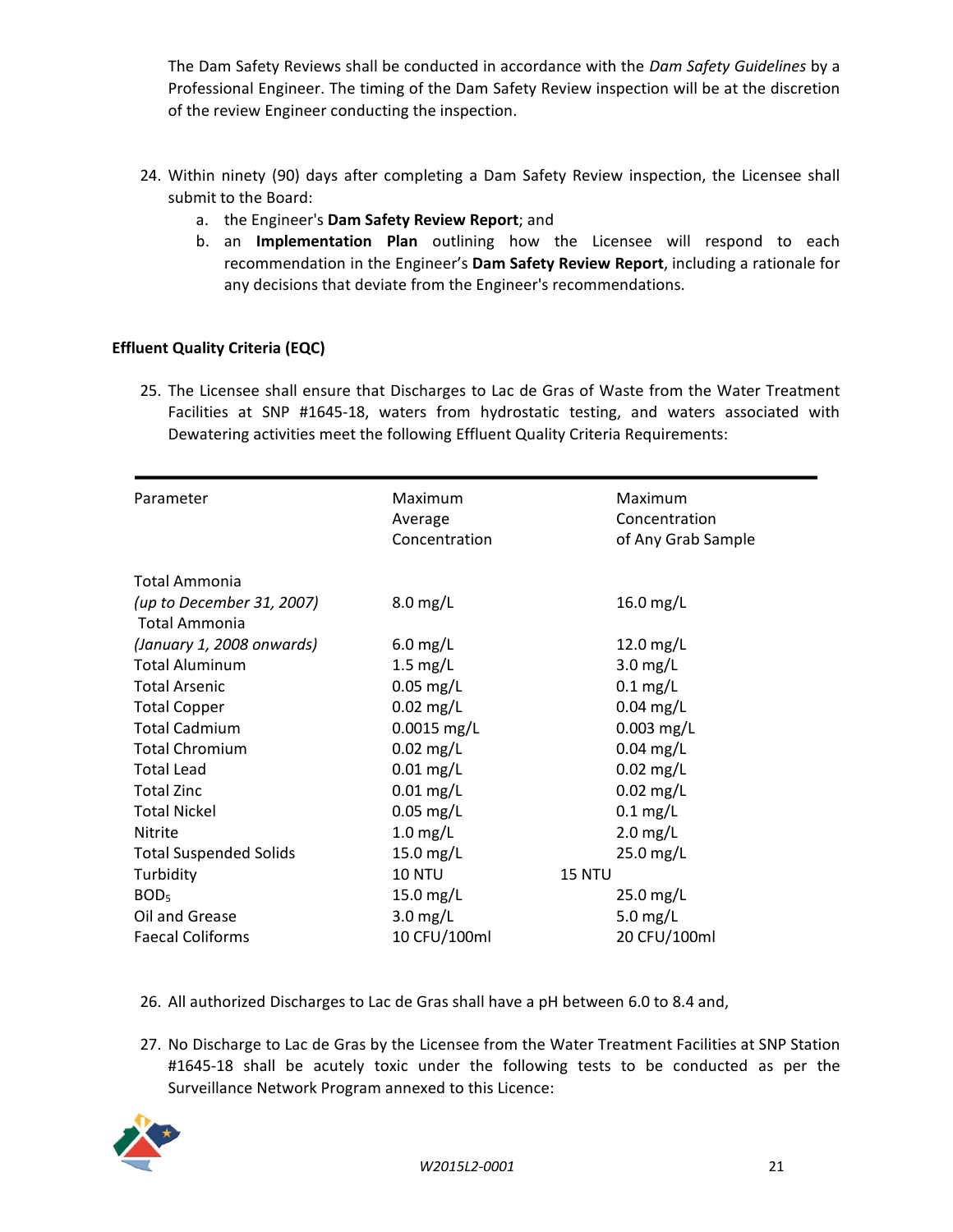- a) Acute lethality to rainbow trout, *Oncorhynchus mykiss* as per Environment Canada's Environmental Protection Series Biological Test Method EPS/1/RM/13; and,
- b) Acute lethality to the crustacean, *Daphnia magna* (as per Environment Canada's Environmental Protection Series Biological Test Method EPS/1/RM/14.
- 28. The Licensee shall ensure that all in-lake dredging, dike construction, or other in-lake activities meet the following criteria: At SNP Station #1645-82 to 1645-84 inclusive, and at a 200 metre distance in any direction from the centerline of the dike footprint the maximum concentration for Total Suspended Solids shall not exceed 25 mg/L over the background concentration, at SNP station #1645-55, in any grab sample.
- 29. Total phosphorus loads from all treatment facilities discharging to Lac de Gras must be controlled, as per approved operations plans, such that loads of total phosphorus do not exceed a maximum of 300 kg per month during the life of the mine, and do not exceed an average annual loading of 1,000 kg per year during the life of the mine, and do not exceed a maximum loading of 2,000 kg per year in any year during the life of the mine.
- 30. The Licensee shall provide water sampling results to an Inspector prior to any authorized Discharge to the Receiving Environment. Discharge shall not commence until authorized in writing by an Inspector.

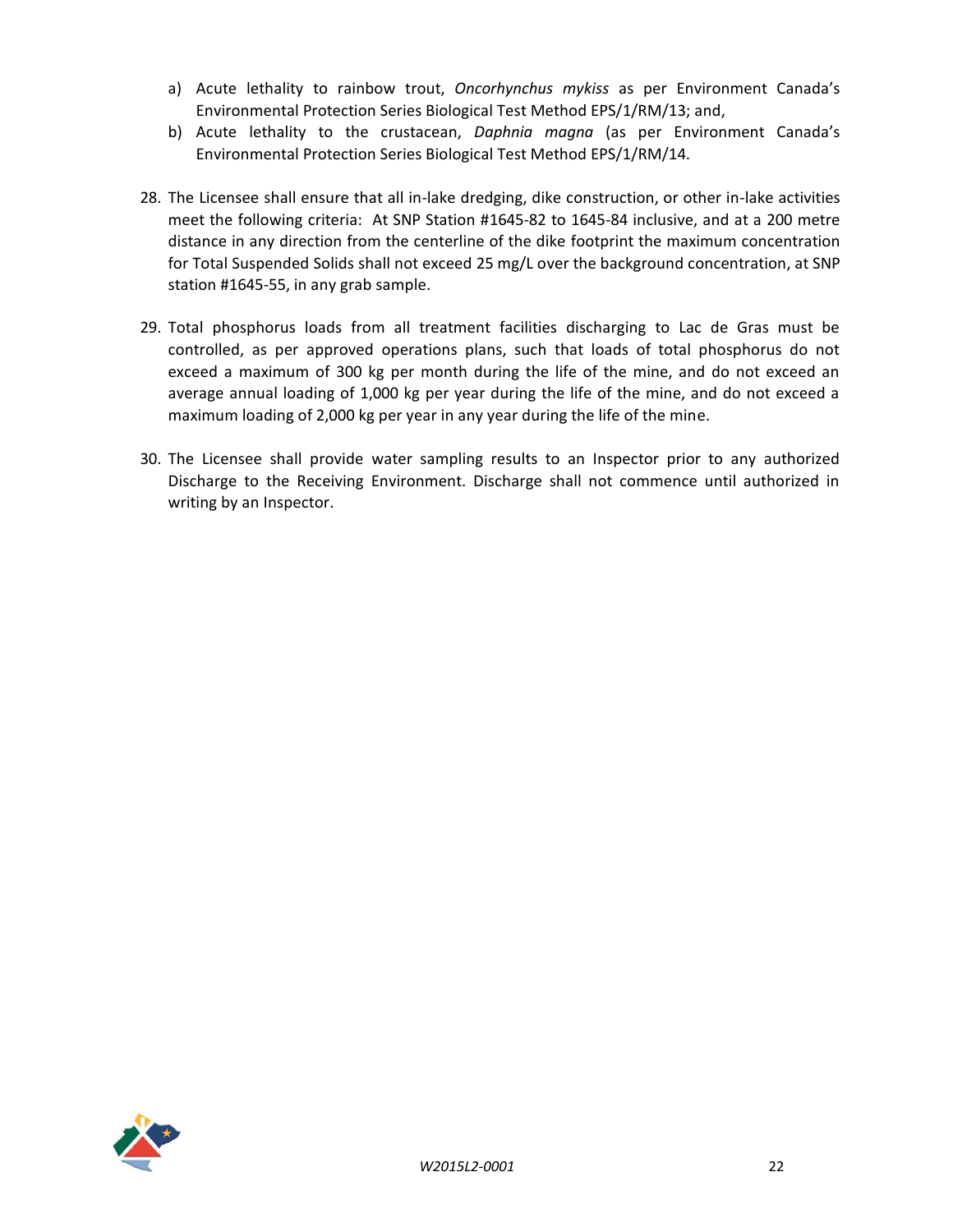#### <span id="page-22-0"></span>**PART I: CONDITIONS APPLYING TO CONTINGENCY PLANNING**

- 1. The Licensee shall operate in accordance with the approved **Contingency Plan.** The Plan shall be in accordance with Indian and Northern Affairs Canada's *Guidelines for Spill Contingency Planning*, 2007, and Schedule 7, Item 1.
- 2. The Licensee shall annually review the **Contingency Plan** and shall submit updates to the Plan to the Board, for approval, at the following times:
	- a) a minimum of ninety (90) days prior to any proposed changes to the requirements in the approved Plan; and,
	- b) upon request of the Board.
- 3. If, during the period of this Licence, an Unauthorized Discharge of Waste occurs or is foreseeable, the Licensee shall:
	- a) implement the approved **Contingency Plan**;
	- b) report the incident immediately via the 24 Hour Spill Report Line (867) 920-8130 in accordance with the instructions contained in the Spill Report Form NWT 1752/0593;
	- c) report each spill and Unauthorized Discharge to an Inspector within 24 hours; and,
	- d) within thirty (30) days of an Unauthorized Discharge or an incident reported under Part I, Item 3b, the Licensee shall submit a detailed report to the Board and an Inspector. The report shall include descriptions of root causes, response actions, and any changes to procedures to prevent similar occurrences in the future.
- 4. The **Contingency Plan** required under Part I, Item 1, shall not include the extraction of water from Lac de Gras for the purpose of pre-diluting the effluent as an ongoing operational approach for dealing with elevated levels of ammonia.
- 5. All spills and Unauthorized Discharges of water and Waste shall be reclaimed to the satisfaction of an Inspector.

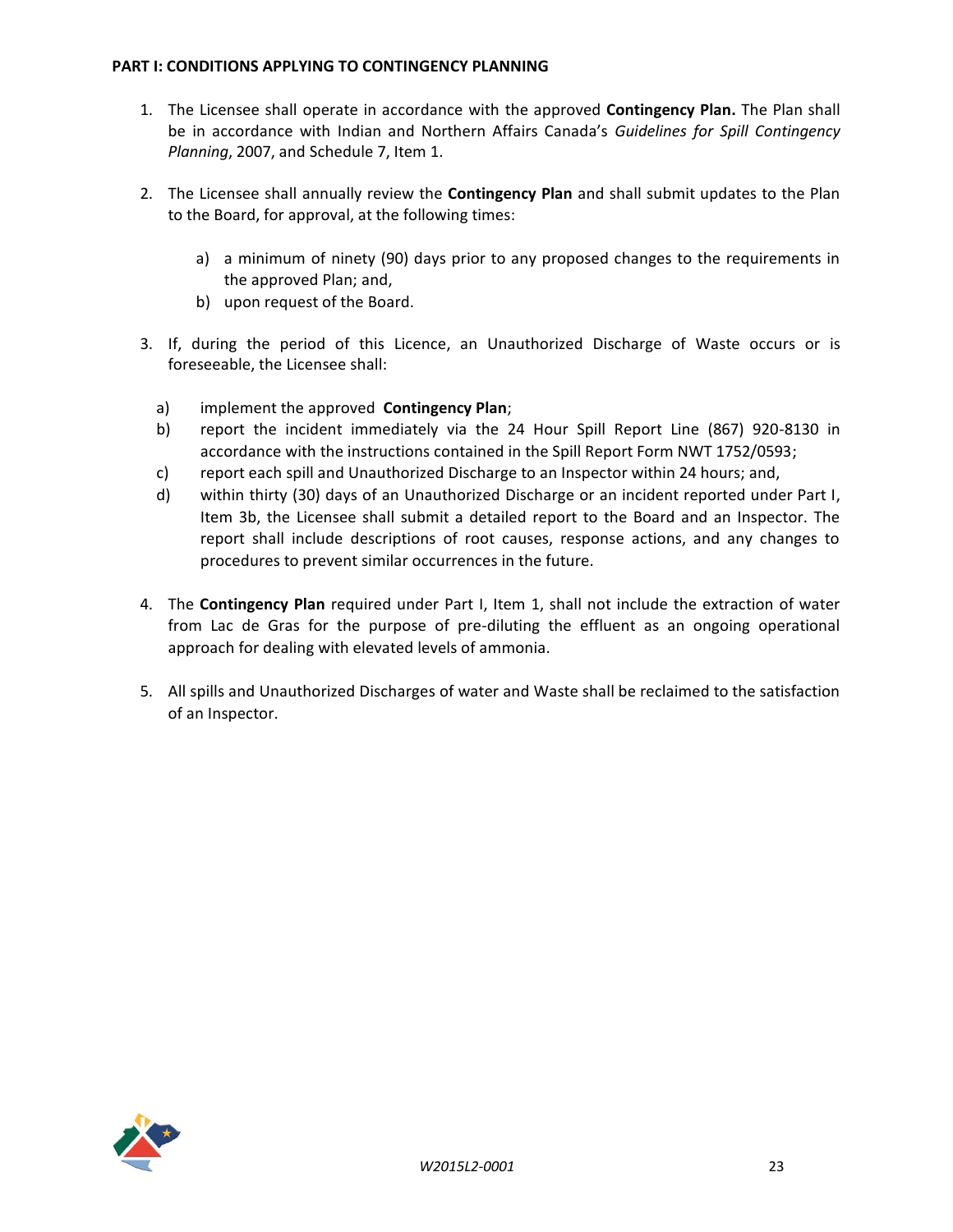- <span id="page-23-0"></span>1. The Licensee shall revise the May 2006 report, Historical Information Review – Aquatic Environmental, that was submitted under Licence N7L2-1645 as directed by the Board. Revisions of this report shall be submitted to the Board for approval.
- 2. The Licensee shall comply with the approved **AEMP Design Plan**. The **AEMP Design Plan** shall include a Response Framework and be in accordance with Schedule 8, Item 1.
- 3. The Licensee shall review and revise, as necessary, the **AEMP Design Plan** every three years, or as directed by the Board.
- 4. The Licensee shall comply with the approved **AEMP Quality Assurance Project Plan**. To reflect changes to the **AEMP Design Plan**, the Licensee shall, every three years or as directed by the Board, review and revise the **AEMP QA/QC Plan**, for Board approval.
- 5. The Licensee shall complete Specific Effects Studies and shall submit the study reports for approval according to directives to be issued by the Board. These studies shall include but not necessarily be limited to the following:
	- a) in-situ evaluation of Metal Leaching and releases of explosives residues from the Water Retention Dikes;
	- b) delineation study of any plumes from the main effluent Discharge;
	- c) characterization of the toxicity of the effluent source waters;
	- d) validation of nutrient input predictions for Lac de Gras;
	- e) evaluation of the effects of dredging, dike construction, and associated sediment plumes on water quality and biota;
	- f) evaluation of contaminant loading and the fate of contaminants in Lac de Gras;
	- g) an evaluation of various eutrophication monitoring tools that may be used to evaluate the effects of nutrient releases to Lac de Gras;
	- h) an evaluation of the effects of nutrient releases on the algal, benthos, and zooplankton communities and trophic status of Lac de Gras; and,
	- i) a site-specific evaluation of the impacts of cadmium on the waters of Lac de Gras.
- 6. If any Action Level defined in the approved **Response Framework** is exceeded, the Licensee shall:
	- a) Notify the Board within thirty (30) days of when the exceedance is detected; and,
	- b) Within ninety (90) days of when the exceedance is detected, submit a **Response Plan** that satisfies the requirements of Schedule 8, Item 4 to the Board for approval.
- 7. The Licensee shall implement **Response Plans** as, and when, approved by the Board.
- 8. The Licensee shall revise **Response Plans** as directed by the Board.
- 9. On or before March 31 each year, the Licensee shall submit an **AEMP Annual Report** to the Board for approval. This Report shall satisfy the requirements of Schedule 8, Item 3, and include information relating to data collected in the preceding calendar year.

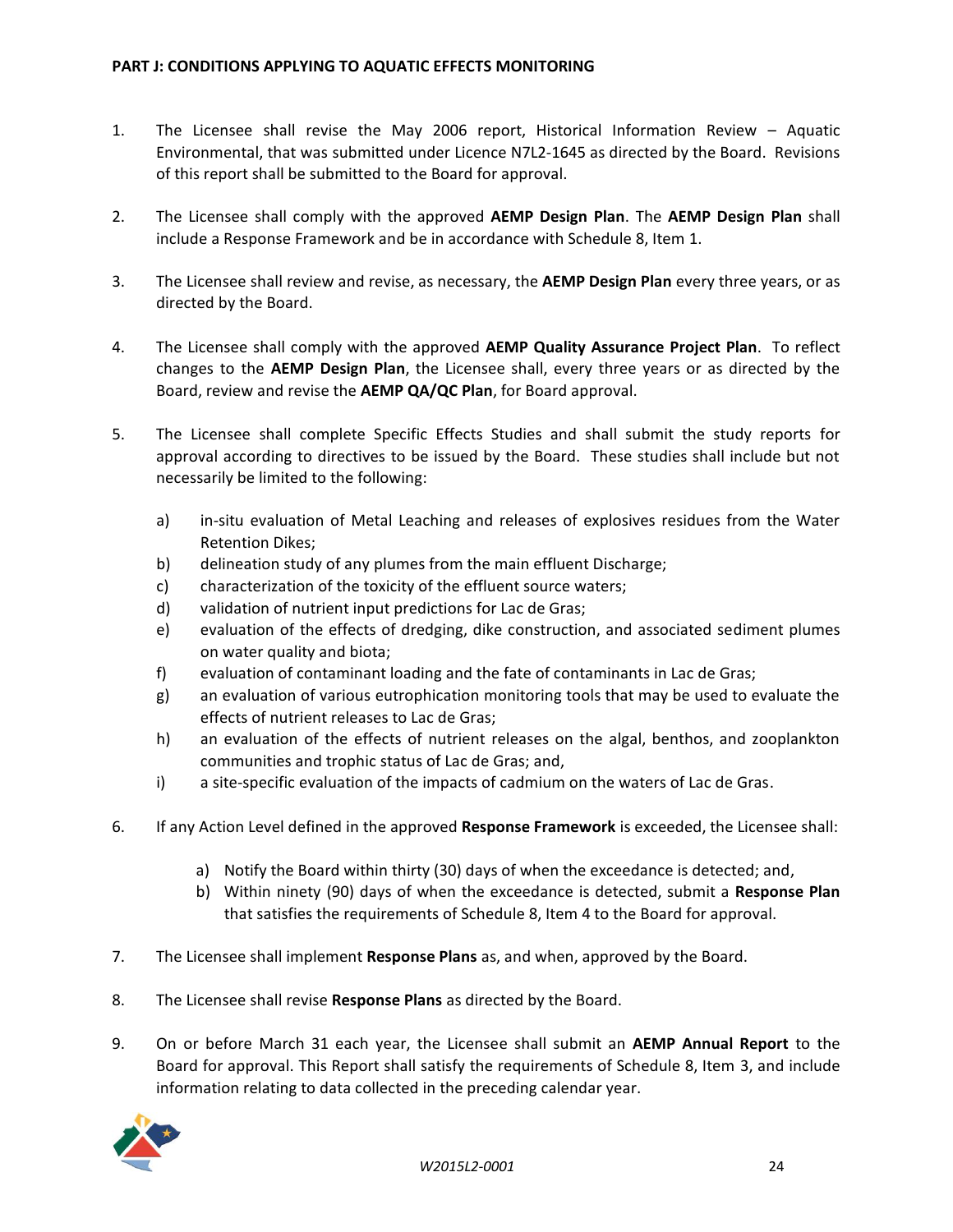- 10. The Licensee shall submit an **Aquatic Effects Re-evaluation Report** for Board approval every three years, or upon direction from the Board. The Report shall meet the following objectives and satisfy the requirements of Schedule 8, Item 2.
	- a) To describe the Project-related effects on the Receiving Environment compared against Environmental Assessment (EA) predictions;
	- b) To update predictions of Project-related effects on the Receiving Environment based on monitoring results obtained since Project inception; and,
	- c) To provide supporting evidence, if necessary, for proposed revisions to the **AEMP Design Plan**.
	- 11. If not approved by the Board, the Plans and Reports referred to in Part I, Items 2, 3, 4, 6, 8, 9, and 10 shall be revised and resubmitted in accordance with directives from the Board.

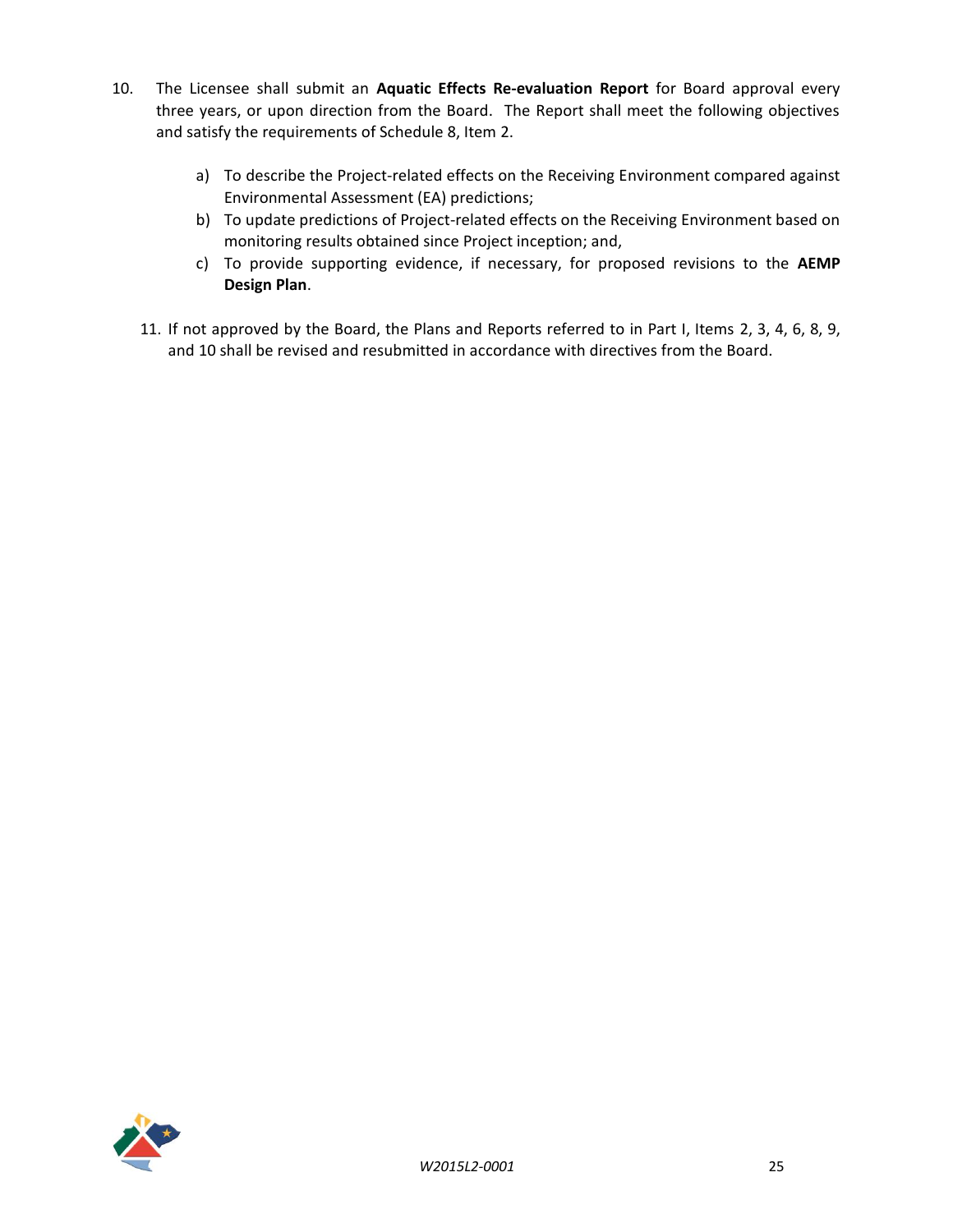- <span id="page-25-0"></span>1. The Licensee shall implement the **Closure and Reclamation Plan** as approved by the Board and endeavour to carry out progressive reclamation of Project areas as soon as is reasonably practicable.
- 2. Updates to the **Closure and Reclamation Plan** shall be in accordance with the Mackenzie Valley Land and Water Board and Aboriginal Affairs and Northern Development Canada's *Guidelines for the Closure and Reclamation of Advanced Mineral Exploration and Mine Sites in the Northwest Territories*. In addition to conforming with the Guidelines, the Plan shall include:
	- a) Contingencies for Pit Water treatment during closure;
	- b) Dike breach locations and sizes;
	- c) A comprehensive assessment of materials suitability, including geochemical and physical characterization, and schedule of availability for reclamation needs, with attention to top-dressing materials, including maps where appropriate, showing sources and stockpile locations of all reclamation construction materials;
	- d) A description of any post-closure treatment that may be required for drainage water that is not acceptable for discharge from any of the reclaimed mine components including a description for handling and disposing of post-closure treatment facility sludges;
	- e) A description of the Plan to assess and monitor any ground water contamination during post-closure;
	- f) A description of how metal uptake in re-vegetated plan communities will be monitored;
	- g) A field testing program and an implementation timetable to verify the effectiveness of the proposed impermeable closure cap for the Process Kimberlite Containment Facility and the Waste Rock Storage Area;
	- h) An evaluation of the potential to re-vegetate disturbed sites that includes the identification of criteria to be used to determine technical feasibility and alternative reclamation options;
	- i) A description of proposed means to provide long term maintenance of collection system and treatment plant; and
	- j) A conformance table that identifies the location within the **Interim Closure and Reclamation Plan** where the information required by Part K, Items 1a) through i) can be found.
- 3. The Licensee shall submit a revised **Closure and Reclamation Plan** upon request of the Board.
- 4. Prior to December 31 of each year, the Licensee shall submit an **Annual Closure and Reclamation Plan Progress Report**. The Report shall be developed in accordance with the Mackenzie Valley Land and Water Board's *Guidelines for the Closure and Reclamation of Advanced Mineral Exploration and Mine Sites in the Northwest Territories,* Schedule 9, Item 1, and any other direction from the Board.

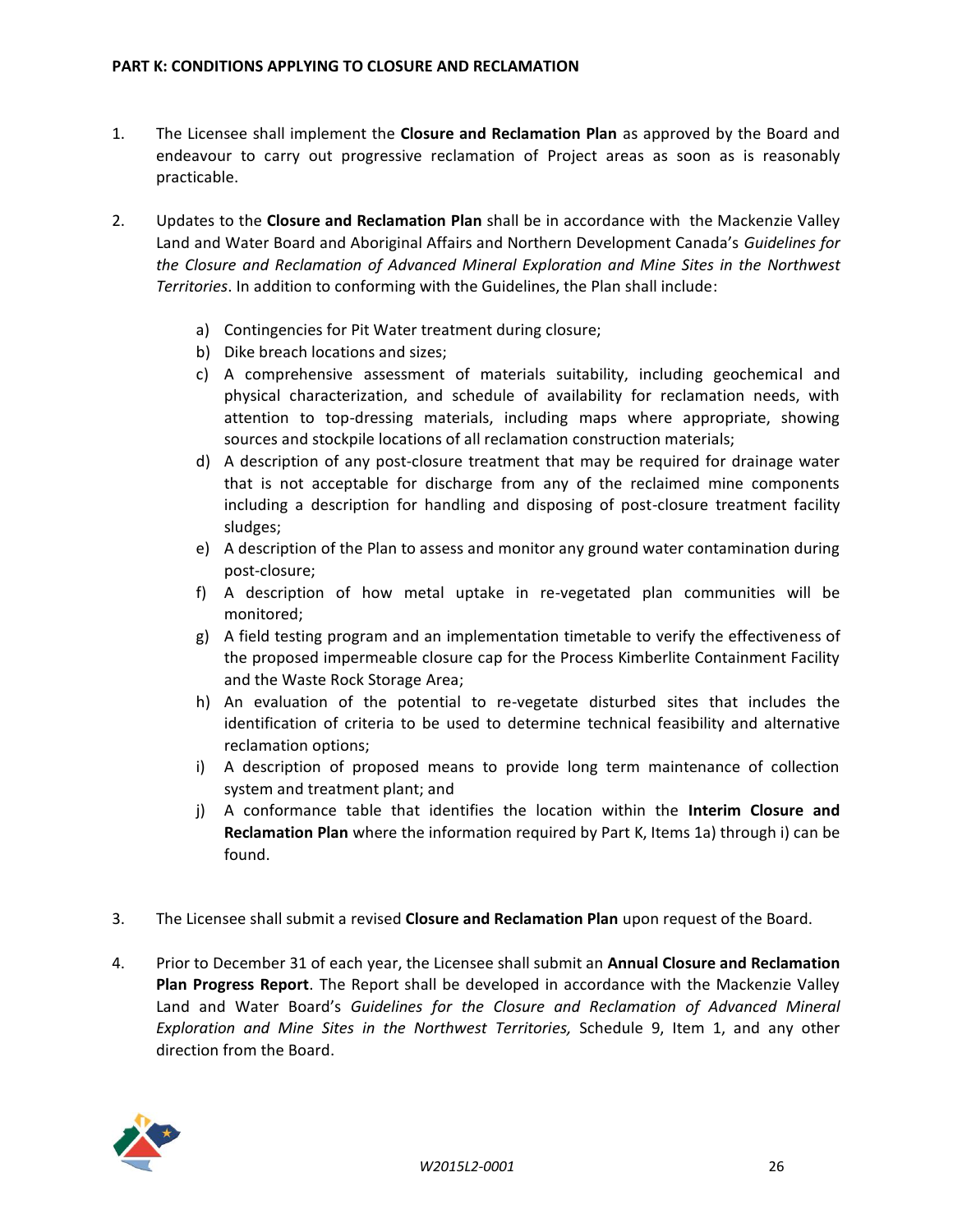- 5. Following the closure and/or reclamation of components of the Project, the Licensee shall submit a **Reclamation Completion Report** to the Board for approval. The Report shall be developed in accordance with the Mackenzie Valley Land and Water Board's *Guidelines for the Closure and Reclamation of Advanced Mineral Exploration and Mine Sites within the Northwest Territories.*
- 6. Once the Licensee has determined that Closure Objectives and Closure Criteria have been met, the licensee shall submit a **Performance Assessment Report** to the Board for approval. The Report shall be developed in accordance with the Mackenzie Valley Land and Water Board's *Guidelines for the Closure and Reclamation of Advanced Mineral Exploration and Mine Sites within the Northwest Territories*.
- 7. The Licensee shall submit a **Final Closure and Reclamation Plan** to the Board for approval 3 years prior to the expiry date of this Licence or a minimum of twenty-four (24) months prior to the end of commercial operations, whichever occurs first.

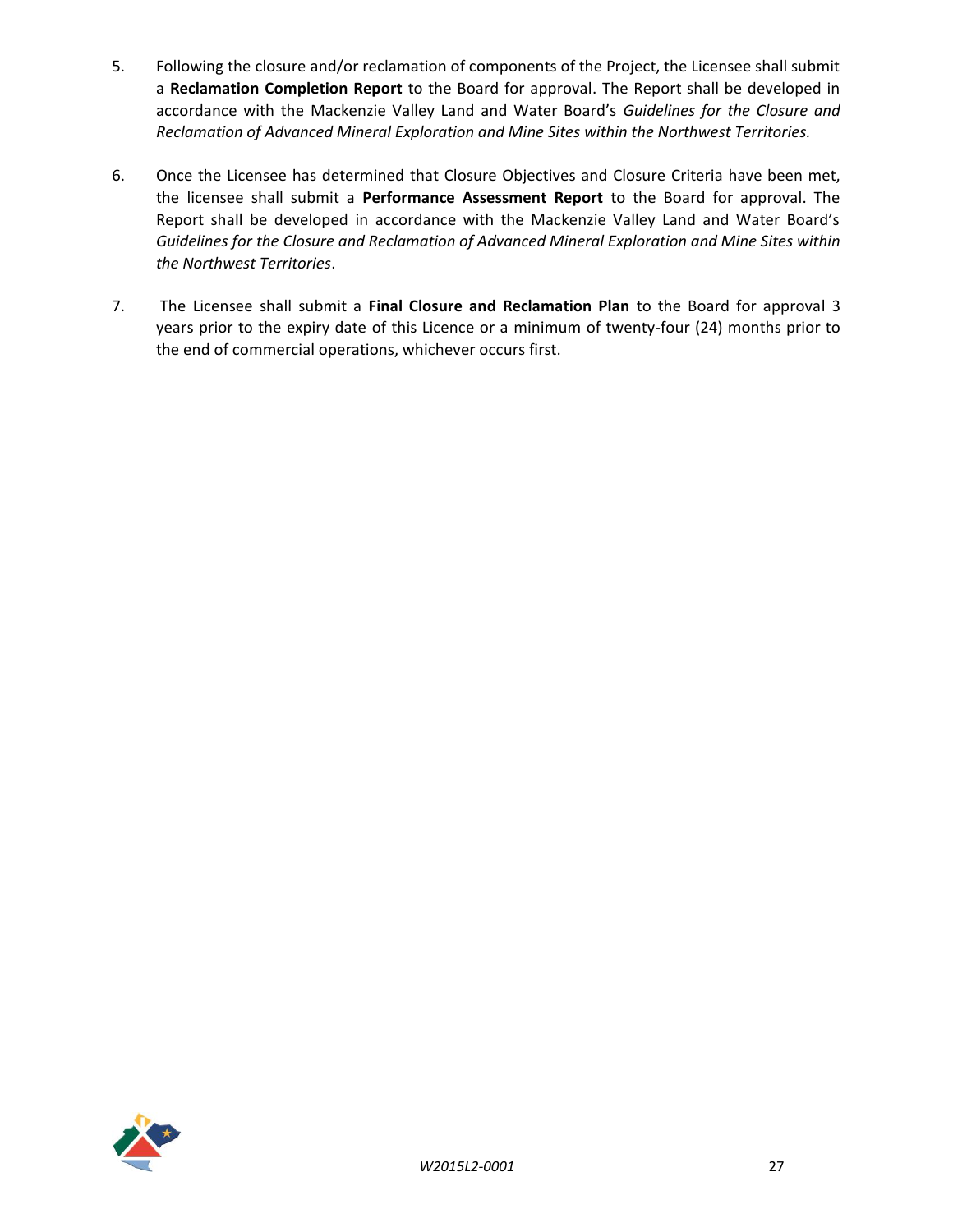## **SCHEDULE 1 PART B: GENERAL CONDITIONS**

**1.** The **Annual Water Licence Report** referred to in Part B, Item 3, shall include, but not be limited to, the following:

## Quantities and Measurements

- a) the monthly and annual quantities in cubic metres of water obtained from Lac de Gras;
- b) the monthly, annual and total quantities in cubic metres of water dewatered from the A21 pool;
- c) the monthly elevations of water within each of the cells in the North Inlet during the open water period;
- d) the monthly and annual quantities in cubic metres of recycled water identifying both the source and use;
- e) the monthly and annual quantities of solids in tonnes and liquid fractions in cubic metres of each Waste stream discharged to the Processed Kimberlite Containment Facility, the Dredged Sediment Containment Facility and the North Inlet;
- f) the monthly and annual quantities in cubic metres of any Discharges from the Processed Kimberlite Containment Facility, Dredged Sediment Containment Facility the North Inlet and the Water Treatment Facilities;
- g) the monthly and annual quantities in cubic metres of Minewater and Dike Seepage pumped from the A154, A418, A21 open pits to the North Inlet or Lac de Gras;
- h) the monthly and annual quantities in cubic metres of treated effluent discharged from the Sewage Treatment Facilities;
- i) the monthly and annual quantities in cubic metres of Sewage solids removed from the Sewage Treatment Facilities;
- j) a summary report describes any important trends, notable events, or other significant interpretations of the data. all raw data in electronic form;
- k) annual reporting of the quantity of Waste rock disposed in each of the North and South country Waste rock piles and inert rock stockpiled for reclamation purposes;

### Management Plans and Activities

- l) a summary of Dewatering activities undertaken in accordance with Part E;
- m) a summary of construction activities conducted and an updated Mine Plan, including any changes to the schedule for mine development;
- n) a summary of all work carried out under the Management Plans in accordance with Part F;

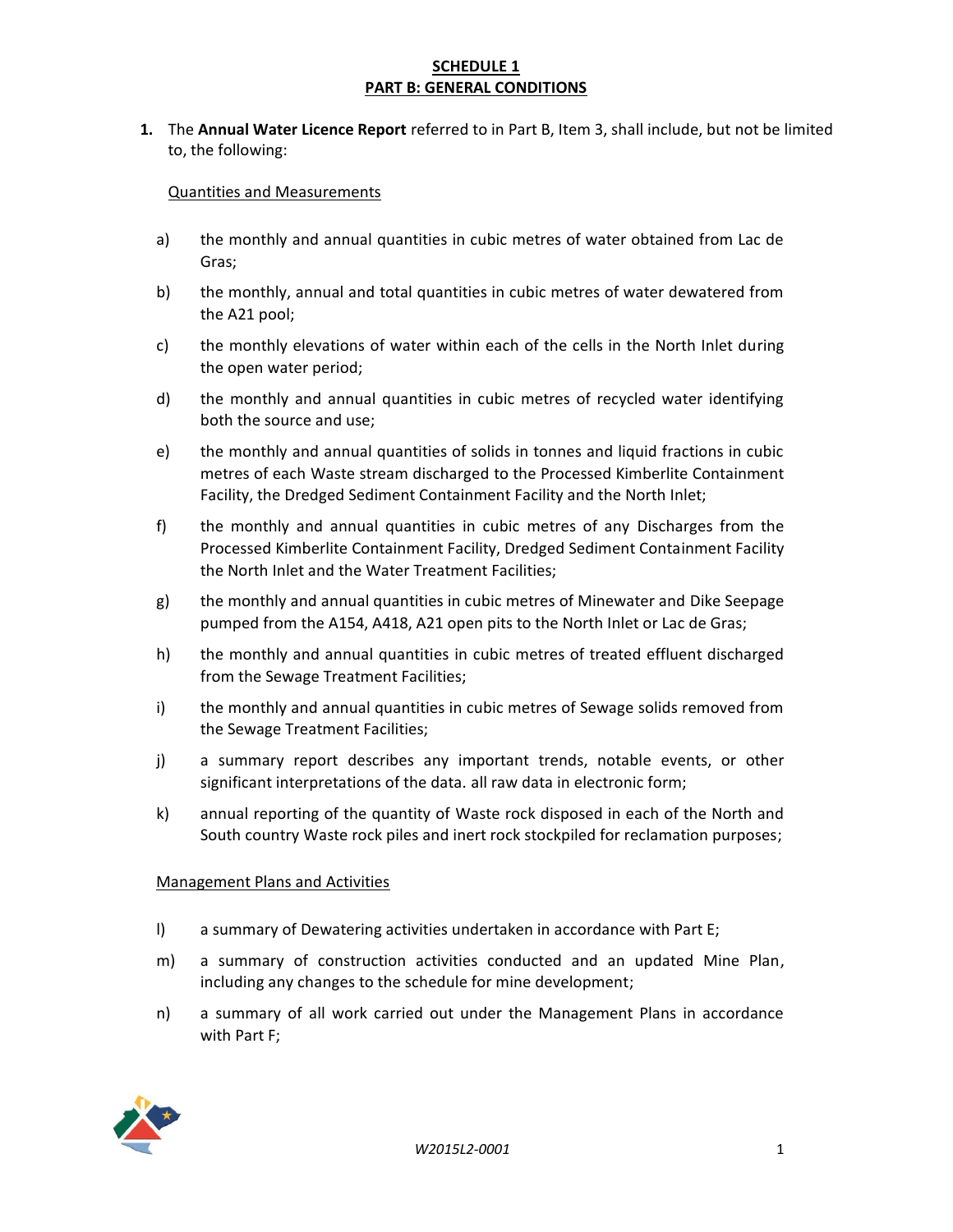- o) a summary of modifications and/or major maintenance work carried out on the Water Treatment Facilities, Dredged Sediment Containment Facility, Processed Kimberlite Containment Facility, Sewage Treatment Facilities, Drainage Control and Collection System and any associated structures;
- p) for each Management Plan required by this Licence:
	- i. a summary and interpretation of monitoring results;
	- ii. a summary of any exceedances of Action Levels described in the Plan; and,
	- iii. a description of actions taken in response to any Action level exceedances under the Plan;

## Spills and Unauthorized Discharges

- q) a list and description including volumes of all Unauthorized Discharges and spills of Waste, and summaries of follow-up actions taken;
- r) an outline of any spill training exercises carried out;

## Closure and Reclamation

- s) a summary of results and activities carried out under the Reclamation Research Plan and Reclamation Monitoring Program;
- t) a summary of any progressive reclamation work undertaken during the year and an outline of any work anticipated for the next year;
- u) an updated estimate of the current mine reclamation liability based upon the results of the mine reclamation research, monitoring during mine development, and any modifications to the Mine Plan;

### Other Reporting Requirements

- v) results and interpretation of further fracture zone characterization and hydrogeological test work conducted in accordance with Part H, Item 3, and its implications for potential ground water inflows and overall water balances;
- w) a progress report on any studies requested by the Board and a brief description of any future studies planned by the Licensee; and,
- x) any other details on water use or Waste disposal requested by the Board by November 1 of the year being reported.

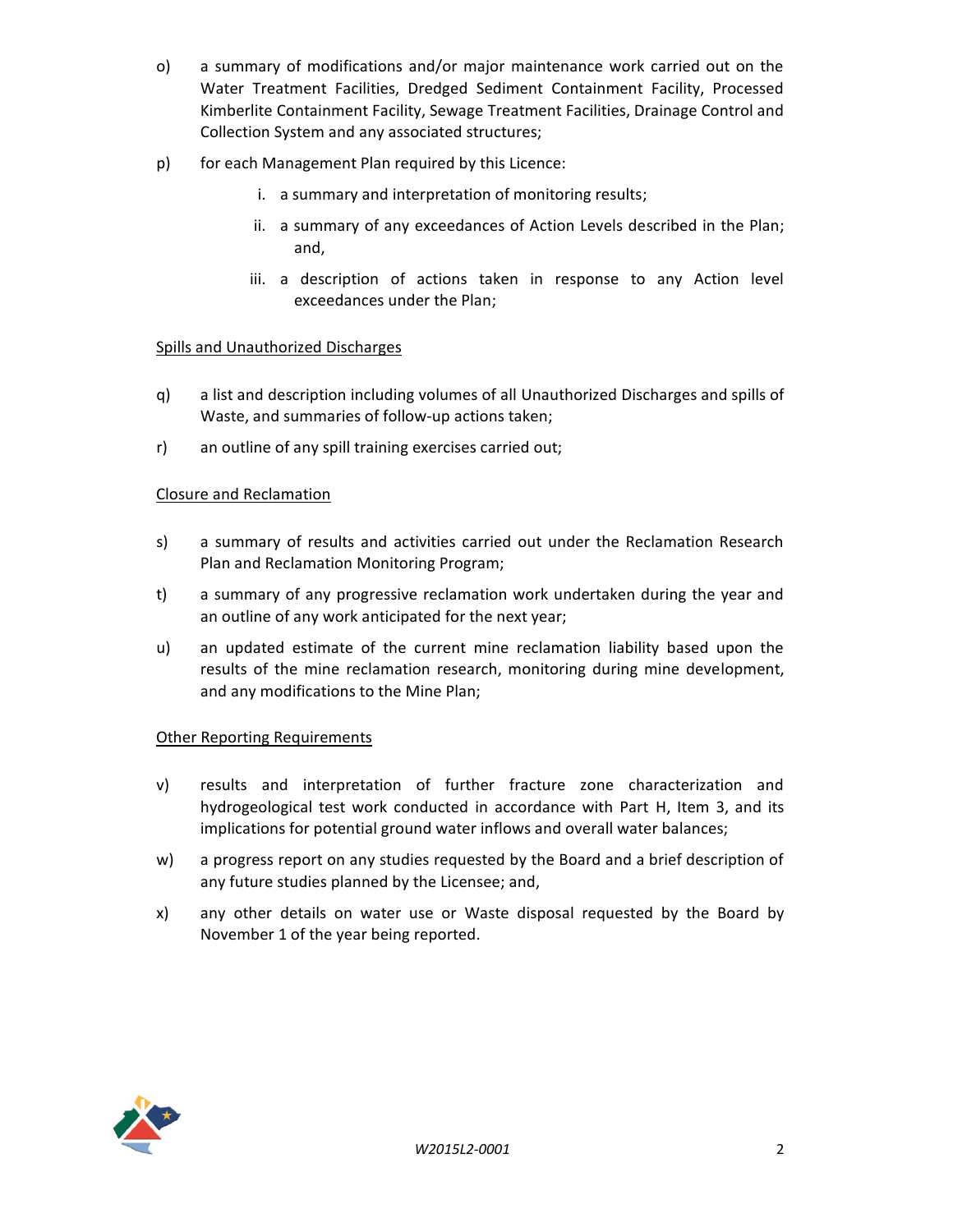# **SCHEDULE 2 PART C: CONDITIONS APPLYING TO SECURITY**

1. The Licensee shall maintain a security deposit of \$118,460,000 in accordance with section 35 of the Act and section 11 of the *Waters Regulations*.

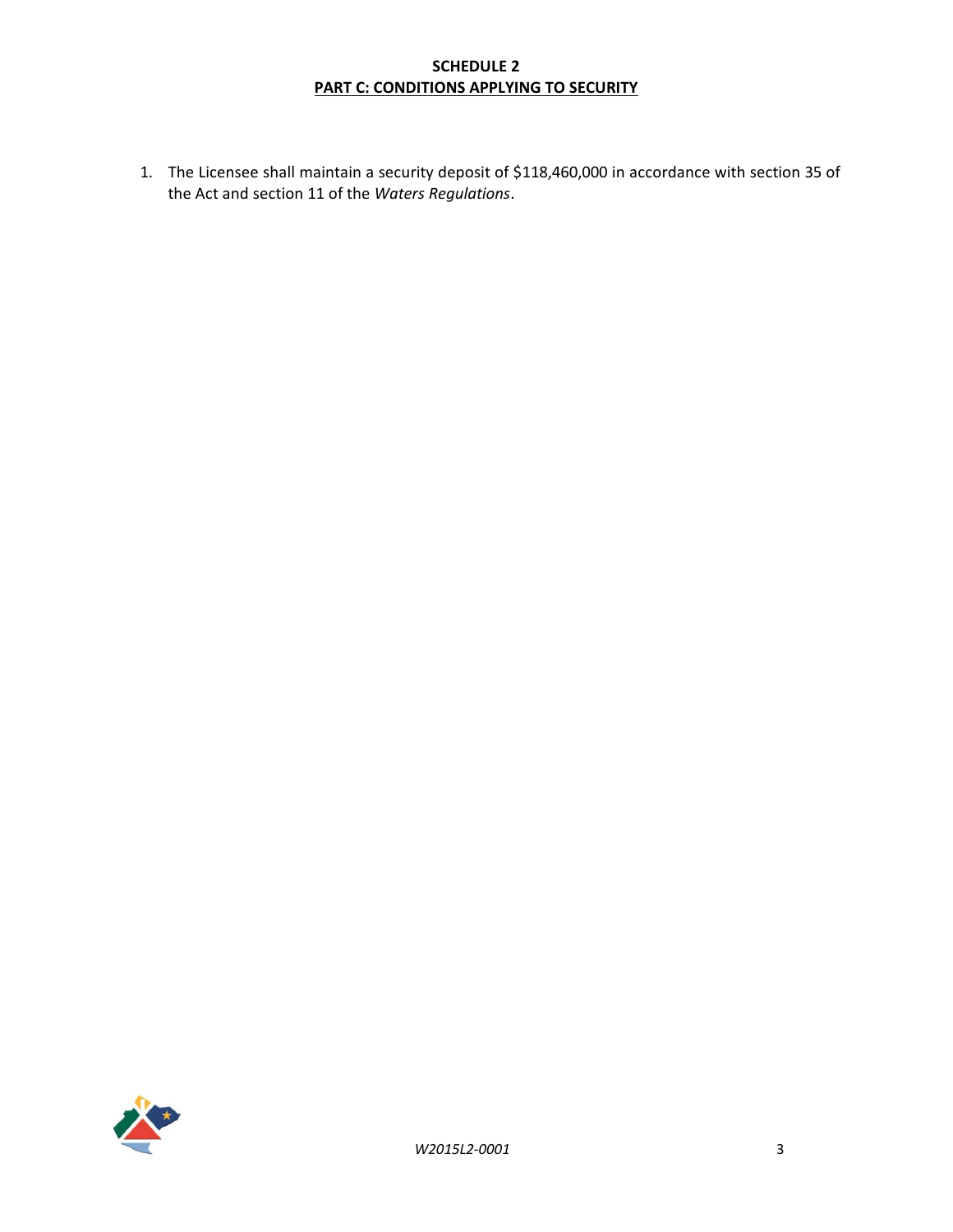### **SCHEDULE 3: PART D: CONDITIONS APPLYING TO WATER USE**

- 1. The annual quantity of freshwater withdrawn referred to in Part D, Item 2 shall not exceed the limit set out below (in cubic metres):
	- a) 1,280,000 cubic metres annually during the operational phase for domestic, mining, milling and associated purposes;
	- b) 11,400,000 cubic metres during the Dewatering of the A21 pool water; and,
	- c) 3,500,000 cubic metres during in-lake Dredging activities.
- 2. The Licensee shall adhere to the best practices outlined in both the Department of Fisheries and Oceans' *Freshwater Intake End-of-Pipe Fish Screen Guidelines*, 1995, and *Fish Screen Design Criteria for Flood and Water Truck Pumps,* 2011.
- 3. The Licensee shall adhere to the best practices outlined in the Department of Fisheries and Oceans' *Protocol for Winter Water-Withdrawal from Ice-Covered Waterbodies in the NWT and NU.*

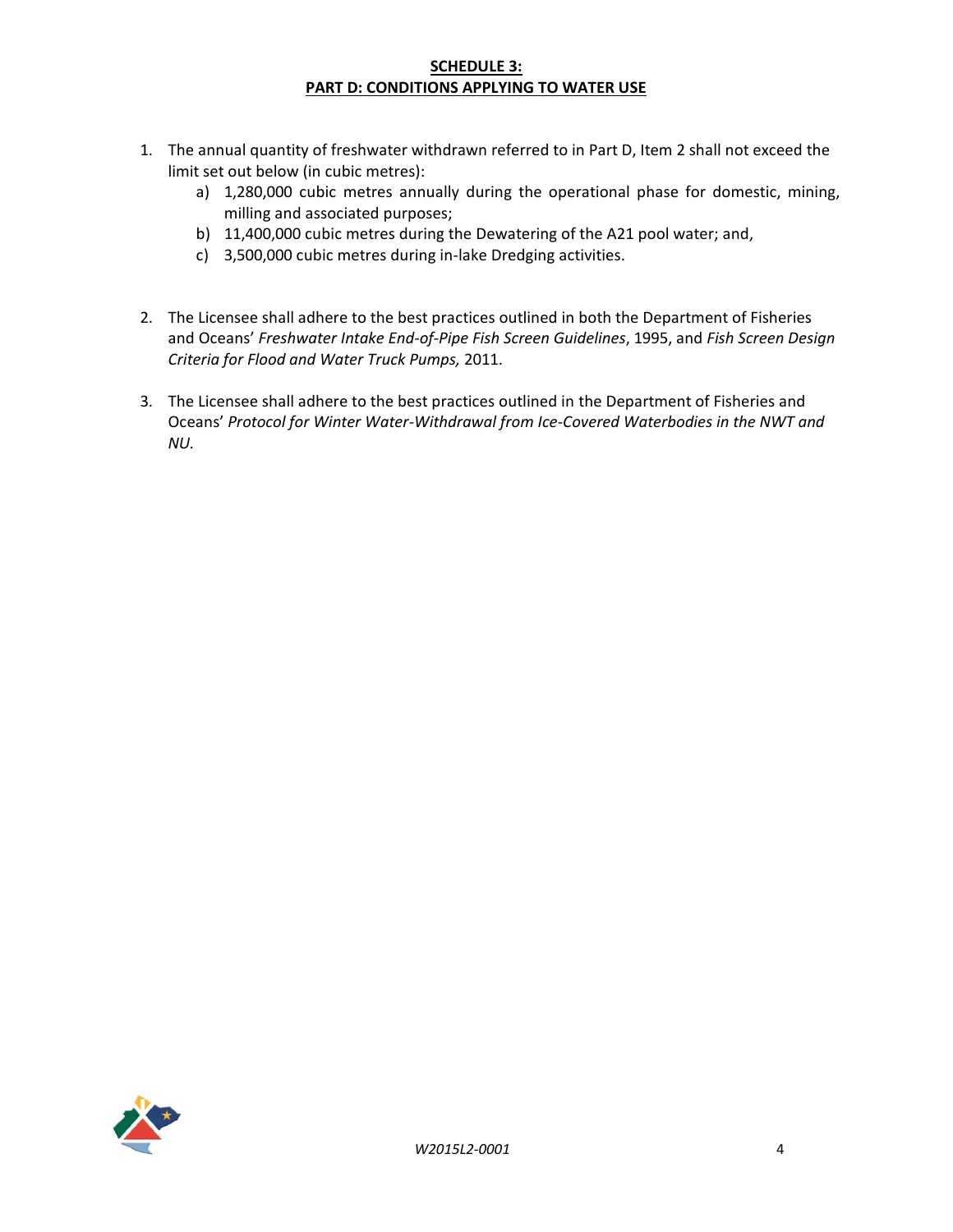### **SCHEDULE 4: PART E: CONDITIONS APPLYING TO DEWATERING**

- 1. The Licensee shall submit to the Board, within sixty (60) days of the completion of Dewatering the A21 pit, an **A21 Dewatering Summary Report** that shall include, but not be limited to, the following:
	- a) the metered daily, monthly, and total Discharge rates;
	- b) a description of any water treatment undertaken, erosional problems encountered, and mitigative actions taken;
	- c) the results of water quality monitoring and an evaluation of compliance with the regulated water quality requirements; and,
	- d) an evaluation of any impacts to Lac de Gras resulting from Dewatering activities.

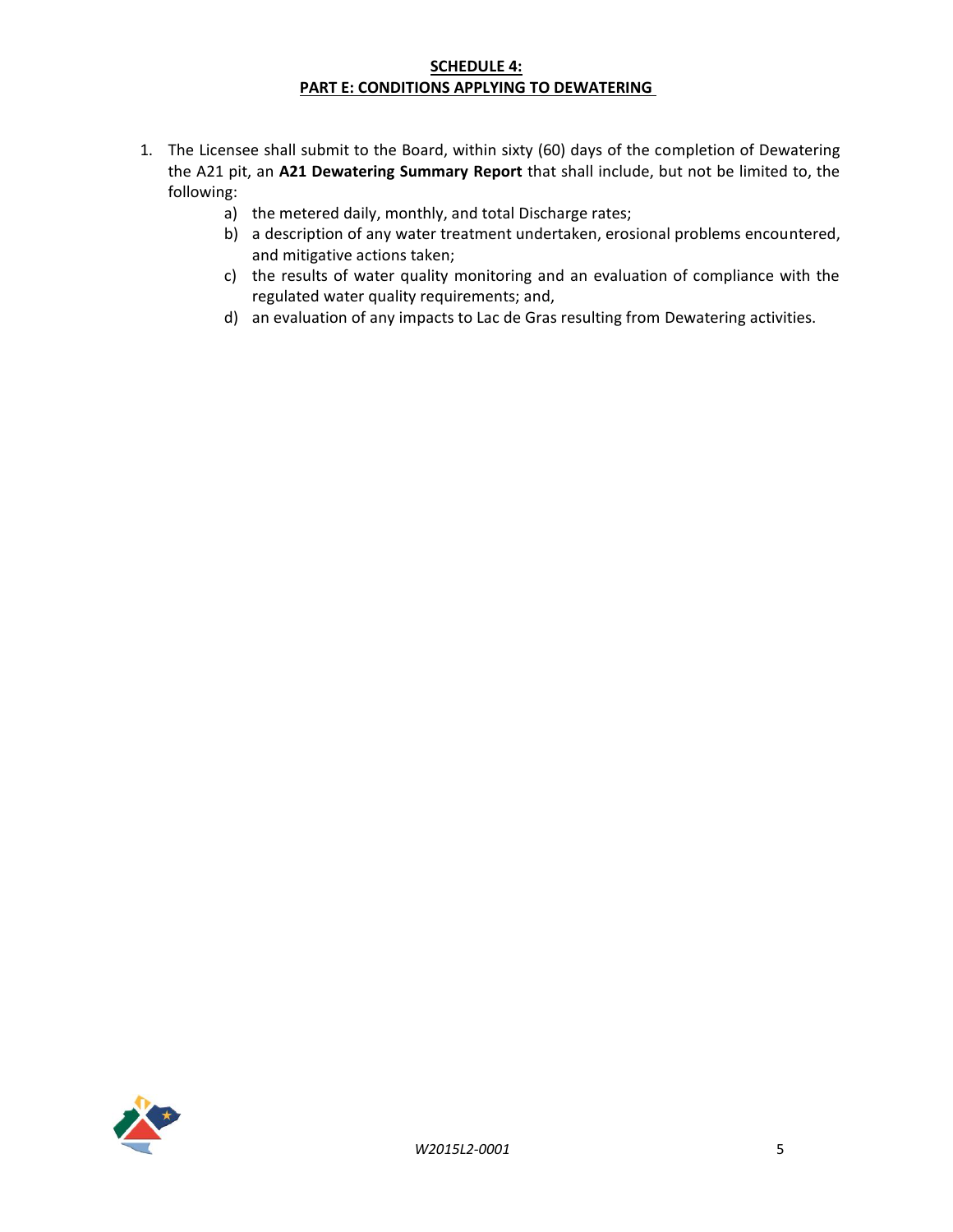### **SCHEDULE 5 PART F: CONDITIONS APPLYING TO CONSTRUCTION**

- 1. The Comprehensive Delineation Program referred to in Part F, Item 6 of the Licence, shall include, but not necessarily be limited to, the following:
	- a) detailed delineation of ice rich features;
	- b) follow up test pit and/or borehole investigations; and,
	- c) geophysical surveys
- 2. The **Processed Kimberlite Containment Facility Design Report** referred to in Part F, Item 7 of the Licence, shall include, but not necessarily be limited to, the following:
	- a) a description of existing conditions beneath the footprint of the structure and extending at least fifty (50) metres beyond the footprint in either direction, including the distribution of the frozen and unfrozen soil and rock materials along representative cross sections of the dams;
	- b) an explanation for any significant lateral variations in soil materials and the implications of the soil variability on the West Dam design;
	- c) intended depth of excavation for each of the cross sections selected;
	- d) a description of the variability of the spatial and engineering properties of the soil;
	- e) the interpreted engineering properties of unfrozen materials below the depth of excavation within the areas delineated in the cross sections in Item 2 i);
	- f) representative cross sections showing the various stages of dam raises when geothermal modelling and short term slope stability analyses are to be conducted;
	- g) a schedule indicating the time of year when the construction of each lift will be carried out;
	- h) representative cross sections showing the final configuration of the upstream toe of all dams when operation of the facility commences;
	- i) an evaluation of the magnitude of differential settlement related to the taliks underneath the proposed dams, as well as foundation movement related to frost heave and thaw settlement over the design life of the structure; and,
	- j) the results of revised geothermal modelling throughout the intermediate and final stages of construction.
- 3. The **A21 Construction Environmental Management Plan** shall include but not necessarily be limited to:
	- a) Dredging Plan
		- i. a schedule of dredging activities;
		- ii. dredging equipment design and operation;
		- iii. production rates;
		- iv. operational approaches for minimizing sediment disturbance;
		- v. final monitoring plan details;
	- b) Dewatering Plan
		- i. the volume of water to be dewatered from each source;

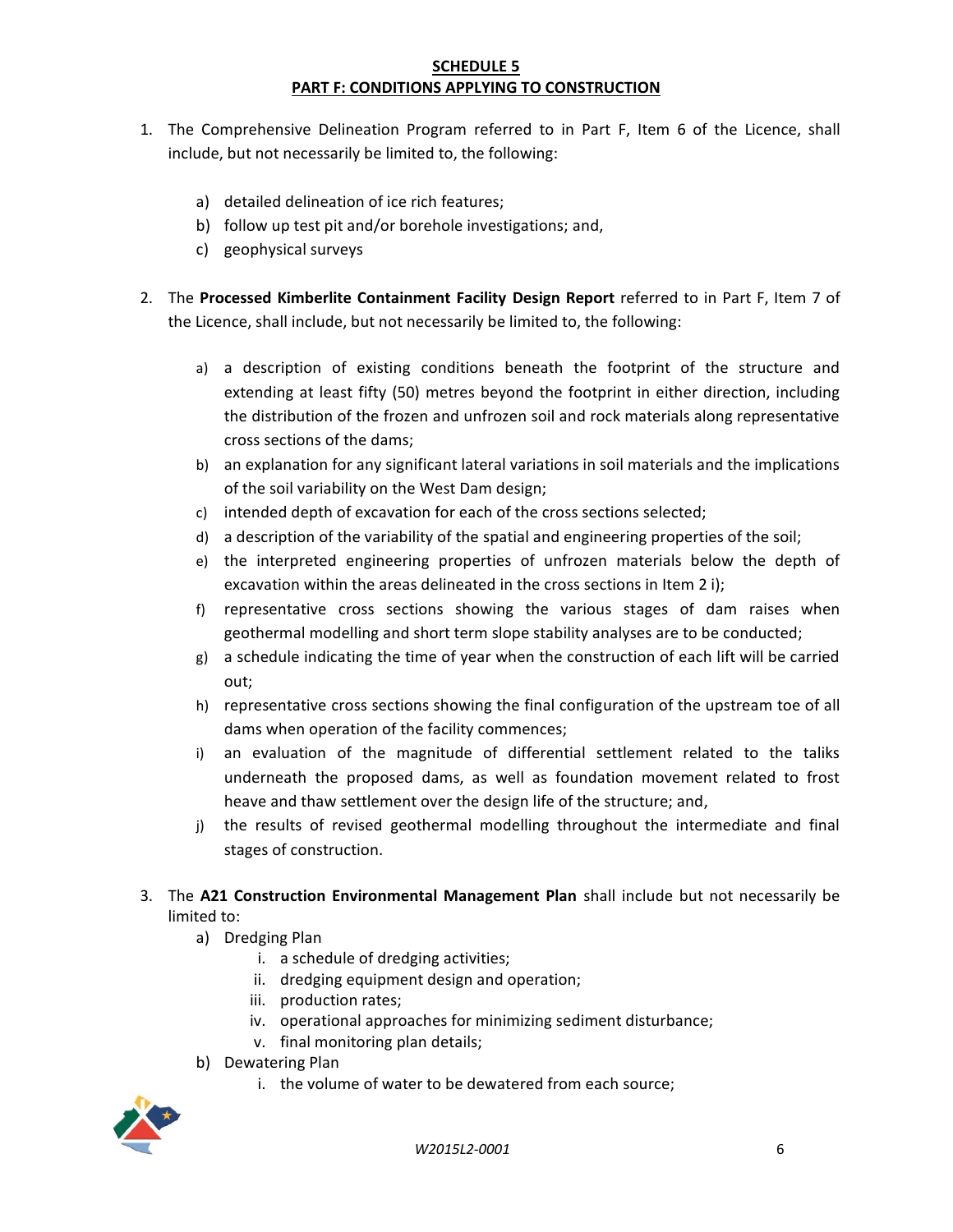- ii. the expected quality of water to be discharged to Lac de Gras;
- iii. a schedule for Dewatering and daily Discharge rates;
- iv. pumping methods including locations of intake and outflow structures;
- v. the design of any erosion protection measures to be employed in the Discharge areas;
- vi. the description of procedures and schedules for visual inspections of any erosion along the Discharge areas;
- vii. the frequency and locations for water quality monitoring as referred to in the Surveillance Network Program;
- viii. the frequency, location, and procedures for monitoring flow rates in the Discharge stream;
- ix. the design of each pipeline and related facilities;
- x. the procedures and rates for Dewatering during the winter months to minimize erosion;
- xi. the identification of any treatment that may be used to ensure that effluent quality criteria are met, in accordance with Part H, Item 6; and,
- xii. a description of how the Licensee will link the results of monitoring to those corrective actions necessary to prevent or minimize any Dewatering-related effects to the Receiving Environment. The description shall include, but not be limited to:
	- a.Definitions, with rationale, of Action Levels applicable to monitoring. At a minimum, Action Levels should be set that:
		- 1. define a level of Discharge quality or receiving water quality that indicates that water from the A21 pit should cease to be discharged to Lac de Gras; and,
		- 2. define a level of Discharge quality or receiving water quality that indicates that additional monitoring (i.e., through the SNP or AEMP) should be undertaken.
	- b.For each Action Level, a description of how exceedances of the Action Level will be assessed and generally which types of actions may be taken if the Action Level is exceeded.
- c) A conformance table identifying where each of the requirements in Schedule 5, Items 3(a) and (b), are located in the Plan (e.g., page number and/or document section).
- 4. The final **Waste Rock Storage Area Design Report** referred to in Part C, Item 14, of the Licence, shall include, but not necessarily be limited to, the following:
	- a) geothermal analysis of the foundation of the Waste Rock Storage Area and till storage areas; and,
	- b) short term stability analyses that simulate the development of the Waste rock disposal facilities and till storage area across the sediment retention pond and the clarification pond, particularly the portions underlain by thawed/thawing ice rich soils. These analyses should identify the method of construction and lift thickness of the rock pile that will not result in the release of water or sediment from the facility and/or damage to the containment structures.

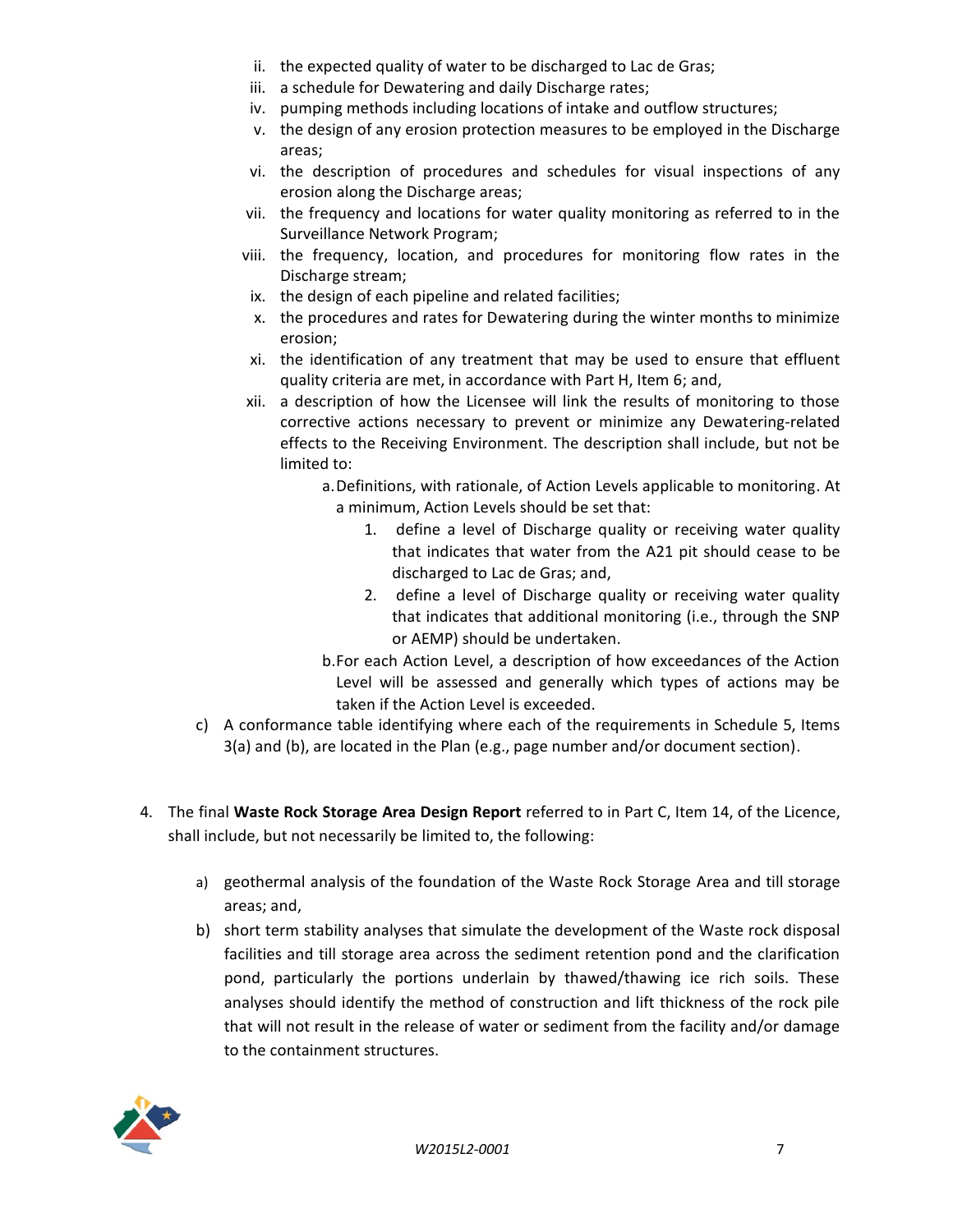- 5. The **Quality Assurance/Quality Control Manual** for on-land water and Waste management structures referred to in Part F, Item 18 of the Licence, shall include, but not necessarily be limited to, the following:
	- a) a complete characterization of the soil and/or rock properties of both insitu and placed materials necessary to meet performance objectives for each structure;
	- b) the procedures to be followed upon identification of any unacceptable materials, that includes reporting, removal, replacement, specifications for insitu remediation and/or replacement materials;
	- c) the protocol and schedule for inspections and sampling during the construction of each structure;
	- d) the frequency of visual inspections for the identification of material types, stratigraphy, ice content and distribution, and any other parameters as may be identified in Item 5 a) above; and,
	- e) the schedule of sampling for confirmatory laboratory testing of the materials identified in Items 5 a) and 5 b) above.
- 6. The **Quality Assurance/Quality Control Manual** for the construction of the Water Retention Dikes referred to in Part C, Item 19 of the Licence, shall include, but not necessarily be limited to, the following:
	- a) For Dredging Activities:
		- i. the protocol and schedule of inspecting and sampling during the dredging period that includes a description of methods that will be used to assess dredging effectiveness to remove lakebed sediments;
		- ii. the procedures to be followed upon identification of any unacceptable materials that includes reporting requirements and removal methods;
		- iii. the operational measures that will be employed to minimize re-suspension of lakebed sediments in Lac de Gras as a result of Dredging Activities; and,
		- iv. monitoring requirements and operational in-line dredge metering for determining dredging effectiveness.
	- b) For Dike Rock Placement Activities:
		- i. the protocol and schedule of inspecting and sampling during the placement of rock materials to ensure performance objectives are met for grain size distribution, surveying and geometric control and verification of vibrodensification;
		- ii. the schedule of monitoring that includes the type and distribution of instrumentation to be used , monitoring frequency, monitoring threshold limits upon which action should be taken and proposed contingency measures in the event that design specifications are not achieved; and,

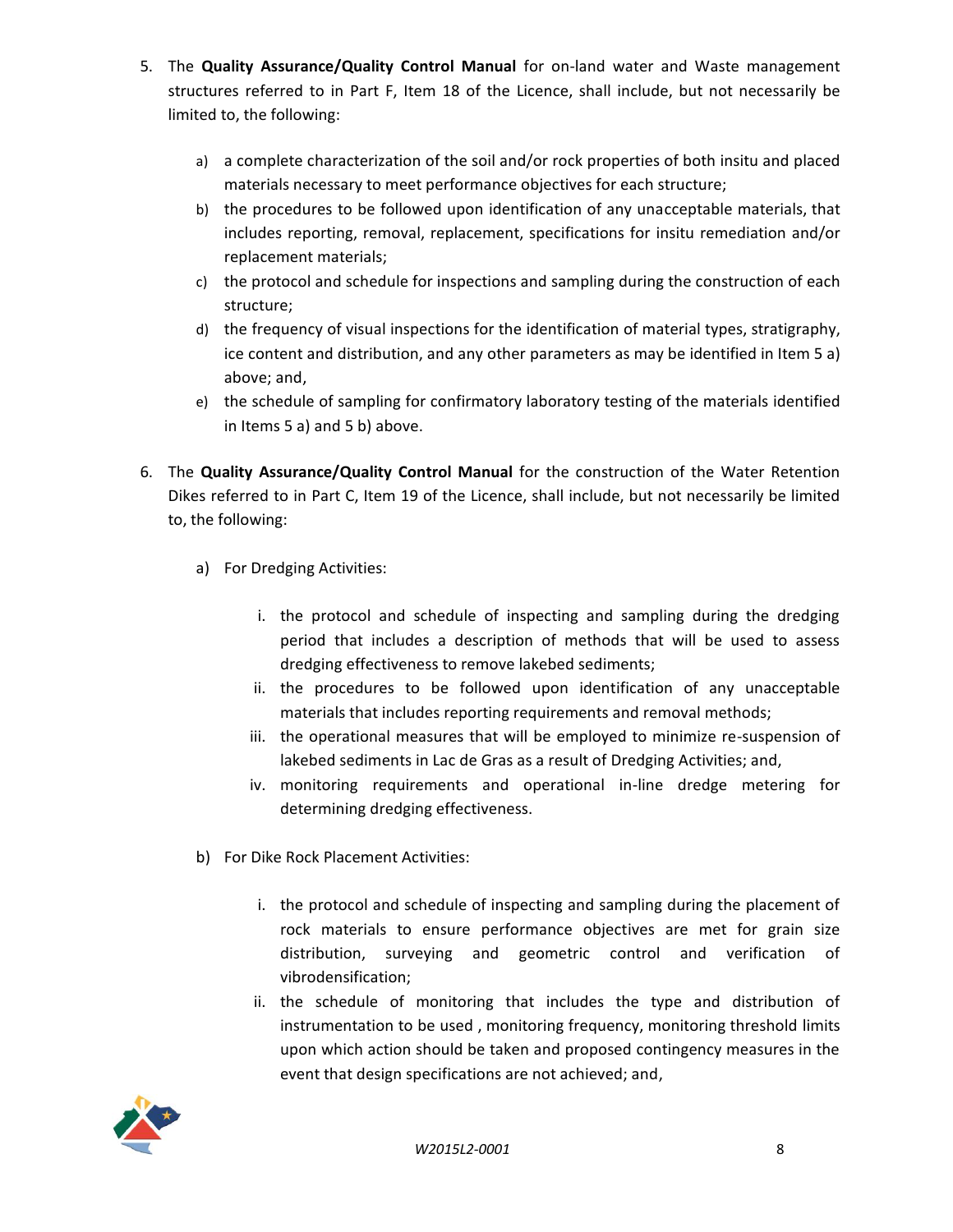- iii. identify operational measures to be employed to minimize introduction of sediments in Lac de Gras as a result of dike placement activities.
- c) For Plastic Concrete Placement Activities:
	- i. the protocol and schedule of inspecting and sampling for preparation of the plastic concrete;
	- ii. the protocol of inspections and monitoring of the excavation of the Cut Off Wall trench including vertical alignment, slurry loss, preparation of primary panel ends, cleaning of panel base, sequence of panel construction and placement;
	- iii. the schedule of monitoring that includes type and distribution of instrumentation, monitoring frequency, design specifications upon which action should be taken and proposed contingency measures in the event that design specifications and not met; and,
	- iv. measures to be employed for the management of all bentonite not confined to the Cut Off Wall trench.
- d) For Jet Grouting and Bedrock Grouting Activities:
	- i. the protocol and schedule of inspecting and sampling for preparation of the grout mixtures;
	- ii. the protocol of inspections and monitoring for the alignment of drill holes;
	- iii. the protocol of inspections and monitoring for the grouting pressures, grout take and return volume; and,
	- iv. the schedule of monitoring including type and distribution of instrumentation and monitoring frequency.
- 7. The Quality Assurance/Quality Control Manuals in Items 5 and 6 above, shall describe the management thresholds upon which action will be taken to implement the contingency measures and mitigation in the event that design specifications are not met.

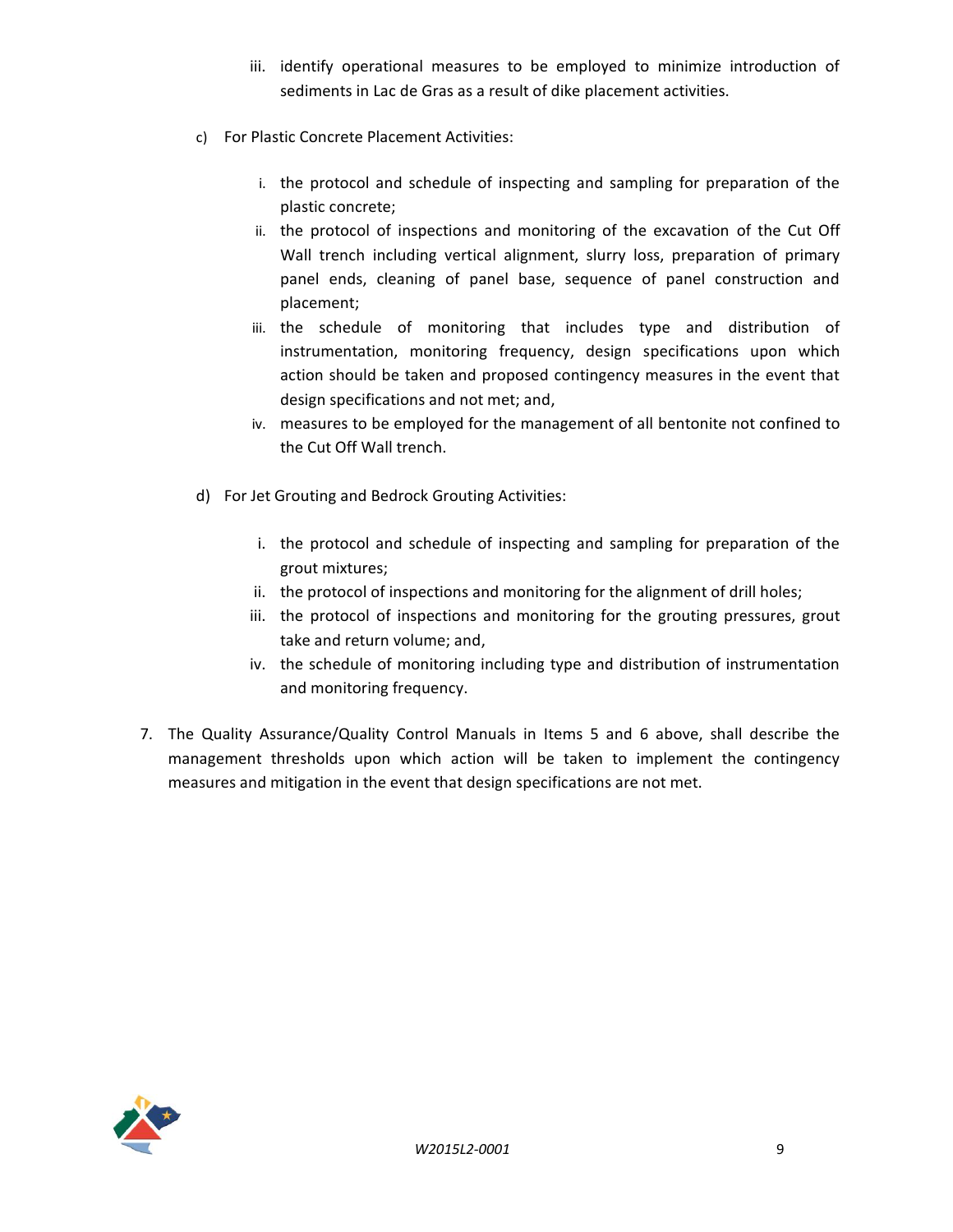### **SCHEDULE 6 PART H: CONDITIONS APPLYING TO WATER AND WASTE MANAGEMENT**

- 1. The **Water Management Plan** referred to in Part H, Item 3, shall include, but not necessarily be limited to the following:
	- a) measures that will be undertaken to minimize the amount of raw water required from Lac de Gras; the measures shall integrate the requirements of or work done under other management plans or research projects and shall consider alternative water sources such as the Processed Kimberlite Containment Facility, Dredged Sediment Containment Facility, North Inlet Facility, and Pits;
	- b) the projected amount of water to be obtained from Lac de Gras in the upcoming year;
	- c) a summary of plans for managing water to be stored in the Processed Kimberlite Containment Facility, the North Inlet Facility, the Dredged Sediment Containment Facility and for the management of all other waters on East Island; and,
	- d) an overall water balance for the Project, that includes the specific water balances for each of the Processed Kimberlite Containment Facility and the North Inlet Facility, and associated waters for both facilities as updated with current information respecting:
		- i. on-site precipitation, evaporation and runoff;
		- ii. volumes of recycled water and raw water utilized during the previous year;
		- iii. ground water inflows to the pit;
		- iv. realized capacity of water treatment plants;
		- v. and,
		- vi. stage volume curves that show the expected capacity of the Processed Kimberlite Containment and North Inlet Facilities.
	- e) Information regarding monitoring including:
		- i. details of monitoring, including rationale, for each component of the water management system;
		- ii. linkages to other monitoring programs required in the Licence; and,
	- f) Information about responses to monitoring results:
		- i. a description of how the Licensee will link the results of monitoring to any necessary corrective actions. This description shall include:
			- 1. definitions, with rationale for Action Levels applicable to the performance of the water management system;
			- 2. for each Action Level, a description of how exceedances of the Action Level will be assessed and generally which types of actions may be taken by the Licensee if the Action Level is exceeded
		- ii. action Level exceedances and actions taken during the year shall be reported in the **Annual Water Licence Report** as per Part B, Item 3, and Schedule 1, Item 1.
- 2. The **Processed Kimberlite Containment (PKC) Facility Plan**, (formerly the Processed Kimberlite and Waste Water Management Plan) referred to in Part H, Item 4, shall be in accordance with the NWT Water Board's "*Guidelines for Tailings Impoundment in the Northwest Territories*, February 1987", and will include, but not necessarily be limited to, the following:

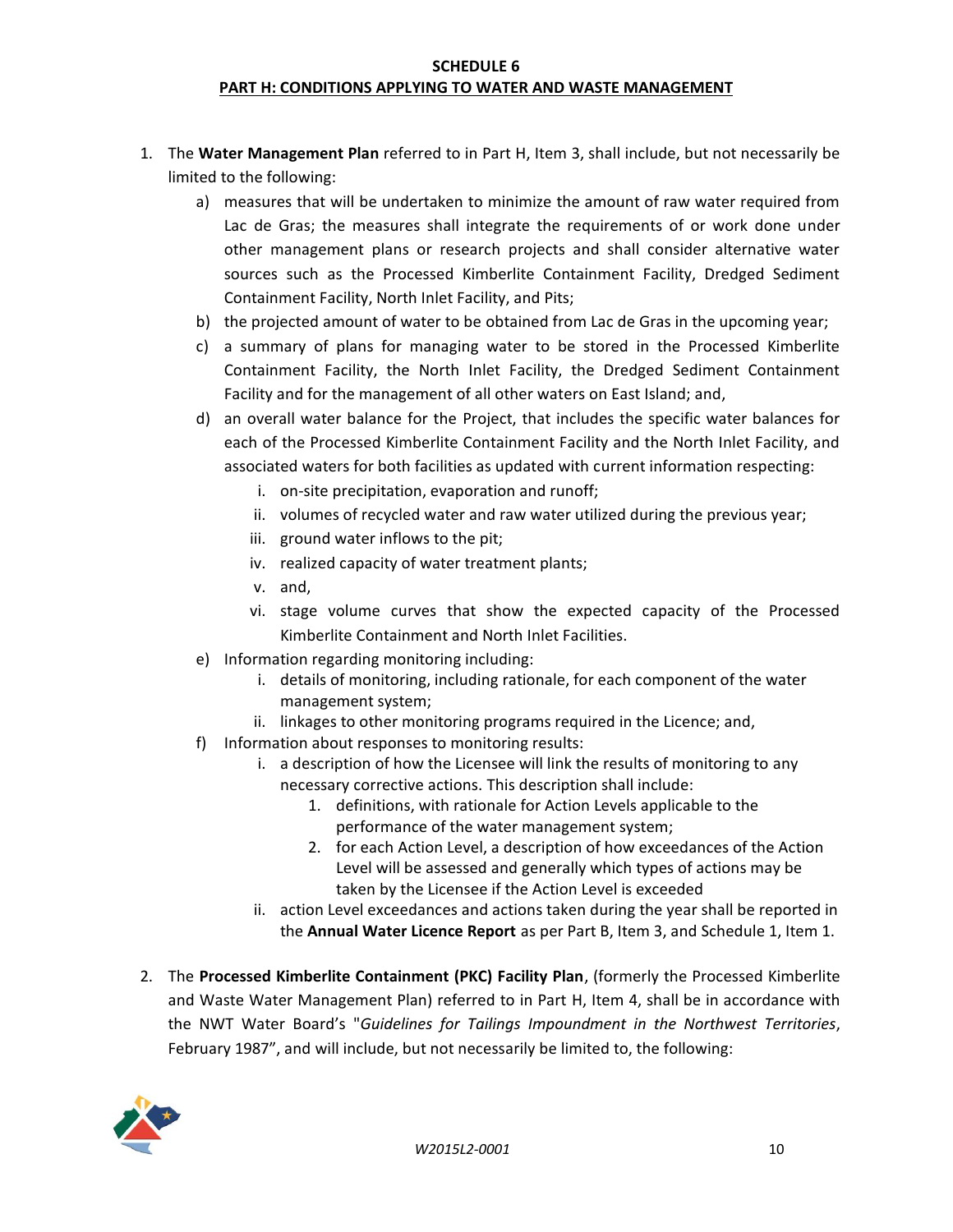- a) a comprehensive description of all sources and types of Waste and wastewater which will be deposited in the Processed Kimberlite Containment (PKC) Facility;
- b) a description of any proposed physical or chemical treatment of Waste or wastewater prior to its discharge to the PKC Facility and prior to discharge from the PKC Treatment Facility to the receiving environment;
- c) a description, including maps to scale, of the locations of all monitoring stations within the PKC Facility and Discharge locations to and from the PKC Facility. The description should include the sampling protocols for each station;
- d) a description of the management and scheduling of all Processed Kimberlite deposition within the PKC Facility;
- e) stage-volume curves and water, solids and ice balance calculations showing life expectancy of the PKC Facility; and,
- f) any operational and/or structural modifications which may be implemented that will affect the management of the PKC Facility and associated wastewater operations.
- g) a description of the methods that will be used to determine the volume in cubic metres of fine and coarse fractions of Processed Kimberlite disposed of in the PKC Facility on an annual basis;
- h) a description of the procedures that will be used to characterize the physical, thermal and chemical properties of the fine kimberlite in the frozen and thawed condition within the PKC Facility;
- i) a description of the procedures that will be used to characterize pore water within frozen and thawed zones;
- j) a description of the thermal monitoring of dam structures that will be conducted to ensure that the Frozen Core develops as planned and is maintained throughout the life of the mine;
- k) Information regarding monitoring including:
	- i. details of monitoring, including rationale;
	- ii. linkages to other monitoring programs required in the Licence; and,
- l) Information about responses to monitoring results:
	- i. a description of how the Licensee will link the results of monitoring to any necessary corrective actions. This description shall include:
		- 1. definitions, with rationale for Action Levels applicable to the performance of the water management system;
		- 2. for each Action Level, a description of how exceedances of the Action Level will be assessed and generally which types of actions may be taken by the Licensee if the Action Level is exceeded
	- ii. action Level exceedances and actions taken during the year shall be reported in the **Annual Water Licence Report** as per Part B, Item 3, and Schedule 1, Item 1.

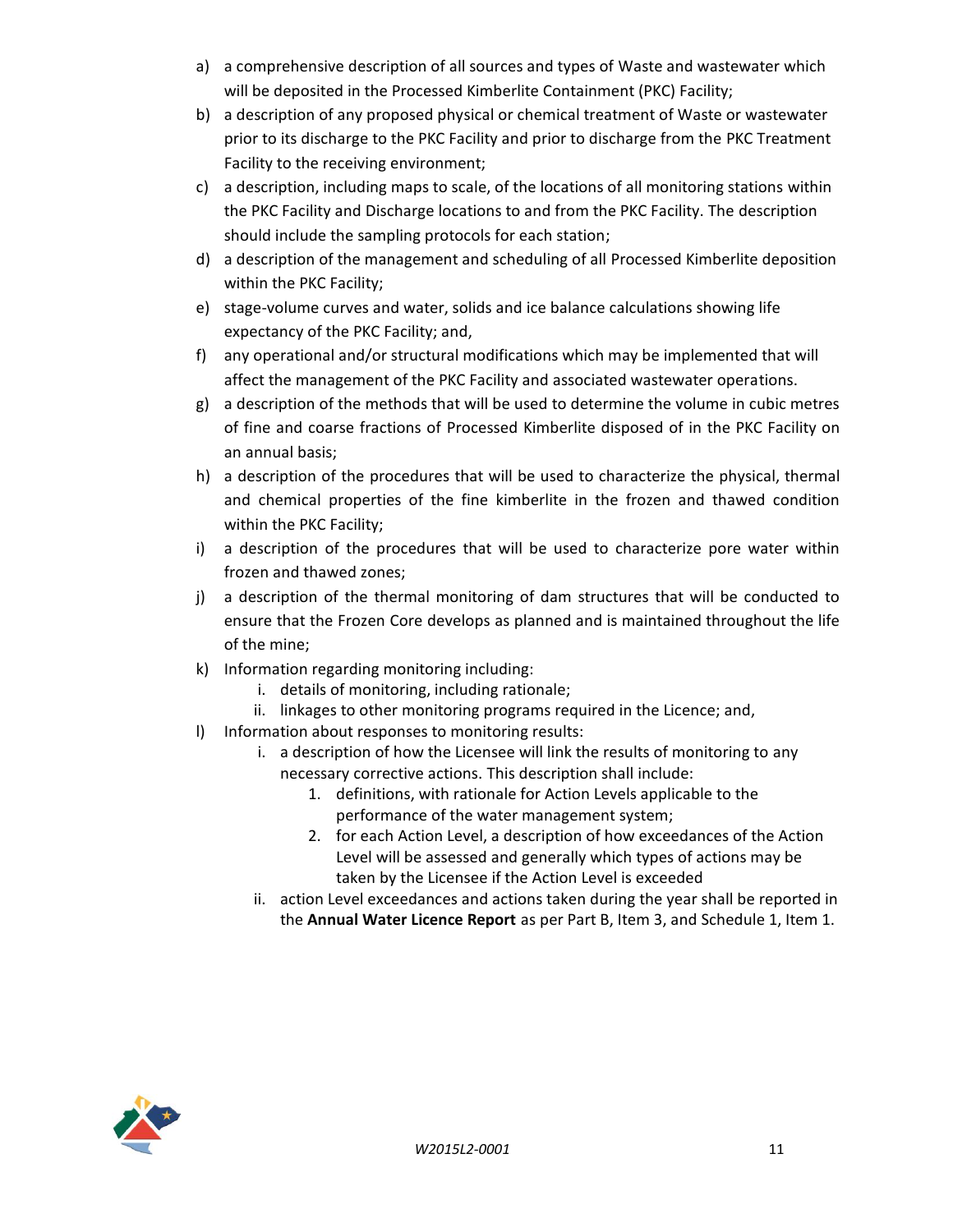- 3. The **North Inlet Water Treatment Facility Plan** (formerly the North Inlet Sediment and Waste Water Management Plan) referred to in Part H, Item 5, shall include, but not necessarily be limited to, the following:
	- a) a comprehensive characterization of all sources and types of wastewater and Wastes including sediments that will be directed and stored in the North Inlet Facility;
	- b) a description of any proposed physical and chemical treatment of Waste prior to discharge to the North Inlet Facility and proposed treatment of Waste stored in the North Inlet Facility prior to release to the environment;
	- c) a description of proposed management and scheduling of sediment deposition in the North Inlet Facility;
	- d) any operational and/or structural modifications that may affect the North Inlet Facility operations;
	- e) Information regarding monitoring including:
		- i. details of monitoring, including rationale;
		- ii. linkages to other monitoring programs required in the Licence; and,
	- f) Information about responses to monitoring results:
		- i. a description of how the Licensee will link the results of monitoring to any necessary corrective actions. This description shall include:
			- 1. definitions, with rationale for Action Levels applicable to the performance of the water management system;
			- 2. for each Action Level, a description of how exceedances of the Action Level will be assessed and generally which types of actions may be taken by the Licensee if the Action Level is exceeded
		- ii. action Level exceedances and actions taken during the year shall be reported in the **Annual Water Licence Report** as per Part B, Item 3, and Schedule 1, Item 1.
- 4. The **Sewage Treatment Facility Operations Plan** referred to in Part H, Item 6, shall include, but not necessarily be limited to, the following:
	- a) details on the design;
	- b) operational capacity, management, and maintenance; and,
	- c) disposal of sludge.
- 5. The **Dredged Sediment Containment Facility Management Plan** referred to in Part H, Item 7 shall include, but not necessarily be limited to, the following:
	- a) a comprehensive characterization of all sources and types of wastewater and sediments directed to and stored in the facility;
	- b) a description of any proposed physical or chemical treatment of Waste prior to any Discharge to the environment;
	- c) a schedule of anticipated volumes of sediments deposited to and Waste discharged from the facility; and,
	- d) a description of the reclamation and closure plans for the facility.

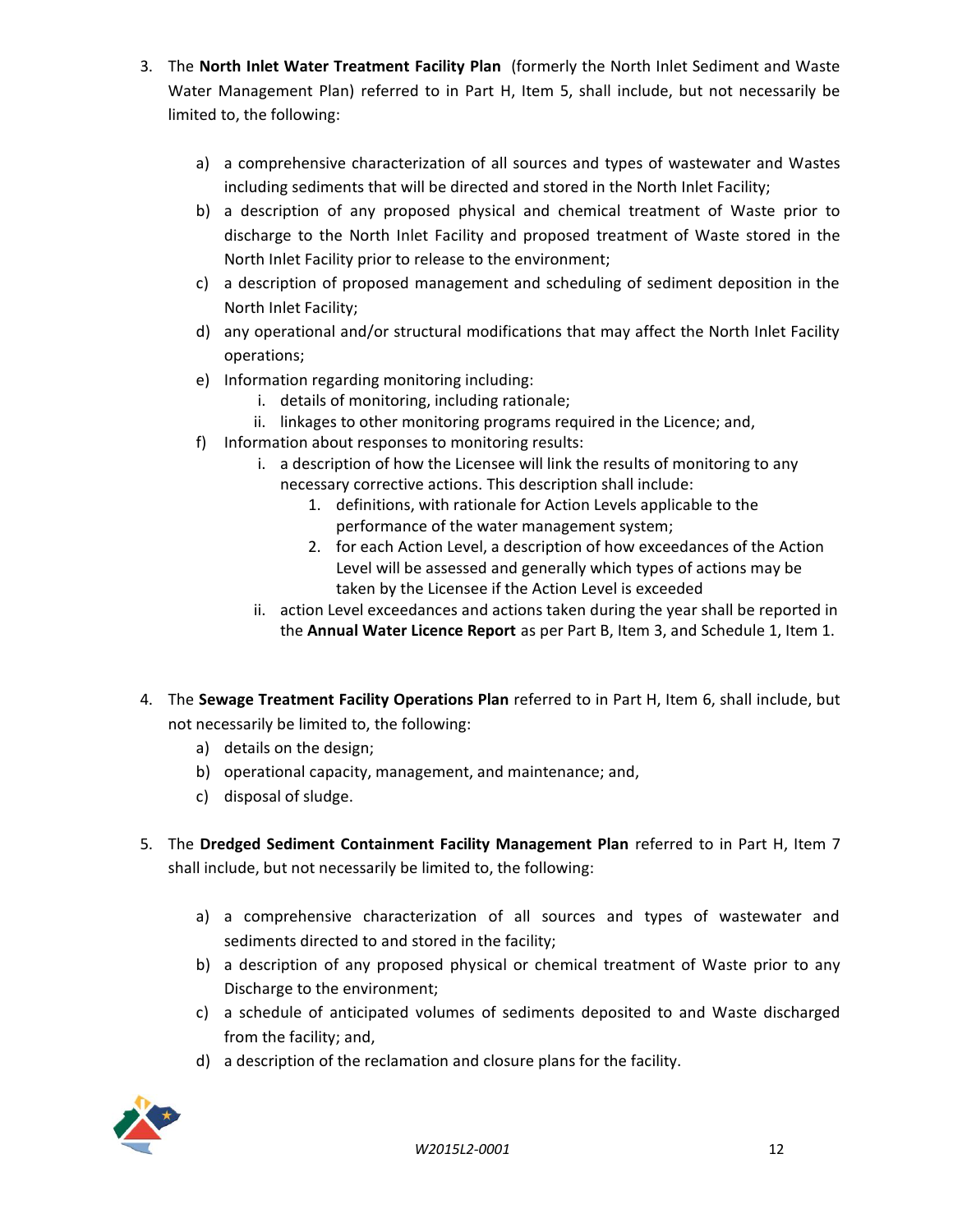- 6. The **Waste Rock Management Plan** referred to in Part H, Item 8 shall incorporate the approved Biotite Schist Management Plan (Volume Il-B, Part N, Version 1, Water Licence Application, August 1999) to address the management of all rock that is disturbed, moved, stored, or otherwise affected by mining-related activity on the property, over the term of the project, and shall be in accordance with the Department of Indian and Northern Affairs Canada's *Guidelines for Acid Rock Drainage Protection in the North,* 1992. This Plan shall describe decision criteria and operating procedures for how all rock will be placed and managed during construction, mining and post closure, and include, but not necessarily be limited to, the following:
	- a) an annual schedule for till storage, ore stockpiling, Processed Kimberlite generation and Waste rock production by rock type, tonnage, and destination over the term of the Project including sources and volumes of each rock type;
	- b) geochemical decision criteria for managing Waste rock extracted from quarries and pits. Criteria will facilitate classification of rock which is suitable and not suitable for the following uses in terms of acid generation and heavy metals leaching potential:
		- i. construction of on-land roads and facilities;
		- ii. construction in Lac de Gras;
		- iii. reclamation;
		- iv. disposal in Waste rock piles; and,
		- v. segregated as potentially acid generating rock.
	- c) a description of operational procedures that will be used to segregate and manage the rock that is identified for construction;
	- d) a complete description, including site maps to scale, of each till, ore and Waste Rock Storage Area including the PKC Facility;
	- e) a description of the sampling design and analytical methods that will be used to support the operational classification of all rock types;
	- f) a description of the methods that will be used to construct till storage, ore stockpiling, Processed Kimberlite, and Waste rock facilities such that generation of acidic drainage and/or Metal Leaching is limited;
	- g) design details for the construction of large-scale tests for assessing the effectiveness of blending different combinations of biotite schist and granite. The Licensee shall undertake these tests as and when approved by the Board; and,
	- h) a description of the temperature analysis that will be implemented in all Waste Rock Storage Area having Acid Rock Drainage (ARD) potential to evaluate the potential for oxidation reactions and to determine predicted ARD generation rates.
	- i) a comparison of predicted and measured quantities of each rock type produced in the preceding year;
	- j) results of geochemical sampling and testing of till, ore, Processed Kimberlite, and Waste rock produced during the preceding year;
	- k) geochemical characteristics of each rock type and area of exposure in the current pit wall(s); updated predictions of water chemistry of the leachate from the Waste rock based on measured results, from all sources; and,

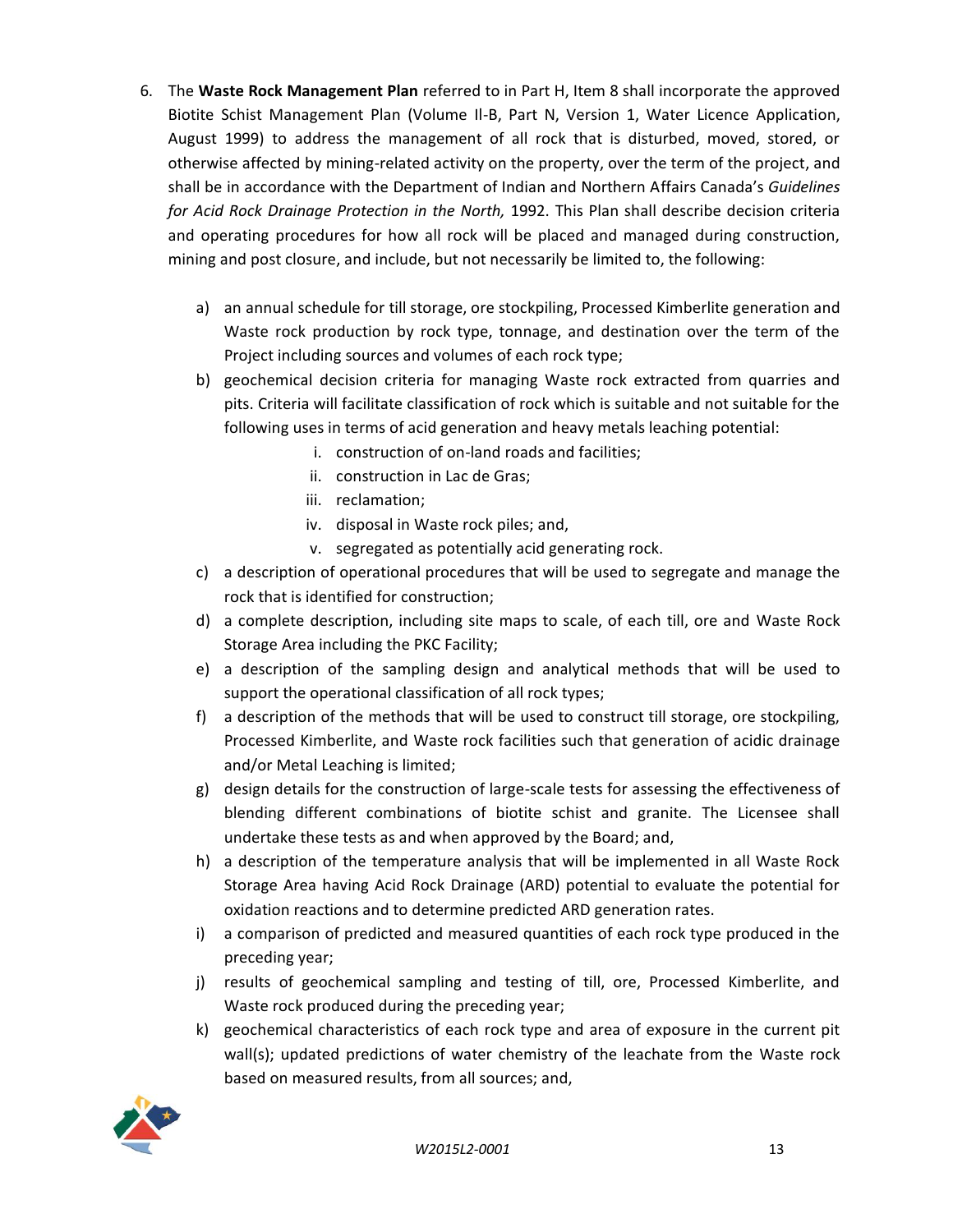- l) the results and interpretation of any additional geochemical testing on various rock types or Processed Kimberlite;
- m) Information regarding monitoring including:
	- i. details of monitoring, including rationale;
	- ii. linkages to other monitoring programs required in the Licence; and,
- n) Information about responses to monitoring results:
	- i. a description of how the Licensee will link the results of monitoring to any necessary corrective actions. This description shall include:
		- 1. definitions, with rationale for Action Levels applicable to the performance of the water management system;
		- 2. for each Action Level, a description of how exceedances of the Action Level will be assessed and generally which types of actions may be taken by the Licensee if the Action Level is exceeded
	- ii. ii. Action Level exceedances and actions taken during the year shall be reported in the **Annual Water Licence Report** as per Part B, Item 3 and Schedule 1, Item 1.
- 7. The **Seepage Survey Report** referred to in Part H, Item 14, shall consist of the results of Seepage surveys of all mine components including: constructed rock piles, stockpiles of reclamation rock, ore stockpiles, areas constructed with mined or quarried rock, and water retention dikes and dams, and include, but not necessarily be limited to:
	- a) monthly sampling of detected Seepages during periods of flow;
	- b) testing in the field shall include volume, dissolved oxygen, conductivity, Eh, field pH, water temperature, water colour, and precipitate colour;
	- c) laboratory analysis of each sample shall include major ions (as defined in the SNP), nitrite, nitrate, Total ammonia, Total arsenic, Total Dissolved Solids, Total Phosphorus, TSS, pH, conductivity, Total and Dissolved metals determined by Inductively Coupled Plasma Mass Spectrometry (ICP-MS) analysis as defined in this Licence and the SNP; and,
	- d) a site plan showing sampling locations, interpretation of SNP data collected from the drainage control and collection ponds and a description of how the results have been interpreted relative to the results of the QA/QC program.
	- e) Information about responses to monitoring results:
		- i. a description of how the Licensee will link the results of monitoring to any necessary corrective actions. This description shall include:
			- 1. definitions, with rationale for Action Levels applicable to the performance of the water management system;
			- 2. for each Action Level, a description of how exceedances of the Action Level will be assessed and generally which types of actions may be taken by the Licensee if the Action Level is exceeded
		- ii. ii. Action Level exceedances and actions taken during the year shall be reported in the **Annual Water Licence Report** as per Part B, Item 3 and Schedule 1, Item
			- 1.

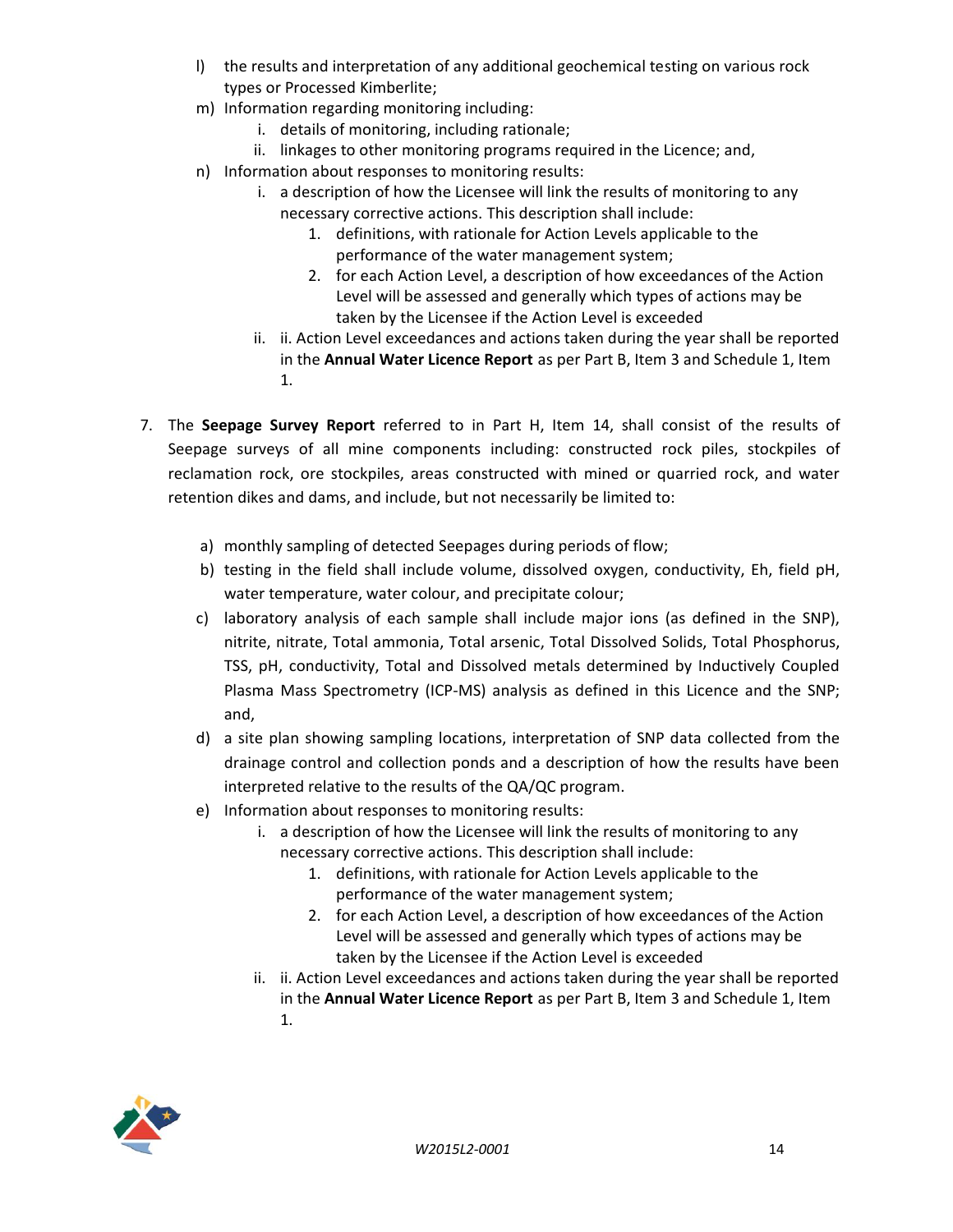- **8.** The **Report on North Inlet Sludge Management** referred to in Part H, Item 16, shall include, but not necessarily be limited to, the following:
	- a) the results of the North Inlet sediment characterization study update;
	- b) the results of the risk assessment described in Appendix VIII-5 of the approved ICRP;
	- c) a cost benefit analysis conducted by a third party of the following alternative disposal locations for sludge:
		- i. Waste Rock Facility;
		- ii. Processed Kimberlite Containment Facility;
		- iii. New on-land facility;
		- iv. Mixing with cover soils or hydrocarbon contaminated soils;
		- v. Underground mine back fill mix;
		- vi. North Inlet followed by selective dredging;

The third party analysis shall assess the costs (financial, environmental, and other) and the benefits (operational, environmental, closure, other) of each alternative, and include a recommendation and rationale regarding the best location for sludge disposal; and,

- d) a letter indicating the Licensee's preferred sludge disposal location, with rationale. If the Licensee proposes to dispose sludge in an alternate location, the letter shall include a schedule for implementing the change, and shall identify any management plans that require revisions as a result of the change.
- **9.** The **Hydrocarbon Management and Monitoring Plan** referred to in Part H, Item 17, shall include, but not necessarily be limited to, the following:
	- **a)** a summary of the results of investigations into the source of hydrocarbon contamination in the north inlet conducted to date, including but not limited to:
		- **i.** a summary of the investigations, including dates;
		- **ii.** a summary of what is known about the toxicity of north inlet sediment;
		- **iii.** a description of the types of hydrocarbons known to be present in north inlet sediment; and,
		- **iv.** a description of known sources of hydrocarbons contamination;
	- **b)** a list of possible additional sources of hydrocarbon contamination, and the types of hydrocarbons that may be associated with each source;
	- **c)** a monitoring plan and schedule for identifying all source(s) of hydrocarbon contamination in the north inlet;
	- **d)** a summary of the Licensee's current practices for minimizing hydrocarbon contamination of North Inlet Facility sediments; and,
	- **e)** a description of proposed mitigations to minimize hydrocarbon contamination and a schedule for implementation.

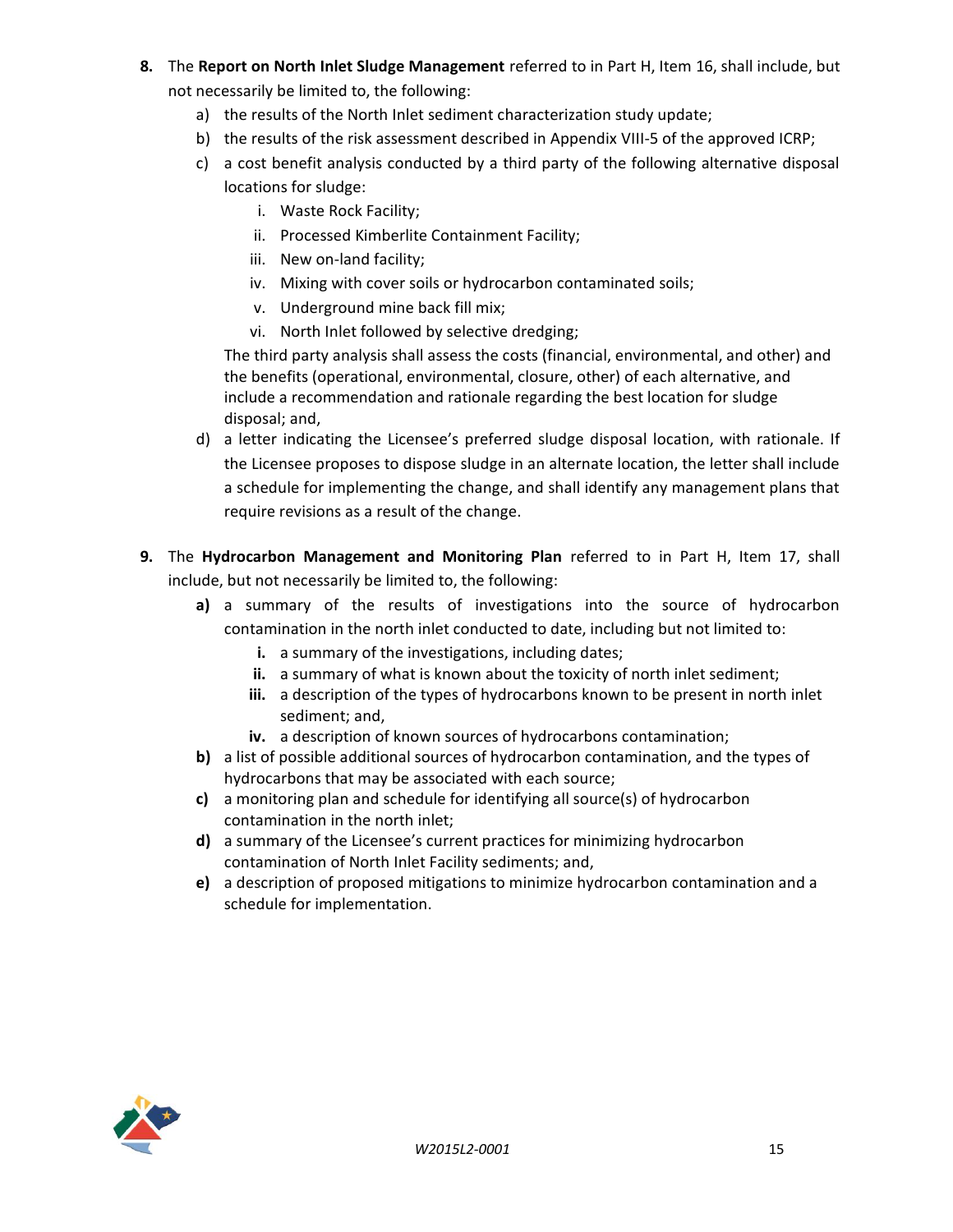### **SCHEDULE 7 PART I: CONDITIONS APPLYING TO CONTINGENCY PLANNING**

- 1. The **Contingency Plan** referred to in Part I, Item 1, of the Licence shall include, but not be necessarily limited to, the following contingencies for:
	- a) contingencies for managing ground water and Pit Water flows should they become excessive and threaten to exceed treatment facility capacity or storage capacity;
	- b) contingencies for the following items:
		- i. water management during construction;
		- ii. treatment plant operation and the capacity to ensure the effluent quality criteria are met;
		- iii. in-lake construction activities, including spills of hazardous materials and any plume beyond the 200 metre zone;
		- iv. dam Seepage, reduced capacity, failures of containment facilities, uncontrolled Discharges, metal contamination and threshold limits at which point management action will be taken;
		- v. handling of larger volumes of water than expected associated with pit Dewatering, and the capacity of the PKC and North Inlet Facilities;
		- vi. hazardous materials storage areas, including spills of fuel and explosive chemical;
		- vii. management of water associated with inland lake Dewatering, including poor water quality, and erosion;
		- viii. operations of all treatment facilities including: poor treatment performance, toxic effluent, and inadequate diffuser performance;
		- ix. stability and drainage control associated with Waste rock management, including slope failure and poor Seepage quality;
		- x. Seepage control systems, including the failure of collection ditches;
		- xi. uncontrolled Discharges from Spillways;
		- xii. ground water contamination; and,
		- xiii. solid Waste management.
	- c) specific triggers to define when contingency measures are to be implemented;
	- d) specific contingency measures to deal with effluent and actions to be taken if effluent exceeds LC2O values due to ammonia in accordance with toxicity testing as required by the Surveillance Network Program annexed to this Licence. If the effluent exceeds LC2O values due to ammonia, the **Contingency Plan** shall address the following:
		- i. in the event of a monthly toxicity test failure, the effluent shall be retested immediately (confirmatory testing);
		- ii. if the confirmatory test also fails, the effluent shall be held and a Toxicity Identification Evaluation conducted to determine the cause of the toxicity;

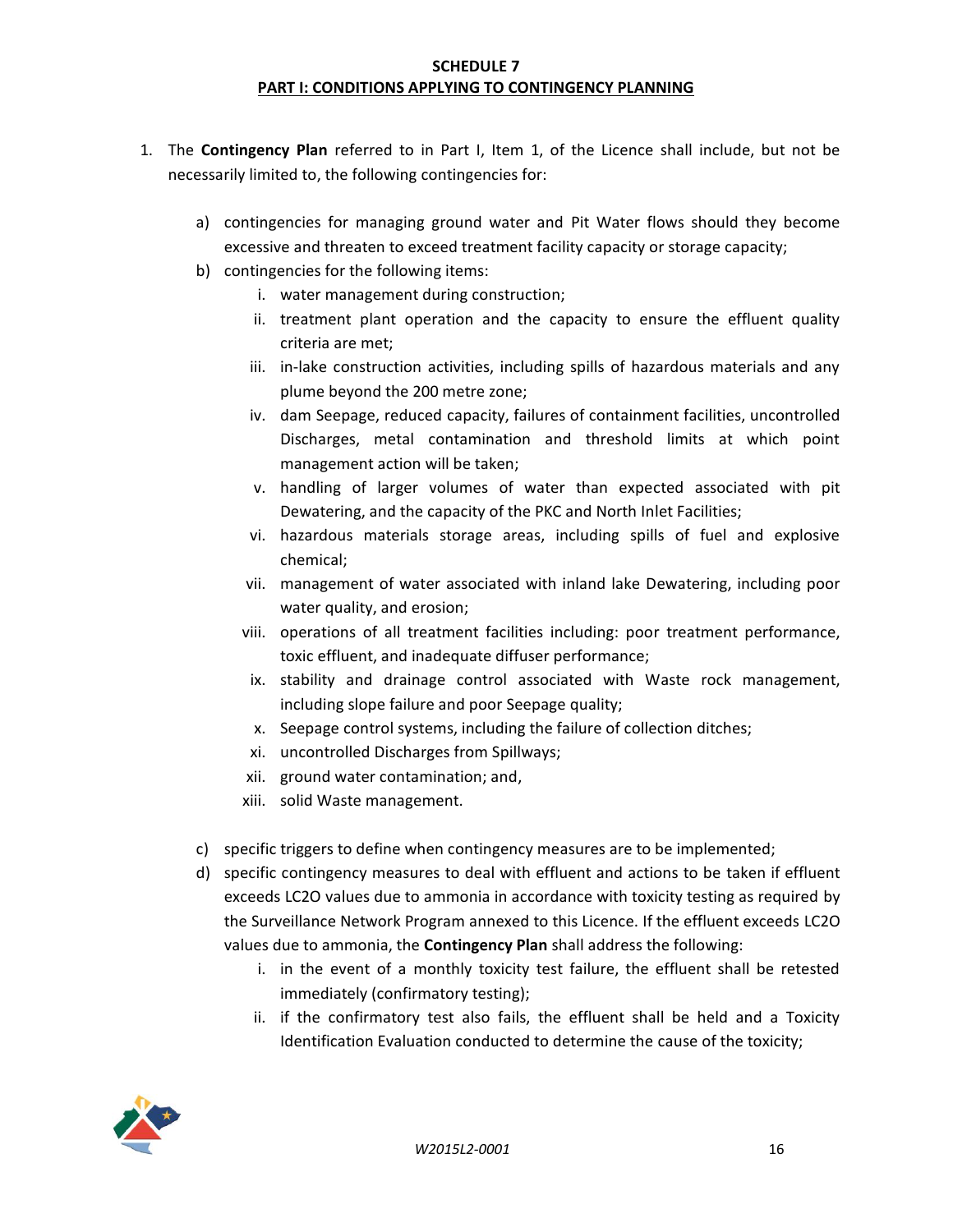- iii. if failure is noted on two (2) tests in any four (4) month period, then the **Contingency Plan** shall be implemented, the effluent shall be held, and a Toxicity Identification Evaluation conducted;
- iv. if the Toxicity Identification Evaluation indicates ammonia is the cause, actions will be taken in accordance with the **Contingency Plan**, and effluent will continue to be held until it passes an LC2O test;
- v. if the Toxicity Identification Evaluation indicates a cause other than ammonia, DDMI will follow the steps identified in the **Contingency Plan** including continued Toxicity Identification Evaluation; and,
- vi. a protocol for undertaking pH adjustments, based on the results of the Toxicity Identification Evaluation.
- e) hydrocarbon spill management performance tracking.

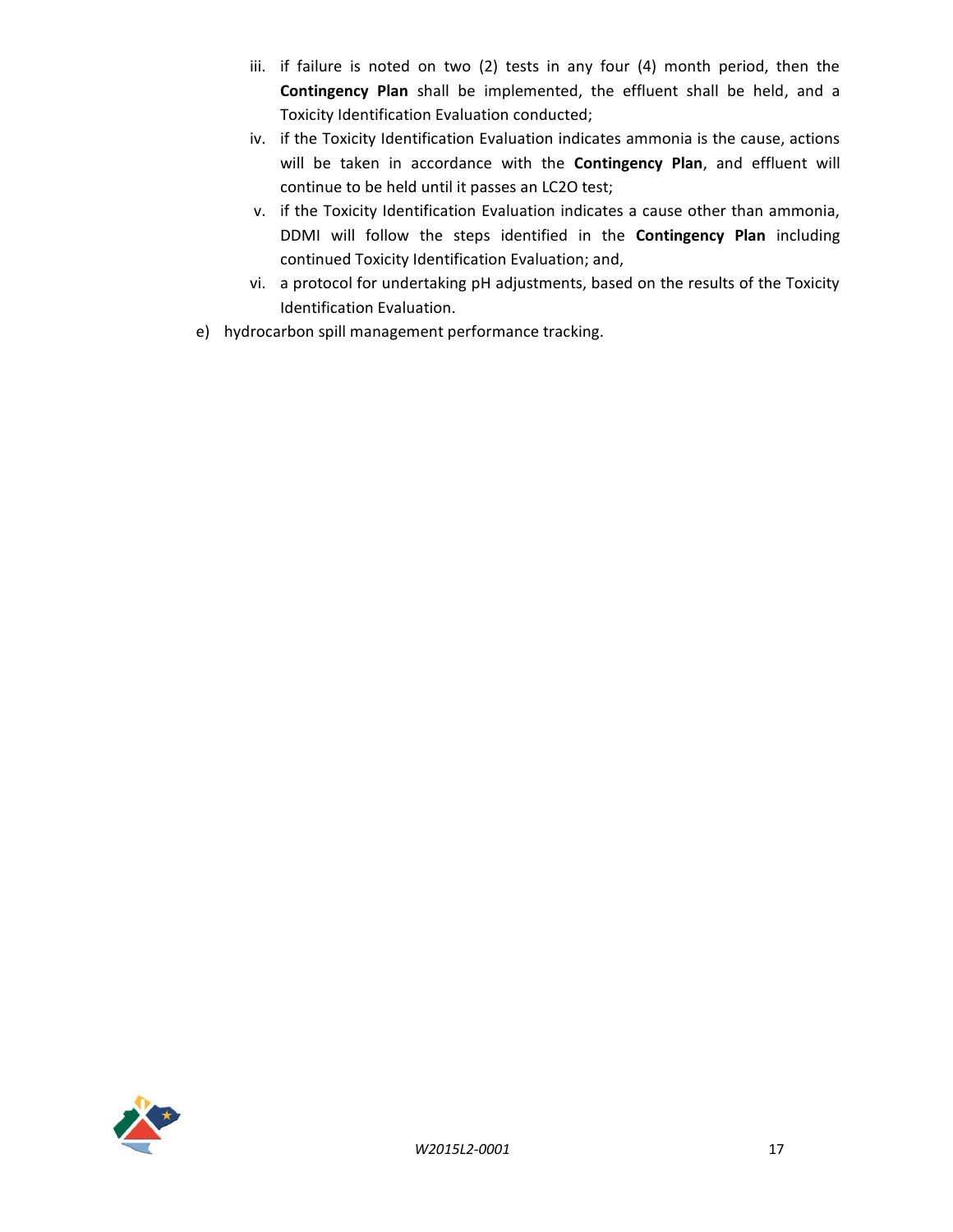### **SCHEDULE 8 PART J: CONDITIONS APPLYING TO AQUATIC EFFECTS MONITORING**

- 1. The **AEMP Design Plan** referred to in Part J, Item 2 shall include, but not be limited to, the following:
	- a) a process for measuring Project-related effects on the following components of the Receiving Environment:
		- i. water quality, quantity, and rate of flow;
		- ii. sediment quality;
		- iii. dust deposition;
		- iv. plankton abundance, taxonomic richness, and diversity;
		- v. benthic invertebrate abundance, taxonomic richness, and diversity; and,
		- vi. fish health and chemistry;
	- b) plume characterization;
	- c) a description of the AEMP components;
	- d) a description of the area to be monitored including maps showing all sampling and reference locations in the AEMP.
	- e) a description of procedures to minimize the impacts of the AEMP on fish populations and fish habitat;
	- f) a description of the approaches to be used to evaluate and adjust the AEMP;
	- g) a summary of how Traditional Knowledge has been collected and incorporated into the AEMP, as well as a summary of how Traditional Knowledge will be incorporated into further studies relating to the AEMP;
	- h) a description of an AEMP Response Framework which shall include:
		- i. definitions, with rationale, for Significance Thresholds and tiered Action Levels applicable to the aquatic Receiving Environment of the Project; and,
		- ii. for each Action Level:
			- 1. a description of the rationale including, but not limited to, a consideration of the predictions and conclusions of the Environmental Assessment as well as AEMP results to date;

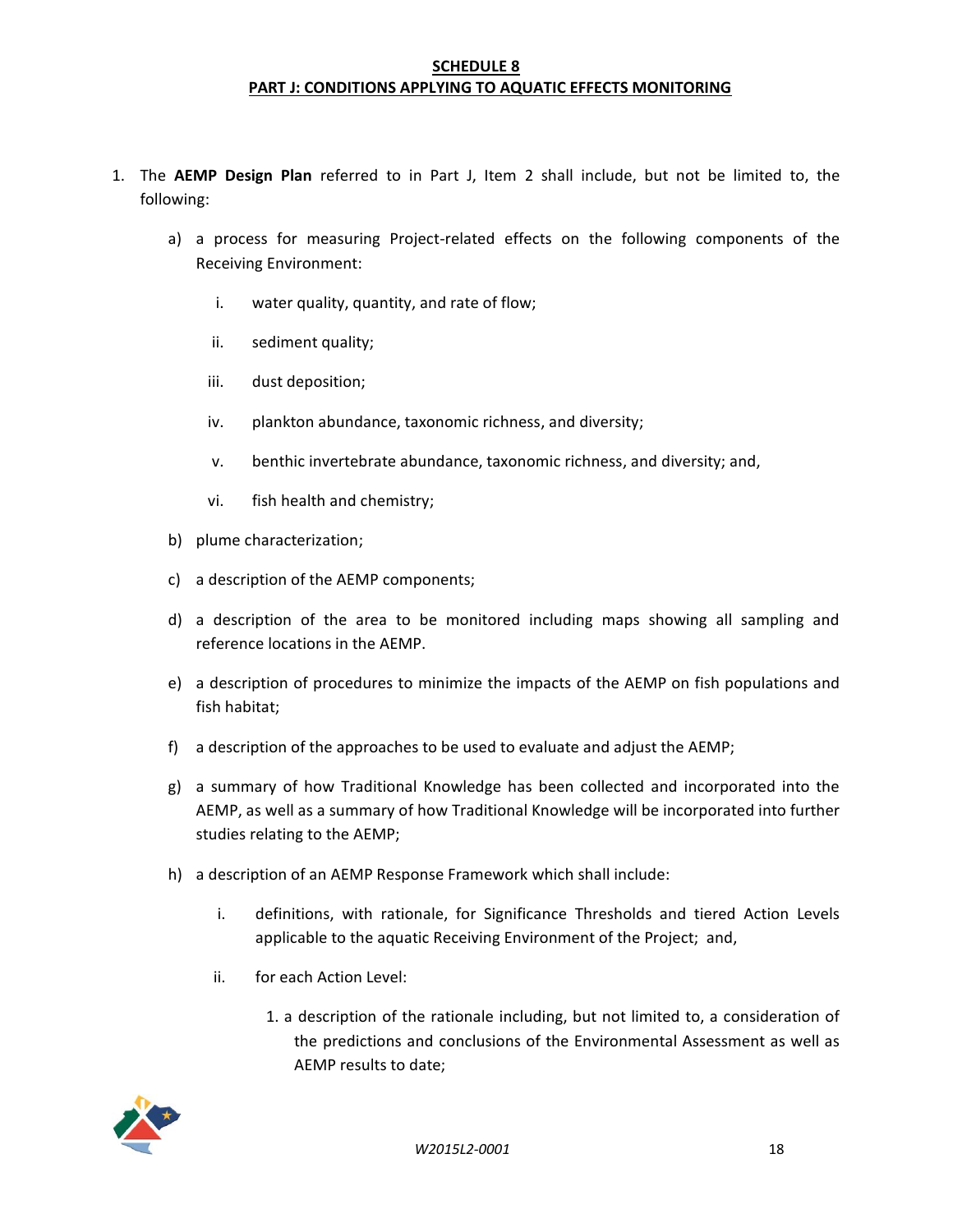- 2. a description of how exceedances of Action Levels will be assessed; and,
- 3. a general description of what types of actions may be taken if an Action Level is exceeded.
- i) a plain language description of the program objectives, methodology, and interpretative framework; and
- j) a summary of changes to AEMP design since the last approved design and a rationale for the changes.
- 2. The **Aquatic Effects Re-evaluation Report** referred to in Part J, Item 2, shall include, but not be limited to, the following:
	- a) a review and summary of AEMP data collected to date including a description of overall trends in the data and other key findings of the monitoring program;
	- b) an analysis that integrates the results of individual monitoring components (e.g., water quality, fish health, etc.) to date and describes the overall ecological significance of the results;
	- c) a comparison of measured Project-related aquatic effects to predictions made during the Environmental Assessment and an evaluation of any differences and lessons learned;
	- d) updated predictions of Project-related aquatic effects or impacts from the time of writing to the end of mine life based on AEMP results to date and any other relevant operational monitoring data;
	- e) a plain language summary of the major results of the above analyses and a plain language interpretation of the significance of those results;
	- f) recommendations, with rationale, for changes to Action Levels as set in the **AEMP Design Plan**;
	- g) recommendations, with rationale, for changes to any other aspect of the **AEMP Design Plan**; and,
	- h) any other information required as requested by the Board.
- 3. The **AEMP Annual Report** referred to in Part J, Item 9, shall include, but not be limited to, the following:
	- a) a summary of activities conducted under the Aquatic Effects Monitoring Program**;**
	- b) tabular summaries of all data and information generated under the AEMP in an electronic and printed format acceptable to the Board;

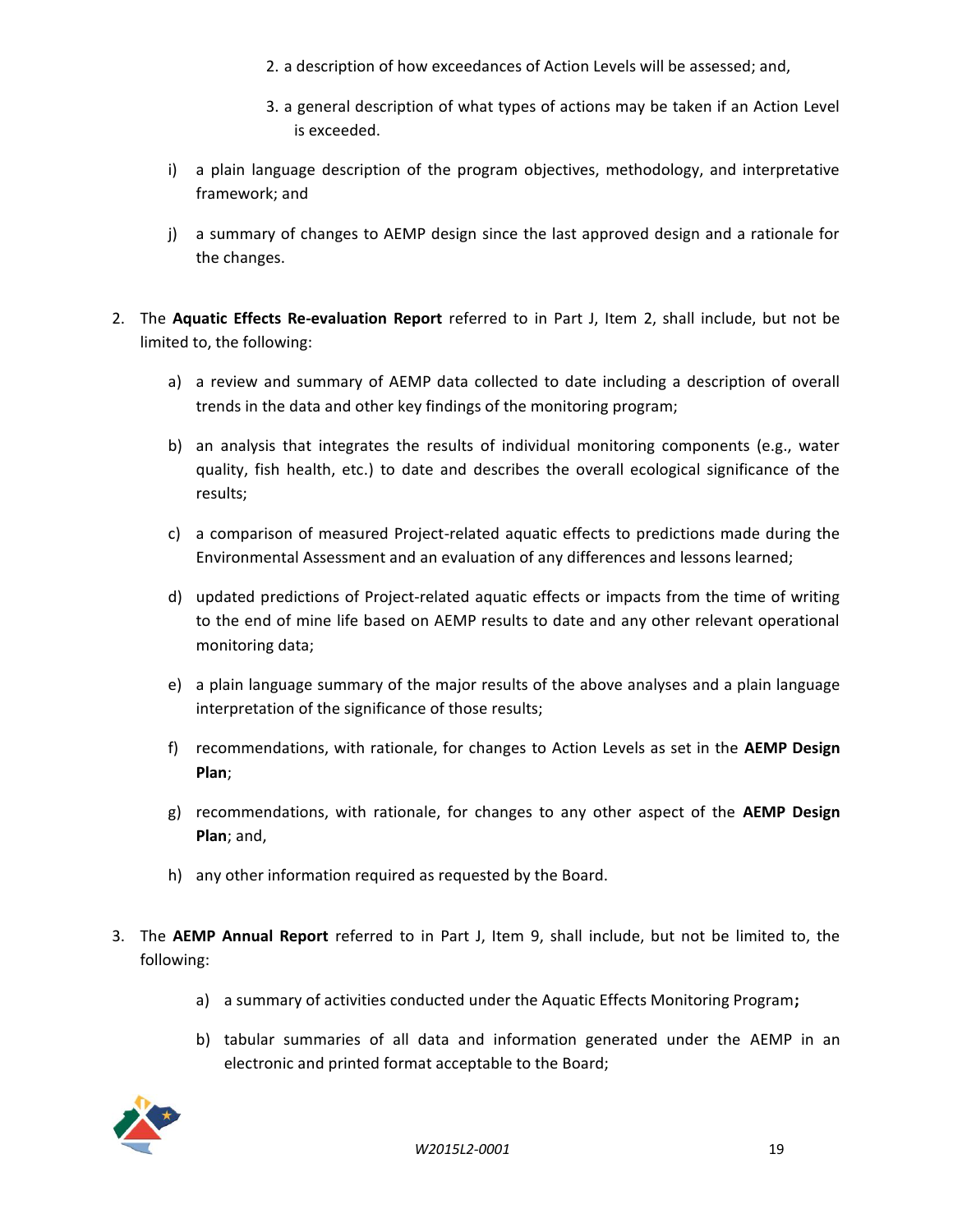- c) An interpretation of the results, including an evaluation of any identified environmental changes that occurred as a result of the Project;
- d) an evaluation of any adaptive management response actions implemented during the year;
- e) recommendations for refining the Aquatic Effects Monitoring Program to improve its effectiveness as required; and,
- f) an evaluation of the overall effectiveness of the Aquatic Effects Monitoring Program to date; and, any other information specified in the approved Aquatic Effects Monitoring Program or that may be requested by the Board.
- 4. The **AEMP Response Plan** referred to in Part J, Item 6 shall contain the following information for each parameter that has been reported in the **AEMP Annual Report** to have exceeded an Action Level:
	- a) a description of the parameter, its relation to Significance Thresholds, and the ecological implication of the Action Level exceedance;
	- b) a summary of how the Action Level exceedance was determined and confirmed;
	- c) a description of likely causes of the Action Level exceedance and potential mitigation options if appropriate;
	- d) a description of actions to be taken by the Licensee in response to the Action Level exceedance including:
		- i. a justification of the selected action(s) which may include a cost/benefit analysis;
		- ii. a description of timelines to implement the proposed actions;
		- iii. a projection of the environmental response to the planned actions, if appropriate;
		- iv. a monitoring plan for tracking the response to the actions, if appropriate; and
		- v. a schedule to report on the effectiveness of actions and to update the **AEMP Response Plan** as required.
	- e) any other information necessary to assess the response to an Action Level exceedance or that has been requested by the Board.

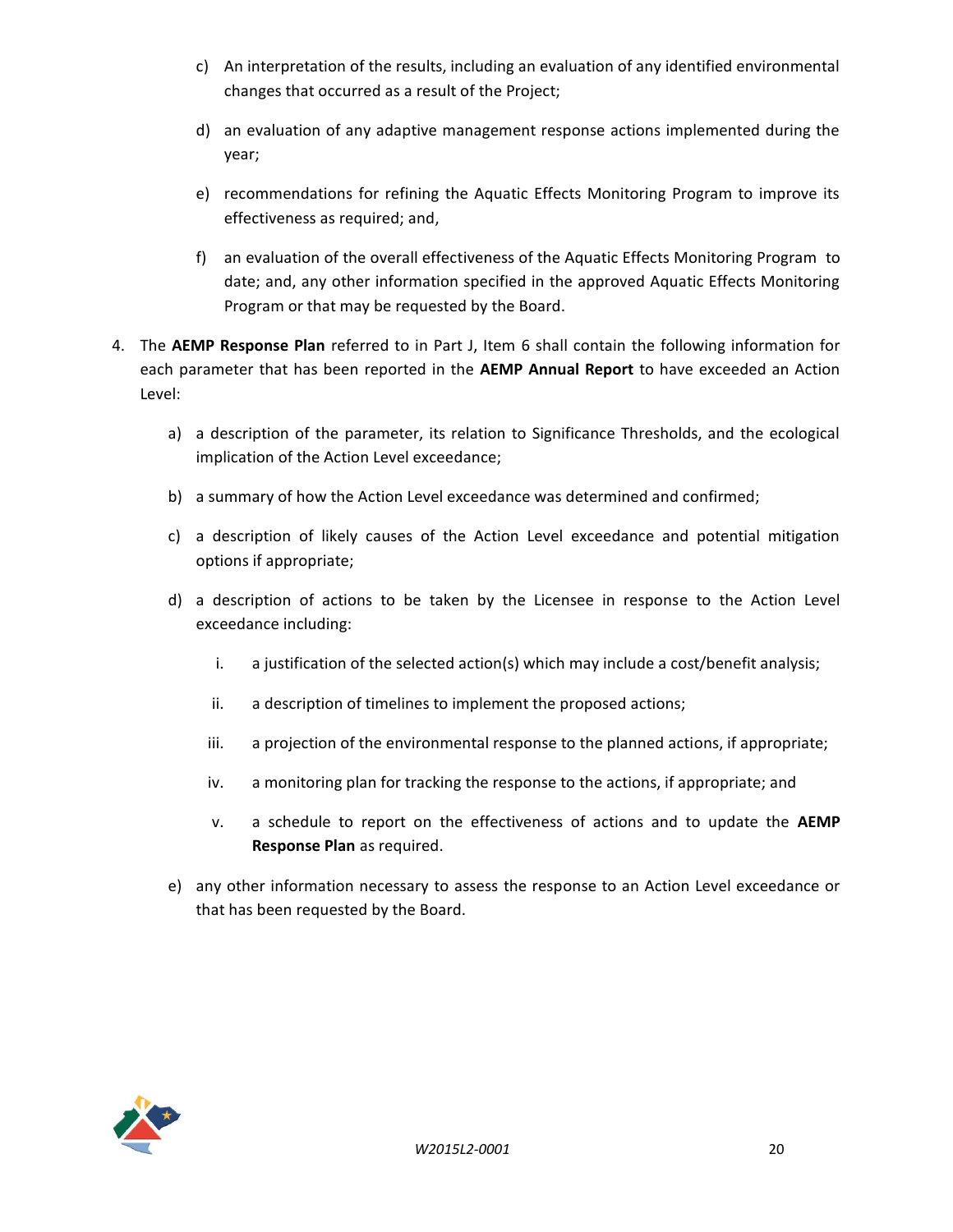## **SCHEDULE 9 PART K: CONDITIONS APPLYING TO CLOSURE AND RECLAMATION**

## **1.** The **Annual Closure and Reclamation Plan Progress Report** referred to in Part K, Item 4, shall include but not be limited to:

# **a. Report Summary**

i. Summarize the key aspects of the previous year's closure and reclamation planning.

### **b. Community Engagement**

- i. Summarize community engagement that was conducted during the previous year and is related to closure and reclamation.
- ii. Provide engagement records, in accordance with the MVLWB's *Engagement Guidelines for Applicants and Holders of Water Licences and Land Use Permits*.

## **c. Reclamation Research Update**

For each research plan in the Closure and Reclamation Plan:

- i. identify completed tasks and summarize results. Research or study results can be appended to the Annual ICRP Progress Report;
- ii. analyse results and provide conclusions, focussing on how the results impact closure activities, objectives, criteria, or other key aspects of the closure plan;
- iii. identify next steps and any proposed changes to research plans;
- iv. develop detailed scopes of work for each research task that is within 3 years of implementation; and,
- v. update the timelines for the completion of all research tasks.

# **d. Proposed Changes to Design Concepts**

Identify any proposed changes to the preferred closure activities currently outlined in the ICRP and provide supporting rationale. Changes to closure activities for any mine components require approval, but will not need to be incorporated directly into the ICRP until the next version. Submit diagrams clearly demonstrating the configuration of any proposed changes to major physical features of the site (e.g., tailings covers, waste rock pile configuration, etc.).

## **e. Closure Objectives and Criteria**

i. Identify any proposed changes to closure objectives, including documentation of related engagement; and,

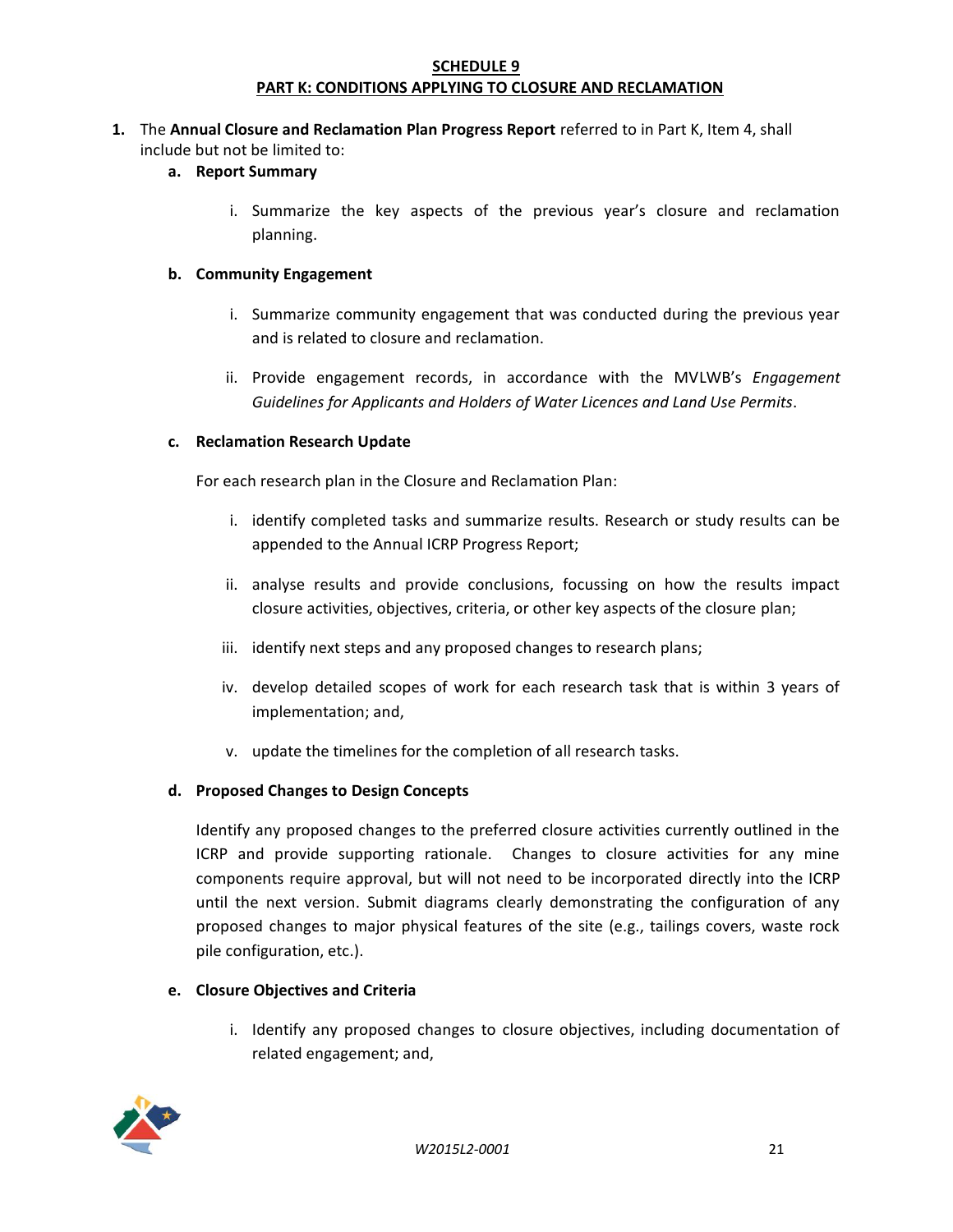ii. Describe progress on development of closure criteria, and outline next steps.

# **2. Progressive Reclamation**

Report any progressive reclamation that occurred since submission of the previous version of the ICRP. Describe the effectiveness of these activities, and identify any work expected for the upcoming year. Describe how the effectiveness of progressive reclamation will be monitored.

This section should include a discussion about the impacts of leaving the waste rock pile uncovered, and provide enough information so that the Board can be confident that there are no unnecessary delays in placing the cover.

## **3. Schedule**

Discuss whether the current closure planning schedule is on track (e.g., completion of research tasks within the specified timeframes, development of final design concepts, etc.) Identify the key milestones that must be completed within the next three years to ensure closure planning remains on track. Identify any unanticipated delays in the previous year or new threats to timely closure. This is one of the most important sections of the progress report, and the Licensee should provide sufficient detail to demonstrate that the Licensee is on schedule.

## **4. Other Important Information**

Any other information related to closure planning. At a minimum, this should include:

- Summary of any operational monitoring results (e.g., PKC seepage monitoring) that impact closure
- Any changes to the estimates of amounts of reclamation materials that will be available or required,
- Once research results are available, a description of the effectiveness of potential top-dressing materials for revegetation and the amounts of required top-dressing material. If research on the amounts required are not complete, provide a rough estimate (e.g., as a range) of the total amount of top-dressing that might be required to re-vegetate the site.
- A description of any collaboration with BHP or other companies on closure issues;
- New industry best practices or corporate requirements related to the mine's closure plan;
- A review of updated meteorological data and a discussion of whether the results impact closure planning, in particular as it relates to climate change;
- Improved diagrams of the waste rock pile, including cross-sectional diagrams, diagrams clearly demonstrating the scale of the piles, a depiction of possible configurations, information about covers, slopes, wildlife access, vegetation, etc. Include a figure showing the different pockets/areas of types of waste rock (including spill contaminated material).